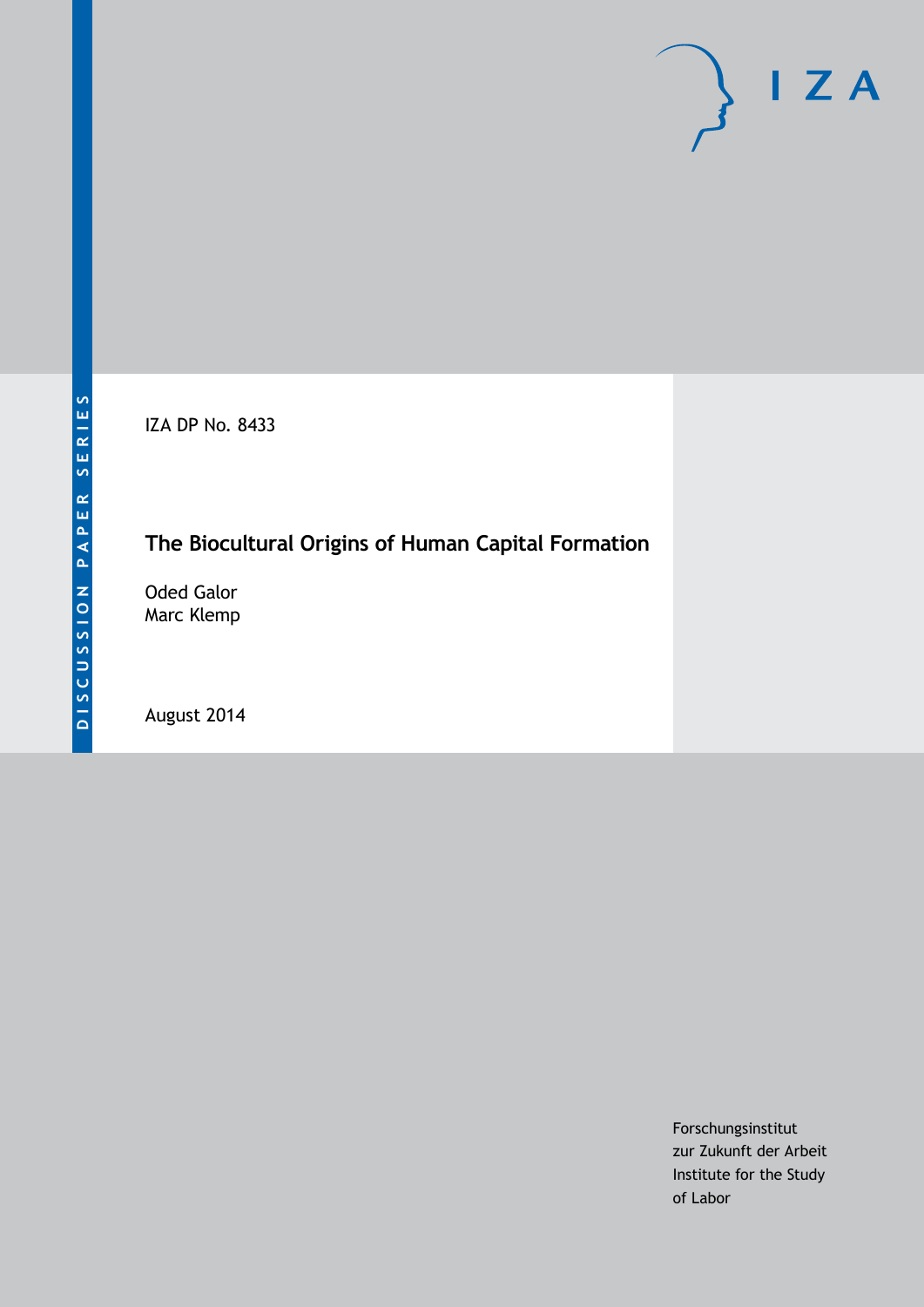# **The Biocultural Origins of Human Capital Formation**

## **Oded Galor**

*Brown University and IZA*

## **Marc Klemp**

*Brown University and University of Copenhagen*

## Discussion Paper No. 8433 August 2014

IZA

P.O. Box 7240 53072 Bonn **Germany** 

Phone: +49-228-3894-0 Fax: +49-228-3894-180 E-mail: [iza@iza.org](mailto:iza@iza.org)

Any opinions expressed here are those of the author(s) and not those of IZA. Research published in this series may include views on policy, but the institute itself takes no institutional policy positions. The IZA research network is committed to the IZA Guiding Principles of Research Integrity.

The Institute for the Study of Labor (IZA) in Bonn is a local and virtual international research center and a place of communication between science, politics and business. IZA is an independent nonprofit organization supported by Deutsche Post Foundation. The center is associated with the University of Bonn and offers a stimulating research environment through its international network, workshops and conferences, data service, project support, research visits and doctoral program. IZA engages in (i) original and internationally competitive research in all fields of labor economics, (ii) development of policy concepts, and (iii) dissemination of research results and concepts to the interested public.

<span id="page-1-0"></span>IZA Discussion Papers often represent preliminary work and are circulated to encourage discussion. Citation of such a paper should account for its provisional character. A revised version may be available directly from the author.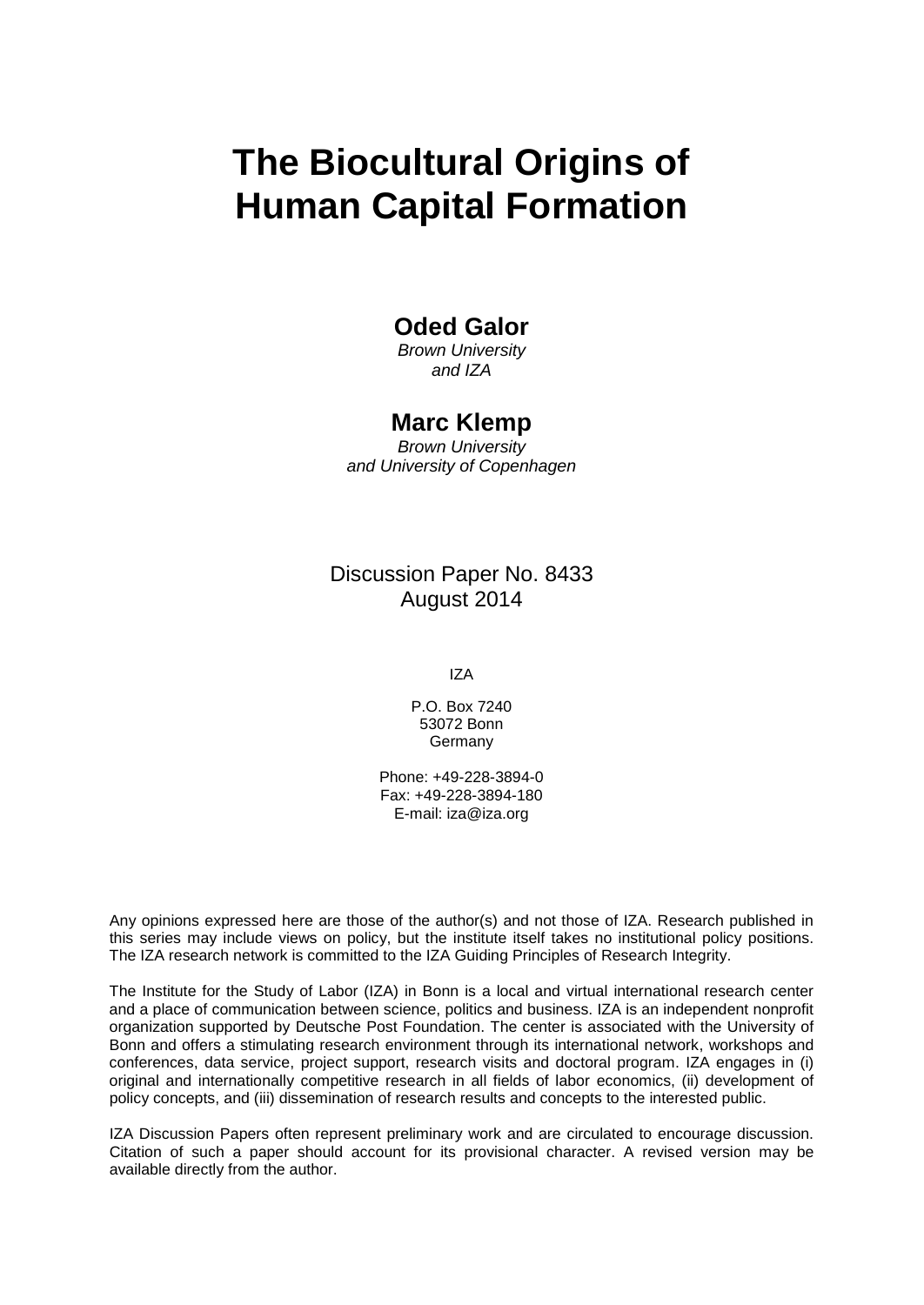IZA Discussion Paper No. 8433 August 2014

## **ABSTRACT**

## **The Biocultural Origins of Human Capital Formation[\\*](#page-1-0)**

This research explores the biocultural origins of human capital formation. It presents the first evidence that moderate fecundity and thus predisposition towards investment in child quality was conducive for long-run reproductive success within the human species. Using an extensive genealogical record for nearly half a million individuals in Quebec from the sixteenth to the eighteenth centuries, the study explores the effect of fecundity on the number of descendants of early inhabitants in the subsequent four generations. The research exploits variation in the random component of the time interval between the date of first marriage and the first birth to establish that while higher fecundity is associated with a larger number of children, an intermediate level maximizes long-run reproductive success. Moreover, the observed hump-shaped effect of fecundity on long-run reproductive success reflects the negative effect of higher fecundity on the quality of each child. The finding further indicates that the optimal level of fecundity was below the population median, lending credence to the hypothesis that during the Malthusian epoch, the forces of natural selection favored individuals with lower fecundity and thus larger predisposition towards child quality, contributing to human capital formation, the onset of the demographic transition and the evolution of societies from an epoch of stagnation to sustained economic growth.

JEL Classification: J10, O10, N30

Keywords: demography, evolution, human capital formation, natural selection, fecundity, quantity-quality trade-off, long-run reproductive success, economic growth

Corresponding author:

Oded Galor Department of Economics Brown University 64 Waterman St. Providence, RI 02912 USA E-mail: [oded\\_galor@brown.edu](mailto:oded_galor@brown.edu)

The authors wish to thank Sascha Becker, Carl-Johan Dalgaard, Moshe Hazan, Nicolai Kaarsen, Omer Moav, Yona Rubinstein, Uwe Sunde, and especially Andrew Foster for helpful comments and suggestions. The authors are grateful for valuable comments from participants in the conferences: 4th Workshop on Growth, History and Development, Odense 2013, Demographic Change and Long-Run Development, Venice 2014, Towards Sustained Economic Growth: Geography, Demography and Institutions, Barcelona 2014, Society for Economic Dynamics Annual Meeting, Toronto 2014, and Warwick Summer Workshop in Economic Growth, Coventry 2014, and from participants at seminars at Brown University and University of Copenhagen. The authors are also grateful to the University of Montreal and in particular Bertrand Desjardins for sharing the data. The research of Galor is supported by NSF Grant SES-1338426. The research of Klemp is funded by the Carlsberg Foundation and by the Danish Research Council reference no. 1329-00093 and reference no. 1327-00245.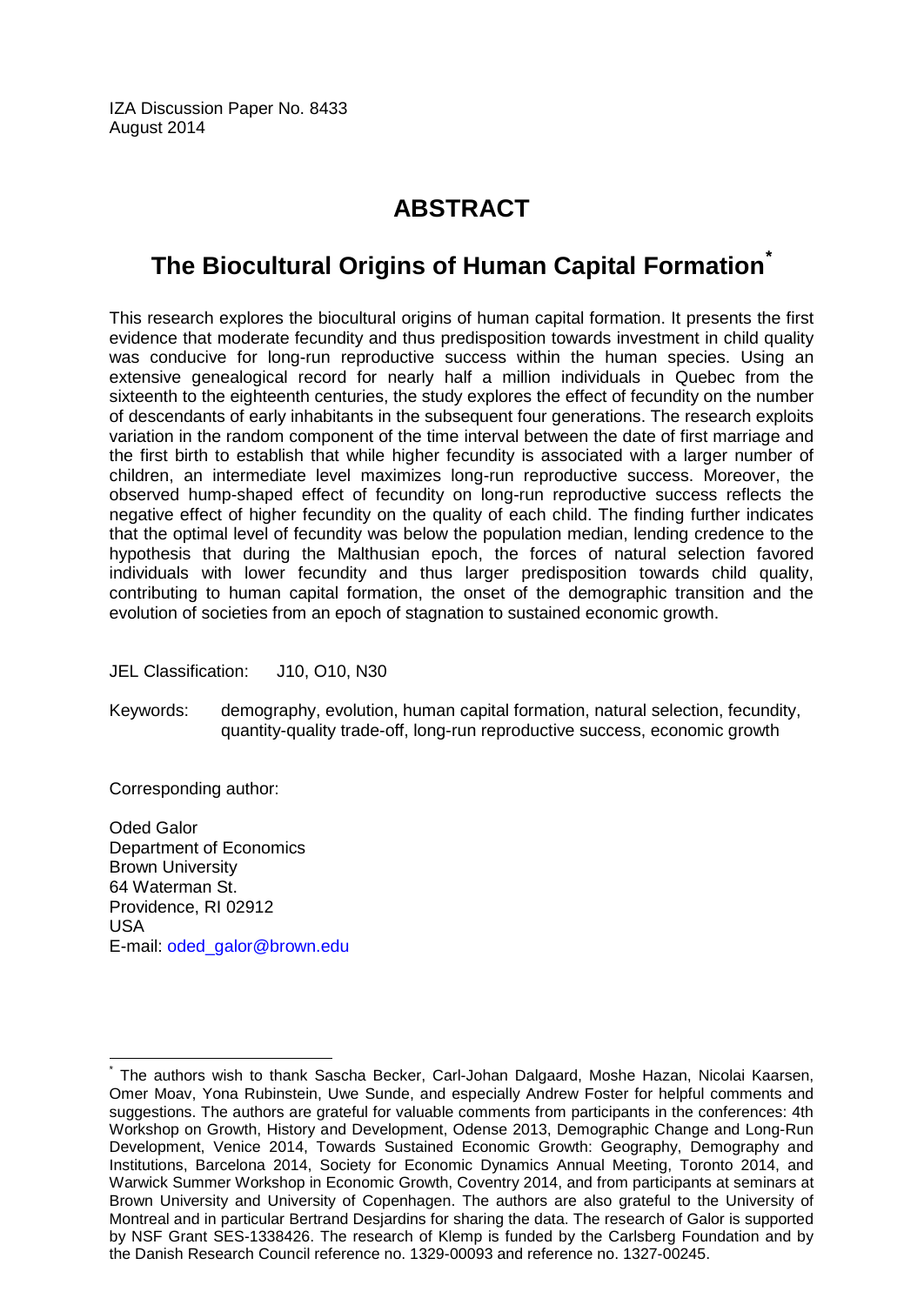## 1 Introduction

The transition from an epoch of stagnation to an era of sustained economic growth has triggered one of the most significant transformations in the course of human history. While living standards in the world economy stagnated during the millennia preceding the Industrial Revolution, income per capita has experienced an unprecedented twelvefold increase over the past two centuries, profoundly altering the level and distribution of education, health, and wealth across the globe.<sup>1</sup>

Over most of human existence, the process of development was marked by Malthusian stagnation. The Malthusian pressure has governed the evolution of the size of the population, and conceivably, via the forces of natural selection, has shaped the composition of the population as well. Lineages of individuals whose traits were complementary to the economic environment generated higher income, and thus higher reproductive success. The gradual increase in the representation of these growth-enhancing traits in the population presumably has contributed to the process of development and the take-off from stagnation to growth  $(Gabor, 2011).<sup>2</sup>$ 

In particular, it was hypothesized that during the Malthusian epoch, natural selection brought about a gradual increase in the representation of traits associated with predisposition towards offspring quality in the population. The effect of this evolutionary process on investment in human capital stimulated technological progress and contributed to the reinforcing interaction between investment in human capital and technological progress that triggered the demographic transition and brought about a state of sustained economic growth [\(Galor and Moav, 2002\)](#page-37-0).

This research explores the biocultural origins of human capital formation. It presents the first evidence that moderate fecundity and thus predisposition towards investment in child quality was conducive for long-run reproductive success within the human species. It further suggests that individuals with lower levels of fecundity than the median in the population generated an evolutionary advantage in the pre-demographic transition era. These findings lend credence to the hypothesis that during the Malthusian epoch, natural selection favored individuals with lower fecundity and thus larger predisposition towards child quality, contributing to human capital formation, the onset of the demographic transition and the evolution of societies from an epoch of stagnation to sustained economic growth.<sup>3</sup>

<sup>&</sup>lt;sup>1</sup>The transition from stagnation to growth and the associated divergence of income per capita across the globe have been the subject of intensive research in the growth literature in recent years [\(Galor and Weil, 1999,](#page-37-1) [2000;](#page-37-2) [Galor](#page-37-0) [and Moav, 2002;](#page-37-0) [Hansen and Prescott, 2002;](#page-37-3) [Lucas, 2002;](#page-38-0) [Galor, 2011\)](#page-37-4).

<sup>&</sup>lt;sup>2</sup>Evidence suggests that the composition of existing genetic traits may experience rapid evolutionary processes. [Voight et al.](#page-39-0) [\(2006\)](#page-39-0) detected about 700 regions of the human genome where genes have been reshaped by natural selection within the last 5,000 to 15,000 years. Other notable evidence suggests that lactose tolerance was developed among Europeans and Near Easterners since the domestication of dairy animals in the course of the Neolithic revolution, whereas in regions that were exposed to dairy animals in later stages, a larger proportion of the adult population suffers from lactose intolerance. Furthermore, genetic immunity to malaria provided by the sickle cell trait is prevalent among descendants of Africans whose engagement in agriculture improved the breeding ground for mosquitoes and thereby raised the incidence of malaria, whereas this trait is absent among descendants of nearby populations that have not made the transition to agriculture [\(Livingstone, 1958;](#page-38-1) [Wiesenfeld, 1967;](#page-39-1) [Durham, 1982\)](#page-37-5).

 $3$ The interaction between human evolution and the process of development, as was further explored theoretically by [Galor](#page-37-6) [\(2005\)](#page-37-6); Lagerlöf [\(2007\)](#page-38-2); [Dalgaard and Strulik](#page-37-7) [\(2011\)](#page-37-7); [Galor and Michalopoulos](#page-37-8) [\(2012\)](#page-37-8), is applicable to either cultural or genetic intergenerational transmission of entrepreneurial traits [\(Cavalli-Sforza, 1981;](#page-36-0) [Boyd, 1988;](#page-36-1) [Weibull,](#page-39-2)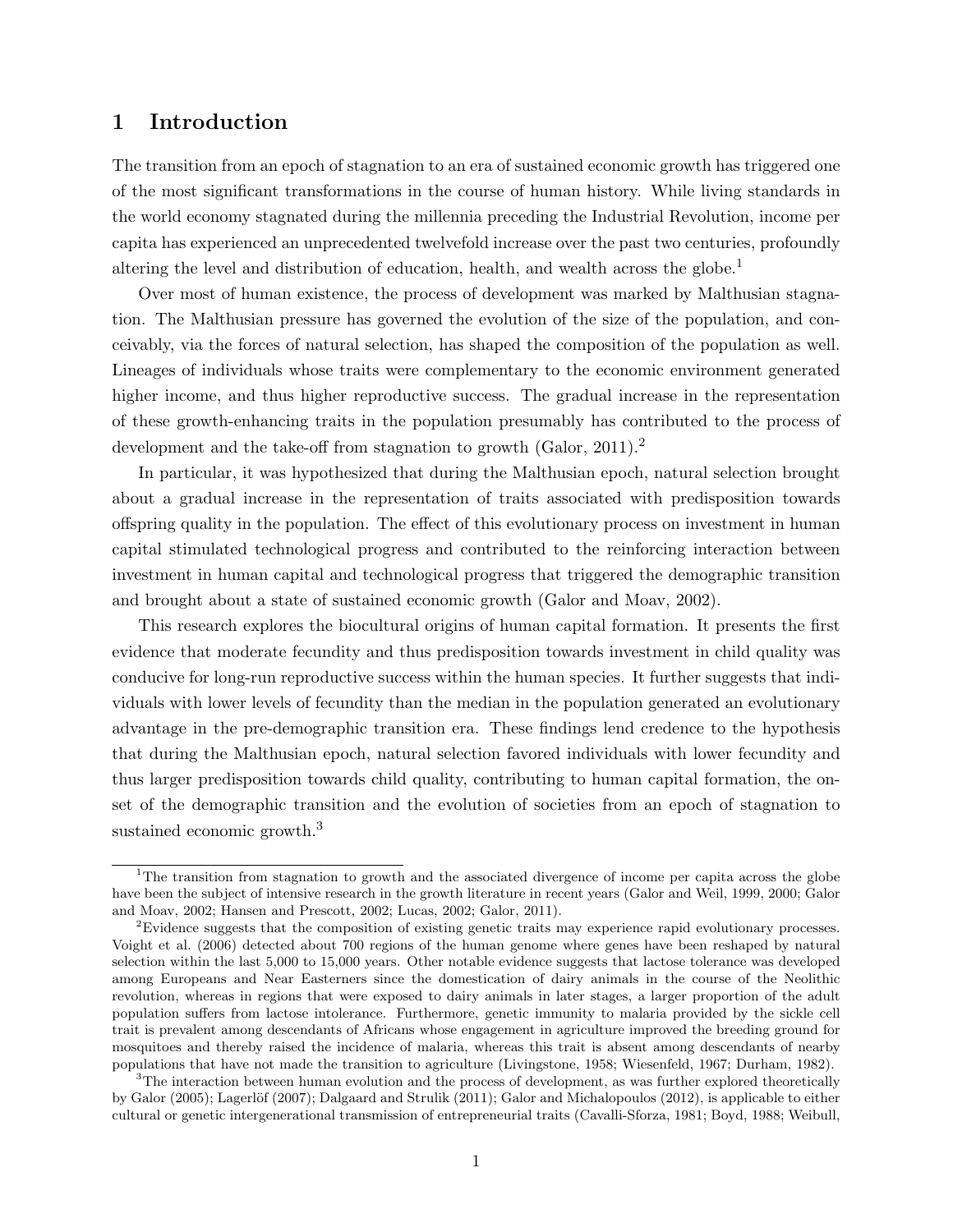The influential life-history theory in the field of evolutionary biology suggests that observed fecundity of organisms reflects a trade-off in reproductive success between the quantity and quality of offspring, given the evolutionary history of the organism. Central to the theory is the supposition that there exists an optimal level of fecundity beyond which fitness diminishes.<sup>4</sup> A negative association between the quantity and the quality of offspring has been documented in a wide variety of species, ranging from plants to humans. In particular, researchers uncovered an inverse relationship between the number of seeds and their size as well as between the quantity and quality of offspring within and across mammals.<sup>5</sup> Moreover, a trade-off between fertility on the one hand and offspring survival probability and education on the other hand has been documented for pre-industrial human societies.<sup>6</sup>

Nevertheless, the presence of a static trade-off between the quantity and quality of offspring is merely a necessary but not a sufficient condition for the presence of an adverse effect of fecundity on reproductive success in the long run. In particular, a priori, during the Malthusian epoch individuals with the highest level of fecundity could have had the largest reproductive success if for any feasible number of children, an additional child would have contributed directly to the number of offspring in the long-run more than the adverse indirect effect of this additional child on the quality of hence the reproductive success of these children.<sup>7</sup>

This research explores the effect of fecundity on long-run reproductive success within the human species. Using an extensive genealogical record for nearly half a million individuals in Quebec between the 16th and the 18th centuries, the study examines the effect of fecundity on the number of descendants of early inhabitants of this Canadian province in the subsequent four generations. In particular, in light of the social norm observed in pre-industrial Quebec, in which marriage marked the intention to conceive, the research exploits variation in the random component of the time interval between the date of first marriage and the first birth during this time period to capture the effect of fecundity on fitness. The research establishes that while higher fecundity is associated with a larger number of children, an intermediate level of fecundity is conducive for long-run reproductive success.

The research finds that the maximal reproductive success is attained by couples with a moderate level of time to first birth (i.e., those whose first delivery occurs 65 weeks after their marriage, in comparison to a sample median of 53 weeks). In particular, in comparison to highly fertile couples whose first child is born 38 weeks after the marriage, those individuals have on average 0.3 fewer children, but 0.6 more grandchildren, 9.5 additional great-grandchildren, and 15 added great-greatgrandchildren (in comparison to a sample mean of 294). In light of the heritability of fecundity, the

 $5$ See [Salisbury et al.](#page-39-6) [\(1942\)](#page-39-6); [Harper et al.](#page-37-11) [\(1970\)](#page-37-11); [Ro](#page-39-7)ff [\(2002\)](#page-39-7); [Charnov and Ernest](#page-36-6) [\(2006\)](#page-36-6); [Walker et al.](#page-39-8) [\(2008\)](#page-39-8).

[<sup>1997;</sup>](#page-39-2) [Bowles, 1998;](#page-36-2) [Bisin and Verdier, 2000\)](#page-36-3). The long lasting effects of these historically determined genetic factors on comparative development have been established by [Galor and Moav](#page-37-9) [\(2007\)](#page-37-9); [Spolaore and Wacziarg](#page-39-3) [\(2009\)](#page-39-3); [Ashraf](#page-36-4) [and Galor](#page-36-4) [\(2013\)](#page-36-4); [Ashraf et al.](#page-36-5) [\(2014\)](#page-36-5).

<sup>&</sup>lt;sup>4</sup>See [Lack et al.](#page-38-3) [\(1954\)](#page-38-3); [Cody](#page-37-10) [\(1966\)](#page-37-10); [Ro](#page-39-4)ff [\(1992\)](#page-39-5); [Stearns](#page-39-5) (1992).

<sup>6</sup>See [Lee](#page-38-4) [\(1993\)](#page-38-4); [Hill and Hurtado](#page-37-12) [\(1996\)](#page-37-12); [Strassmann and Gillespie](#page-39-9) [\(2002\)](#page-39-9); [Gillespie et al.](#page-37-13) [\(2008\)](#page-37-13); [Meij et al.](#page-38-5) [\(2009\)](#page-38-5); [Becker et al.](#page-36-7) [\(2010\)](#page-36-7).

 $<sup>7</sup>$ Furthermore, few attempts to examine the related phenomenon of the effect of the number of children on fitness</sup> are largely inconclusive [\(Kaplan et al., 1995;](#page-38-6) [Borgerho](#page-36-8)ff Mulder, [2000\)](#page-36-8).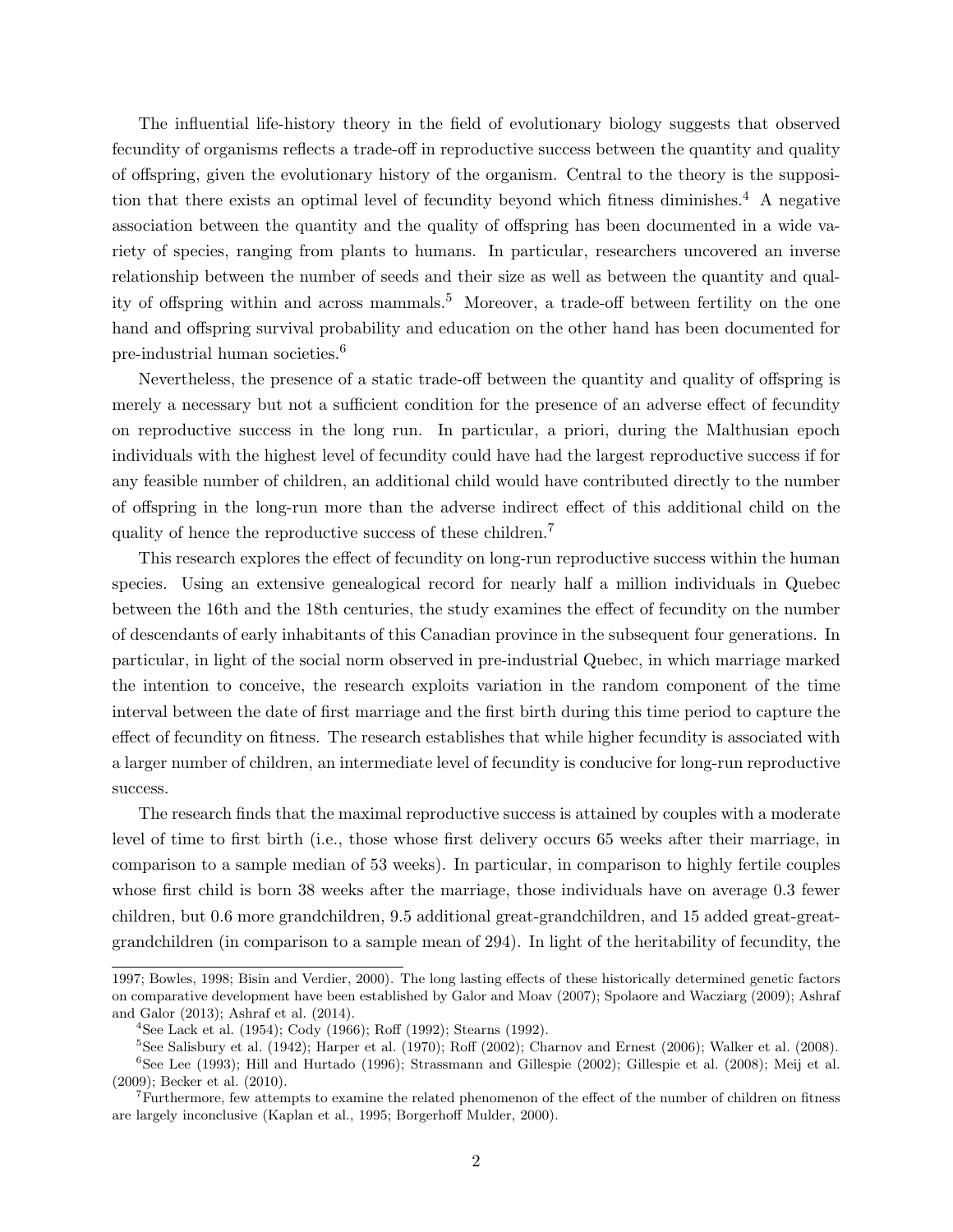finding that the optimal level of time to first birth is above the population median suggests that in pre-industrial Quebec, the representation of individuals with lower levels of fecundity, and thus higher pre-disposition towards child quality, has gradually increased in the population.<sup>8</sup>

The research identifies several mechanisms that had contributed to the trade-off associated with higher fecundity and to the observed hump-shaped effect of fecundity on reproductive success in the long run. While individuals with lower fecundity had fewer children, the observed hump-shaped effect of fecundity on long-run reproductive success reflects the adverse effect of fecundity on the quality of each child. In particular individuals with lower fecundity were more likely to have children that: (i) survived and got married, (ii) married at an earlier age, and (iii) were educated. Thus, despite the positive effect of fecundity on the number of children, the adverse effect of fecundity on child quality and the reproductive success of each child, generated the observed hump shaped relationship between fecundity and long-run reproductive success.

The evidence from pre-industrial Quebec suggests that the forces of natural selection favored individuals characterized by moderate fecundity,, increasing the population's predisposition towards investment in child quality. Interestingly, the conditions that were faced by the founder population of Quebec during this high fertility time period resemble the environment that anatomically modern humans confronted during their migration out of Africa, as they settled new territories where the carrying capacity of the new environment was an order of magnitude greater than the size of the founder population. Thus, the findings support the hypothesis that during the Malthusian epoch, natural selection favored individuals with a larger predisposition towards child quality, contributing to human capital formation, the onset of the demographic transition and the evolution of societies from an epoch of stagnation to sustained economic growth.

## 2 Empirical Strategy

Two major obstacles affect the identification of the effect of fecundity on long-run reproductive success. First, omitted correlates of the quantity of children may also be correlated with their quality, obscuring the effect of the nubmer of children on long-run reproductive success. For instance, if variations in resources across individuals (e.g., income) enable some parents to produce more children as well as higher quality children, failing to account for the effect of resources will obscure the effect of child quantity on long-run reproductive success. In particular, an observed monotonically positive relationship between the number of children and that of grandchildren may misleadingly be interpreted as indicative of a lack of an optimal level of quantity beyond which fitness diminishes.

Second, reverse causality from the quality of children to their aggregate quantity may obscure the presence or the absence of an optimal level of fecundity beyond which fitness diminishes. For instance, the adverse effect of low child quality on the child survival rate may contribute to the total number of children born (via the child replacement channel), generating a negative correlation

<sup>&</sup>lt;sup>8</sup>For the heritability of fecundity, see [Christensen et al.](#page-36-9) [\(2003\)](#page-36-9); [Pettay et al.](#page-38-7) [\(2005\)](#page-38-7); [Ramlau-Hansen et al.](#page-39-10) [\(2008\)](#page-39-10); [Kosova et al.](#page-38-8) [\(2009\)](#page-38-8). In the Quebec sample the time from marriage to first birth is heritable  $(h^2 = 0.04)$ .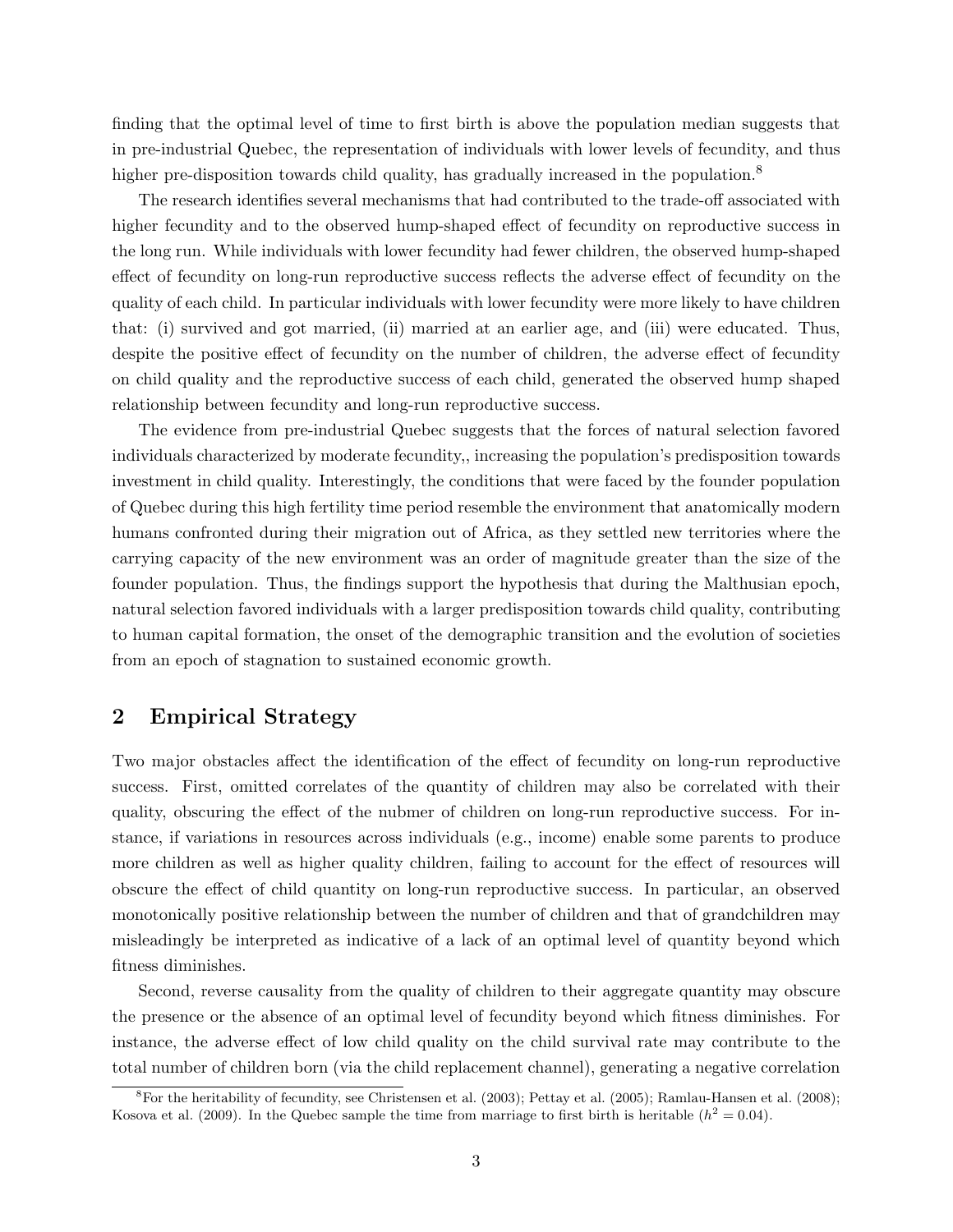<span id="page-6-0"></span>

Figure 1: The histogram depicts the durations (in weeks) from first marriages to first births of 53,154 mothers in Quebec between the 16th and the end of the 18th century who gave birth between the 7th and 728th day of their marriage date.

between the long-run reproductive success and the quantity of offspring that has no bearing on the presence or the absence of an optimal level of quantity beyond which fitness diminishes.

This research mitigates these major hurdles by focusing on the effect of fecundity, rather than fertility, on reproductive success. Furthermore, it designs an empirical strategy that exploits the inherent uncertainty in the process of human reproduction to identify the effect of fecundity on reproductive success. In particular, in light of the social norm observed in pre-industrial Quebec, in which marriage marked the intention to conceive, the research exploits variation in the random component of the time interval between the date of first marriage and the first birth to capture the effect of fecundity on fitness.

As depicted in Figure [1,](#page-6-0) a marriage over this period signaled a deliberate attempt to conceive. A sharp spike in birth rates occurs starting in the 35th week after marriage and nearly a third of births occurs within the  $36-44$  weeks time interval.<sup>9</sup> Furthermore, premarital conception is insignificant, reflecting possibly an adherence to the social and religious norms existing at the time.

<sup>9</sup>Full term babies are born upon 38 weeks of gestation. Nevertheless, pregnancy is considered at term if the gestation period is within the interval 36-40 weeks. However, since the marriage age may coincide with the ovulation period and may occur at most 4 weeks before it, time to first birth within the interval 36–44 weeks would correspond to babies born at term.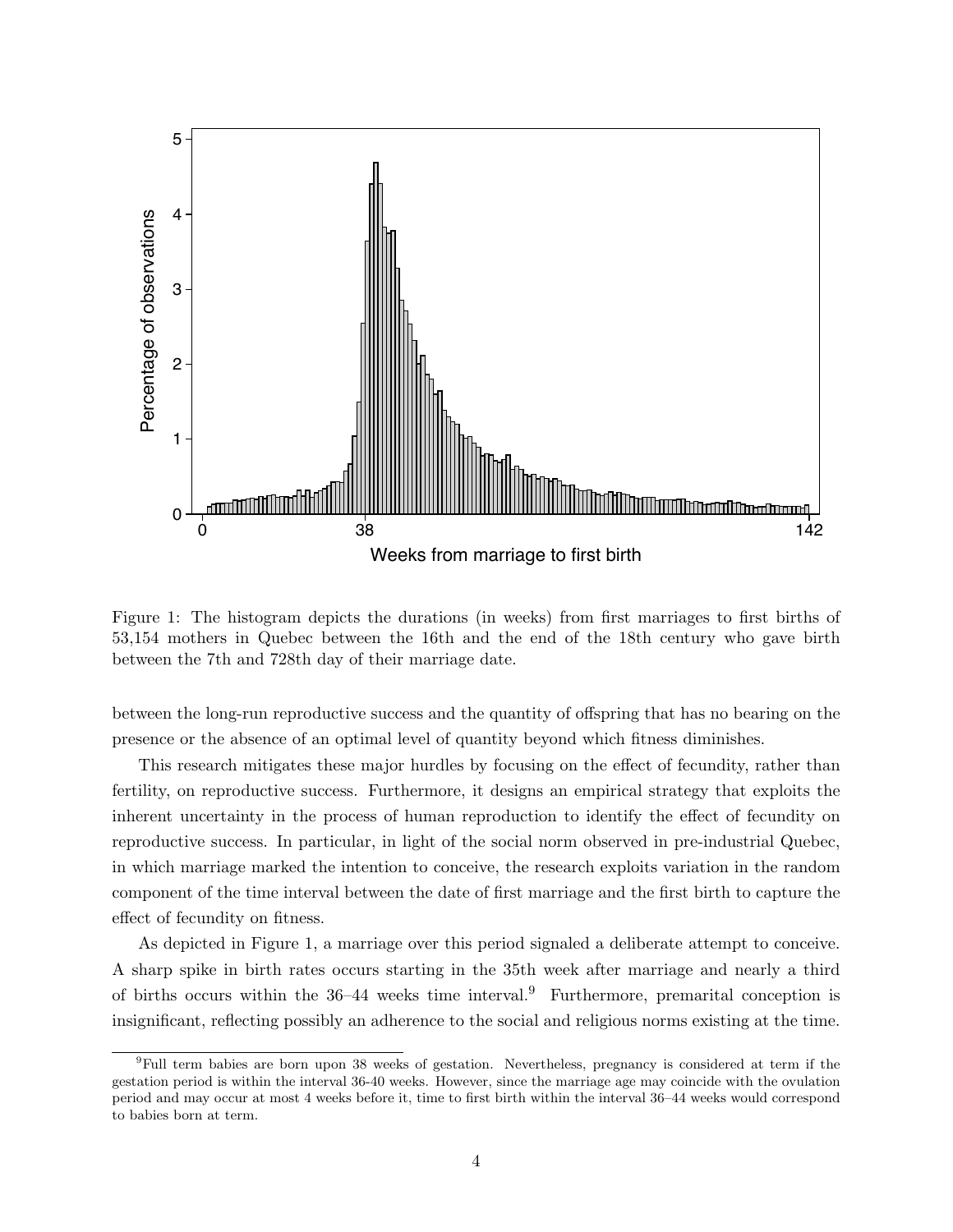In particular, only 7.9 percent of the births over this period occurred within 35 weeks of marriage, and the incidence of premature births suggests that even this small fraction overstates the share of babies conceived prior to marriage.<sup>10</sup>

Since fecundity reflects genetic and socio-environmental factors, the time interval between the date of first marriage and the first birth (TFB) is affected by genetic predisposition, socioenvironmental conditions, as well as the realization of random elements that affect conception. Accounting for a range of genetic and socio-environmental confounding factors that may affect the time to first birth, reproductive success, and the quality of offspring, the study attempts to isolate the effect of the random variations in TFB across individuals. In particular, genetic, as well as cultural and socio-economic factors that may affect fecundity are accounted for by the inclusion of Maternal Founder fixed effects. Namely, the effect of fecundity on reproductive success is identified based on variations in reproductive success among siblings, capturing the similarities in the genetic predisposition of these genetically linked individuals, as well as their cultural and socio-economic proximity.

Additional confounding variations between siblings are accounted for by the inclusion of dummies for their marriage age, birth year, gender, and literacy. Furthermore, additional control variables include the geographic location at birth and death, birth order, month of birth, month of birth of the firstborn, number of marriages, and immigration and emigration status of the spouse, for each head of lineage.

Finally, to assure the external validity of the empirical analysis for significant evolutionary patterns in fecundity during most of human existence, the research focuses on this evolutionary process among the founder population of Quebec during the pre-industrial, pre-demographic transition era – a high fertility environment that had naturally led to rapid evolutionary changes in the composition of the population. The conditions that were faced by the founder population of Quebec during that time period capture the environment that anatomically modern humans confronted during their migration out of Africa, as they settled new territories where the carrying capacity of the new environment was an order of magnitude greater than the size of the founder population. Thus, the evolution in fecundity in Quebec during this time period is likely to capture the dominating trend in this evolutionary process during the Malthusian epoch as a whole.

## 3 Data and Main Variables

This section sets the stage for the empirical examination of the hypothesis that higher fecundity in the pre-demographic transition era was associated with a larger number of children, while an intermediate level of fecundity maximized long-run reproductive success.

 $^{10}$ In the sample of all 59,238 mothers, 3.2 percent of births occurred prior to the marriage date, 5.5 percent of the births occurred after two years and 38 weeks of marriage (i.e., two years after first conception), and 1.6 percent of births occurred within one week of marriage (reflecting possibly a tendency of mothers who gave birth before marriage to baptize their firstborn at or shortly after their wedding date).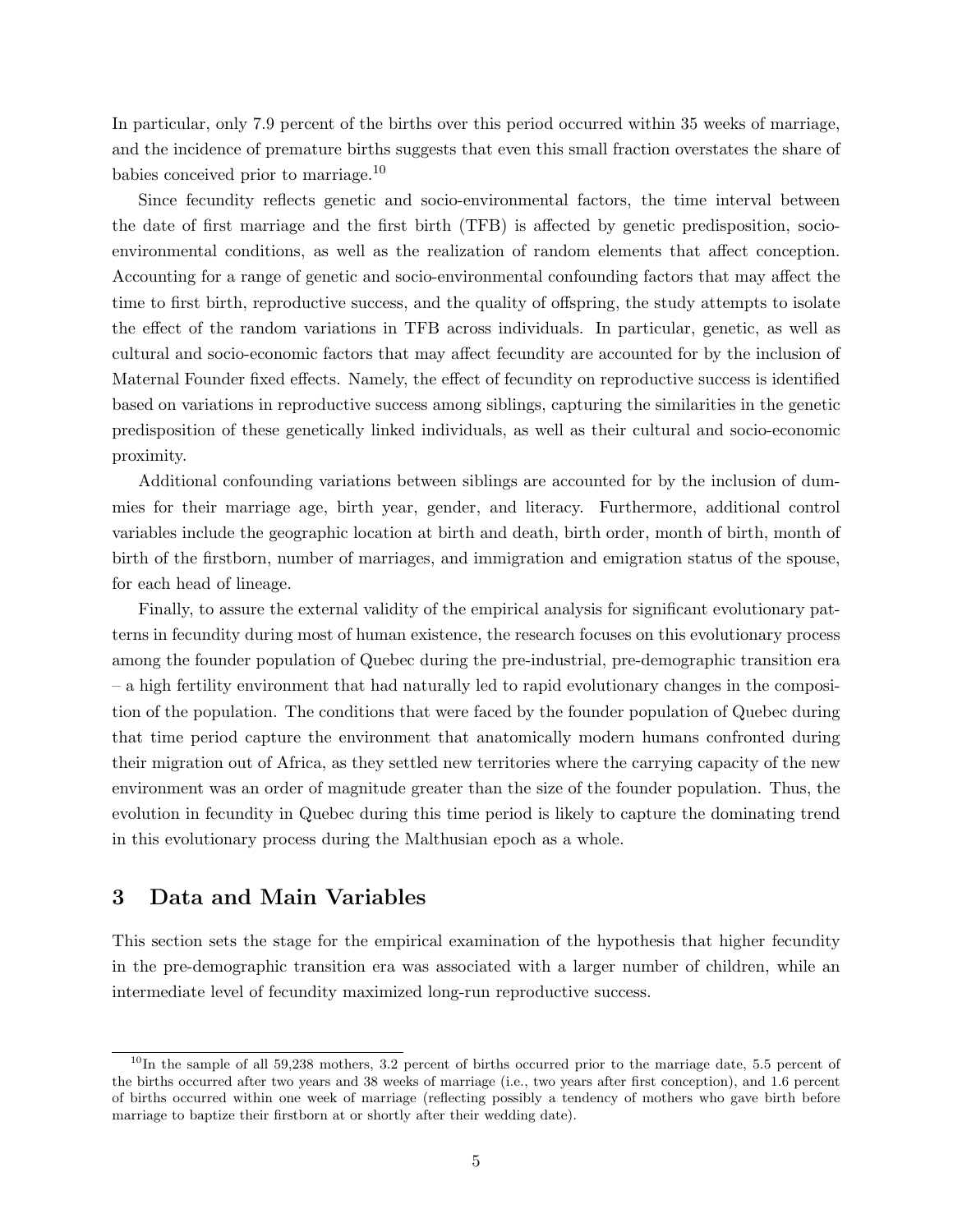#### 3.1 Data

The data is based on the demographic history of Quebec, using the reconstructed genealogy of the entire parish registers of Quebec, covering 471,412 individuals born between 1572 and 1799, spanning the French settlement and colonization of Quebec.<sup>11</sup> The data covers all parishes of Quebec, and thus in light of negligible inter-provincial migration, intra-provincial migration does not prevent the tracking of reproductive success of individuals over several generations. Indeed, more than 94% of these individuals were born and died in Quebec.

The analysis focuses on the reproductive success of individuals who were born in Quebec prior to and including 1685, died in the province, and had at least one great-great grandchild.<sup>12</sup> The focus on the reproductive success of heads of lineages born prior to and including 1685 permits tracing of most descendants of these individuals in the subsequent four generations, while accounting for the Maternal Founder fixed effects.<sup>13</sup>

Furthermore, immigrants among heads of lineages are excluded from the sample for two reasons. First they may differ systematically from natives, reflecting the circumstances that led to their decision to immigrate as well as the effects of immigration on their socio-economic status and thus their reproductive success. Second, reproduction of immigrants prior to their arrival to Quebec is unknown. Similarly, emigrants are excluded as well since they may possess unique attributes and their subsequent marriages and births outside of Quebec are not observed.

The study focuses on individuals whose time from first marriage to first birth is at least 38 weeks.<sup>14</sup> Moreover, the study follow the convention in the literature (e.g. [Milot et al.](#page-38-9) [\(2011\)](#page-38-9)) and restricts the sample to individuals whose time to first conception is less than 2 years (i.e., TFB less than 2 years and 38 weeks), excluding  $10.9\%$  of this subset.<sup>15</sup> This further restriction is designed to mitigate the effect of extreme values of time to first birth which may reflect measurement errors or underlying biological conditions that may directly affect long-run reproductive success. Thus the analysis focuses on the reproductive success of 3,798 heads of lineages in the pre-1685 period that satisfy the entire sample restrictions.<sup>16</sup>

<sup>&</sup>lt;sup>11</sup>The data is provided by *Le Programme de recherche en démographie historique* at the University of Montreal.

 $12$ All children of these heads of lineages, virtually all grandchildren, and most of the descendants in the third and the fourth generations are observed. In particular, fewer than 2.5% of the head of lineages that satisfy the sample selection criteria produced a birth after age 60, implying that fewer than 0.1% of lineages produced a grandchild after 115 years. Systematic association between the birth year of the head of the lineage and the number of unobserved descendants in the third and fourth generations are accounted for by the inclusion dummies for the birth year of the heads of lineages.

 $13$ The use of alternative time intervals would not affect the qualitative results. In particular, as established in Tables [3](#page-19-0) and [4,](#page-20-0) the main results are qualitatively unchanged if the analysis focuses on the reproductive success of heads of lineages born: (i) in 1660–1685 or (ii) over the entire sample period.

 $14$ For the 8.2 percent of the individuals in the sample of non-migrating heads of lineages whose firstborn's date of birth is unknown, it is estimated to be one week prior to the date of baptism.

 $15$ The use of alternative cut-offs would not affect the qualitative results. In particular, focusing on individuals whose time from first marriage to first birth is at least 36 weeks, the hump-shaped relationship remains highly significant. Likewise, focusing on individuals whose time from first marriage to first birth is at least 40 weeks, the hump-shaped relationship remains significant. Furthermore, exploiting alternative estimation methods that do not rely on a quadratic specification reveals qualitatively similar patterns in the presence of observations with TFB exceeding 2 years and 38 weeks.

<sup>16</sup>The summary statistics for this sample can be found in Table A.1.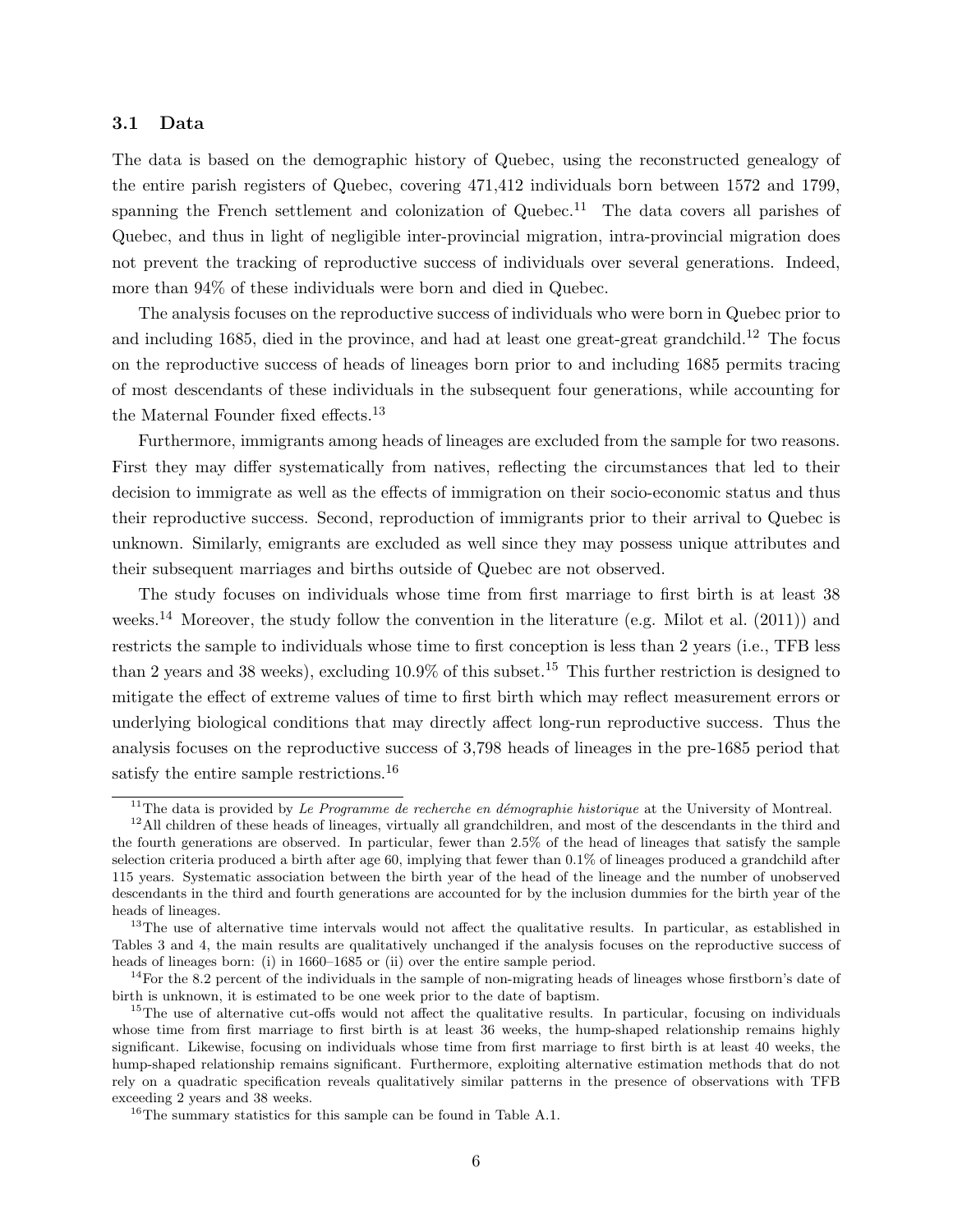#### 3.2 Main Variables

#### 3.2.1 Dependent and Independent Variables

In the main analysis that explores the effect of the time interval between the first marriage date of the head of a lineage and the birth date of the individual's first child (TFB) on reproductive success, the dependent variable is the number of offspring of each head of lineage in the subsequent four generations (i.e., children, grandchildren, great-grandchildren and great-great-grandchildren). In the additional analysis that examines the mechanism through which TFB affects long-run reproductive success, the dependent variables are the fraction of ever-married children among children observed to have survived to age 40, the average marriage age of children with observed marriage age, and the fraction of literate children among children with observed literacy status (recorded at marriage). The independent variable throughout the analysis is the time interval between the first marriage date of the head of a lineage and the birth date of the individual's first child (TFB).<sup>17</sup>

#### 3.2.2 Maternal Founder Fixed Effects

The effect of fecundity on reproductive success may be affected by variation in genetic predisposition among genetically distinct individuals, as well as variation in cultural and socio-economic background. Hence, similarities in the genetic, cultural, and socio-economic characteristics across siblings within each household are exploited to isolate the effect of random variation in TFB on reproductive success. Accounting for Maternal Founder fixed effects, as well as the confounding factors underlined below, the analysis explores the effect of random variation in TFB on long-run reproductive success within lineages headed by siblings, as opposed to across all heads of lineages.<sup>18</sup>

#### 3.2.3 Control Variables

The analysis accounts for the confounding effects of the marriage age, birth year, literacy, and the maternal identity, for each head of lineage. Furthermore, additional control variables include the geographic location at birth and death, birth order, month of birth, month of birth of the firstborn, number of marriages, and immigration and emigration status of the spouse, for each head of lineage.

The confounding associations between the marriage age of heads of lineages and their affluence, fecundity, and reproduction is accounted for by the inclusion of dummy variables indicating the

 $17$ In couples where neither spouse remarried, TFB is identical for the husband and the wife. Nevertheless, given that the frequency of remarriage over this period is substantial, reflecting in part a considerable mortality rate, TFB and the number of offspring of each spouse often differ. The correlation in reproductive success between parents sharing the same firstborn, and therefore the same TFB, is accounted for by clustering the standard errors for heads of lineages sharing the same firstborn.

<sup>&</sup>lt;sup>18</sup>Accounting for the family characteristics of the spouse of the head of dynasties would restrict the sample for siblings who married siblings from a different household. Accounting for these fixed effects would reduce the sample size by more than 90%, and more importantly, would introduce biases associated with the unique characteristics of these families and their matching technology. Reassuringly however, the Maternal Founder fixed effects do accounts for the characteristics of the spouses of heads of households in the likely scenario of non-random (assortative) mating. Moreover, since the regression analysis is nearly unaffected by the introduction of Maternal Founder fixed effects, the potential effect of random mating does not compromise the analysis and further control for fixed factors in the family of the spouse of the head of lineage are unlikely to alter the results.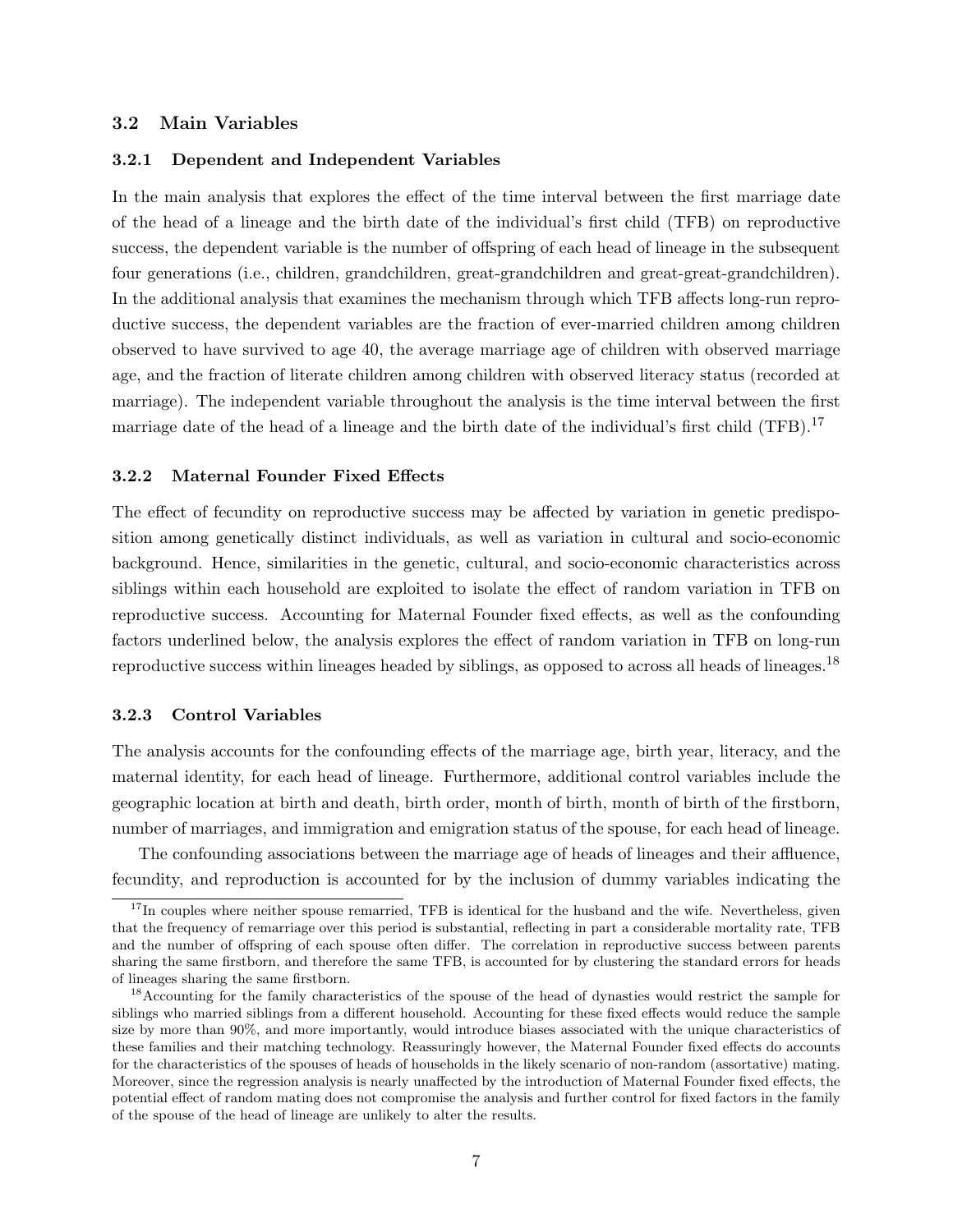marriage age of heads of lineages. The marriage age is associated with reproductive success through three channels. First, fecundity is affected by age (Baird et al.,  $2005$ ). Second, the marriage age affects the length of the reproductive period of the couple. Third, in the pre-demographic transition era that corresponds to our sample, the marriage age was inversely related to the affluence of individuals, and marriage age and its potential association with affluence could have had an independent effect on long-run reproductive success.

The time-path of socioeconomic and demographic factors may differentially affect fecundity and reproductive success across cohorts of heads of lineages. In particular, the affluence, fecundity, and reproductive success of heads of lineages may be affected by the socioeconomic and demographic conditions during their lifetime, as partly captured by their birth year. These confounding factors are accounted for by the inclusion of dummy variables indicating the birth year of heads of lineages.<sup>19</sup>

The human capital attainment that may reflect the socioeconomic status of heads of lineages may affect their TFB and reproductive success. This confounding factor is partly accounted for by the inclusion of the literacy status of heads of lineages, inferred from the existence of a signature (rather than a mark) on the marriage certificate. Additional confounding variations between heads of lineages are accounted for by the inclusion of dummies capturing gender, geographic location at birth and death, birth order, month of birth, month of birth of the firstborn, number of marriages, and immigration and emigration status of the spouse.

Finally, variations in socioeconomic and physiological factors across heads of lineages may generate variation in the length of the reproductive period that may obscure the effect of TFB on reproduction. In particular, conditional on the marriage age, the age at last delivery determines the length of the reproductive period. Hence, to account for the potential effect of the stoppage age, the analysis is shown to be robust to the inclusion of dummy variables indicating the stoppage age of heads of lineages, in addition to the marriage age, are introduced to account for this confounding factors, permitting the study to capture the effects of TFB on fertility, for a given length or reproductive period.<sup>20</sup>

## 4 Empirical Analysis

This section examines the proposed hypothesis that higher fecundity in the pre-demographic transition era was associated with a larger number of children, while an intermediate level of fecundity maximized long-run reproductive success. The examination proceeds in two stages. The empirical regularities that emerge from the data are examined initially semi-parametrically, using cubic spline regression models, followed by an examination using OLS regressions models.

<sup>&</sup>lt;sup>19</sup>In addition, the inclusion of birth year dummies mitigates the potential systematic associations between the birth year and the number of unobserved descendants after three or four generations.

<sup>&</sup>lt;sup>20</sup>As depicted in Figure A.1, the stoppage age over this period marked the decline in fecundity and onset of sterility associated with age-related infertility and onset of menopause, with a modal stoppage age of 41.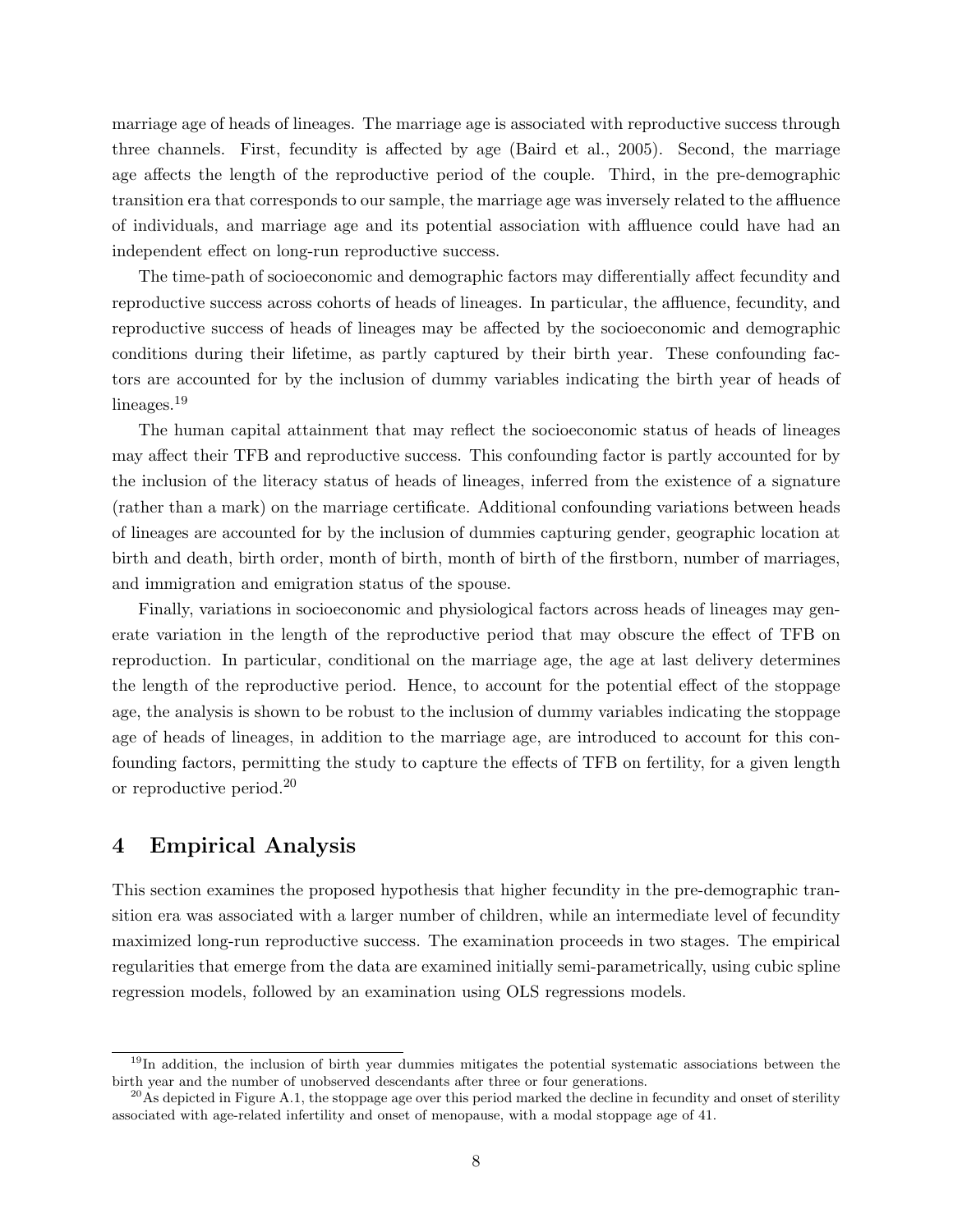#### 4.1 Semi-Parametric Analysis

The proposed hypothesis is confirmed initially using restricted cubic spline regression models. It establishes that while a higher fecundity is associated with a larger number of children, an intermediate level of fecundity maximizes long-run reproductive success.<sup>21</sup> The effect of TFB of heads of lineages on their number of descendants in the subsequent four generations, accounting for the birth year and the marriage and stoppage age of heads of lineages, with confidence intervals based on standard errors clustered for heads of lineages sharing the same firstborn is depicted in Figure [2.](#page-12-0)

The correlation in reproductive success between parents sharing the same firstborn, and therefore the same TFB, is accounted for by clustering the standard errors for heads of lineages sharing the same firstborn.

In line with the proposed hypothesis, panel A shows an approximately linear negative partial effect of TFB on the number of children, confirming the conventional presumption that *ceteris paribus*, a short time to first birth in the pre-demographic transition era increased the number of children. In contrast, as hypothesized, an intermediate TFB maximizes long-run reproductive success. In particular, panel B depicts a hump-shaped relation between TFB of heads of the lineages and their number of grandchildren. The TFB of heads of lineages that maximizes the number of grandchildren is associated with 48 grandchildren. Panels C and D reveal a similar a hump-shaped relation between TFB of the heads of the lineages and their great-grandchildren and great-great-grandchildren. The TFB of heads of lineages that maximizes the number of greatgrandchildren is associated with 194 great-grandchildren, whereas the optimal TFB of heads of lineages for reproductive success in the 4rd generation (62 weeks) is associated with 306 greatgreat-grandchildren.

Figure [2](#page-12-0) shows that, in accordance with the proposed hypothesis, TFB of heads of lineages has a monotonically negative effect on the number of children and a hump-shaped effect on the number of grandchildren, great-grandchildren and great-great-grandchildren.<sup>22</sup> Thus, heads of lineages with an intermediate level of TFB achieved the maximal number of descendants in the long run, despite having a smaller number of children relative to those with lower TFB.

#### 4.2 Econometric Model

The negative relationship between TFB of heads of lineages and the number of children, as well as the hump-shaped relationship between TFB of heads of lineages and long-run reproductive success, is further assessed by estimating a series of regression models.

First, the effect of TFB of the head of lineage on the number of children born to the head of lineage is estimated using the OLS regression model:

$$
\ln D_{i,1} = \beta_{0,1} + \beta_{1,1} TFB_i + Z_i \beta_{3,1} + \varepsilon_{i,1},
$$

 $21$ The use of multivariate LOWESS results in a similar qualitative pattern.

<sup>&</sup>lt;sup>22</sup>Figure A.2 in the appendix depicts a scatterplot of the conditional means of the number of descendants by bins.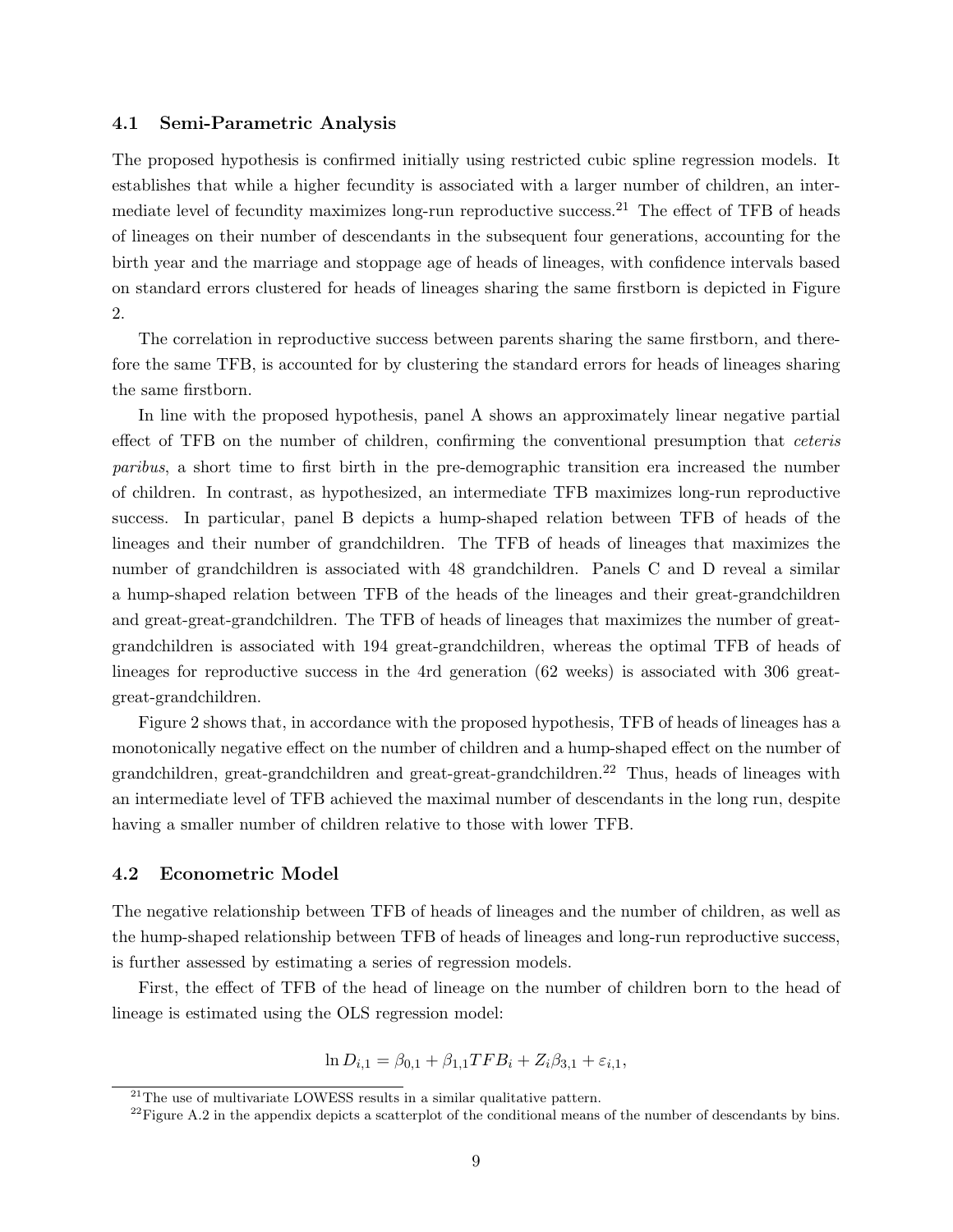<span id="page-12-0"></span>

Figure 2: Predicted number of descendants with 90% confidence interval as a function of TFB based on restricted cubic splines with three knots, for 3*,*798 heads of lineages. Dummies indicating birth year and marriage and stoppage age are included in the underlying regressions. (A) Number of children. (B) Number of grandchildren. (C) Number of great-grandchildren. (D) Number of great-great-grandchildren.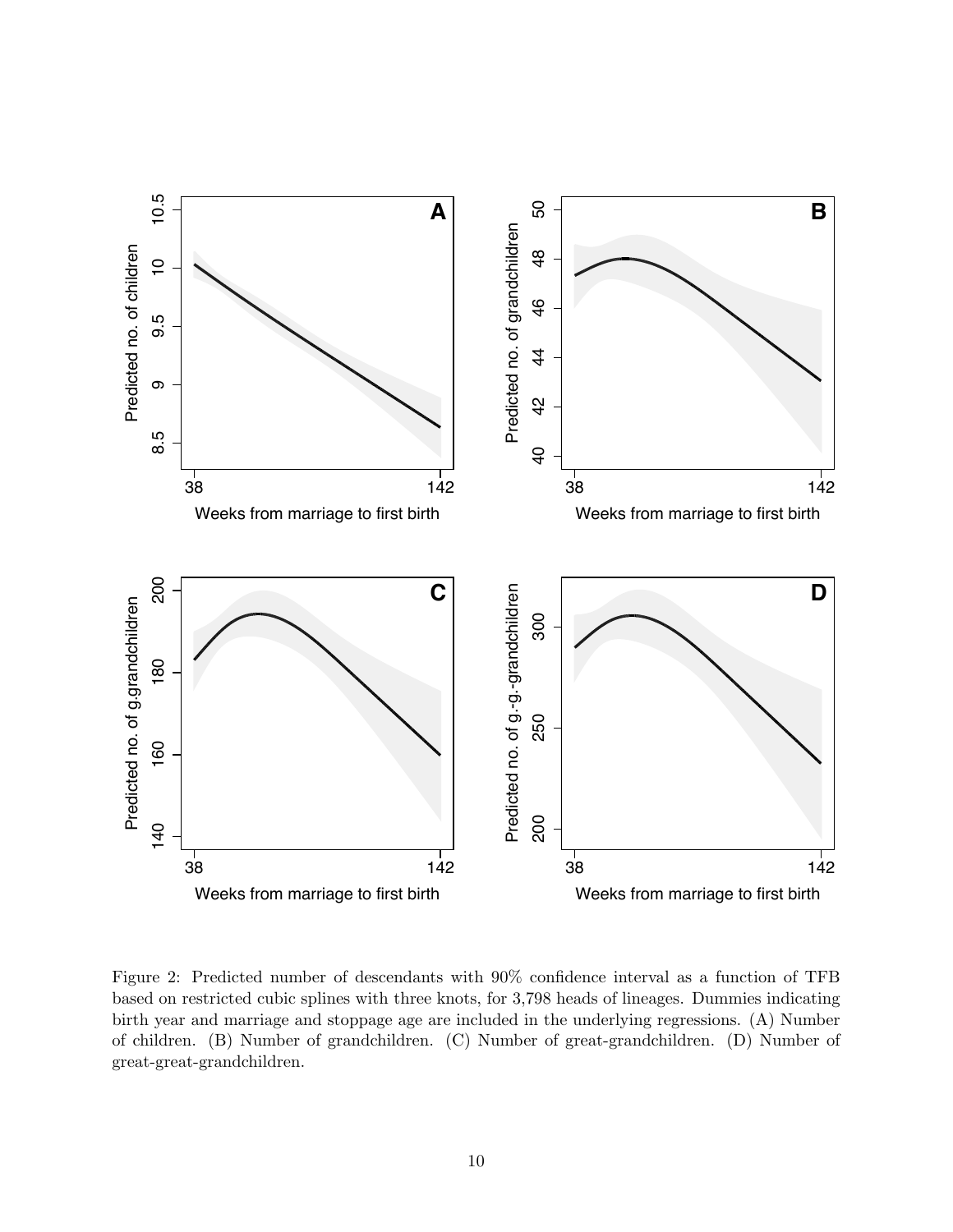where  $D_{i,1}$  is the number of children (i.e., offspring in generation 1) born to head of lineage *i*;  $TFB_i$ is the time from the first marriage to the first birth of the head of lineage  $i$ ;  $Z_i$  is a vector of control variables capturing the characteristics of the head of lineage *i*; and  $\varepsilon_{i,1}$  is an error term clustered at the level of heads of lineages sharing the same firstborn. The coefficient of interest is  $\beta_{1,1}$  and it is predicted to be negative, i.e., TFB of heads of lineages negatively a↵ects the number of children.

Second, the effect TFB of heads of lineages and long-run reproductive success is estimated using the OLS regression model:

$$
\ln D_{i,t} = \beta_{0,t} + \beta_{1,t} TFB_i + \beta_{2,t} TFB_i^2 + Z_i \beta_{3,t} + \varepsilon_{i,t},
$$

where  $D_{i,t}$  is the number of descendants that the head of household  $i$ , has in the subsequent generations  $t, t = 2, 3, 4$ ;  $TFB_i$  is the time from the first marriage to the first birth of the head of lineage *i*; *Z<sup>i</sup>* is a vector of control variables capturing the characteristics of the head of lineage *i*; and  $\varepsilon_{i,t}$  is an error term clustered at the level of heads of lineages sharing the same firstborn.<sup>23</sup> The coefficients of interest are  $\beta_{1,t}$  and  $\beta_{2,t}$ . The prediction is that  $\beta_{1,t} > 0$  and  $\beta_{2,t} < 0$ , i.e., TFB has a hump-shaped effect on the number of grandchildren, great-grandchildren and great-greatgrandchildren.

#### 4.3 Estimation based on Variation across all Heads of Lineages

The baseline OLS estimates of the effect TFB of the head of lineage on reproductive success are presented in Tables [1](#page-14-0) and [2,](#page-16-0) accounting for the marriage age and the birth year of heads of lineages. The initial estimates in Table [1](#page-14-0) are based on variation in TFB across all head of lineages, whereas those in Table [2](#page-16-0) accounts for Maternal Founder fixed effects, and thus presents estimates based on variation in TFB within heads of lineages that are originated from the same mother. The correlation in reproductive success between parents sharing the same firstborn, and therefore the same TFB, is accounted for by clustering the standard errors for heads of lineages sharing the same firstborn.

Consistently with the first element of proposed hypothesis, and the pattern depicted in Figure [2,](#page-12-0) panel A, column 1 of Table [1](#page-14-0) establishes a highly significant negative association between TFB of heads of lineages and the number of children. An increase in the TFB by one year results in a reduction of 0.068 in the log number of children. In particular, an increase in TFB from 38 weeks to 1 year and 38 weeks would result in a reduction of approximately  $0.72$  children.<sup>24</sup>

The positive association of an intermediate level of TFB and long-run reproductive success is confirmed in columns 2–3, resembling the pattern depicted in Figure [2,](#page-12-0) panel C–D. Column 2 establishes a significant quadratic relationship between TFB of heads of lineages and the number of

 $23$ To ensure that the logarithmic transformation is defined for extinct lineages, 1 is added to the number of descendants in all generations. The results are robust to alternative methods that could account for extinct lineages. In particular, Table [5](#page-21-0) and Table A.5 demonstrates that the results are robust to the use of a GLM model with a negative binomial distribution and a logarithmic link function.

 $24$ Throughout the analysis, estimates on the original scale of numbers of descendants are corrected for retransformation bias in accordance with [Duan](#page-37-14) [\(1983\)](#page-37-14).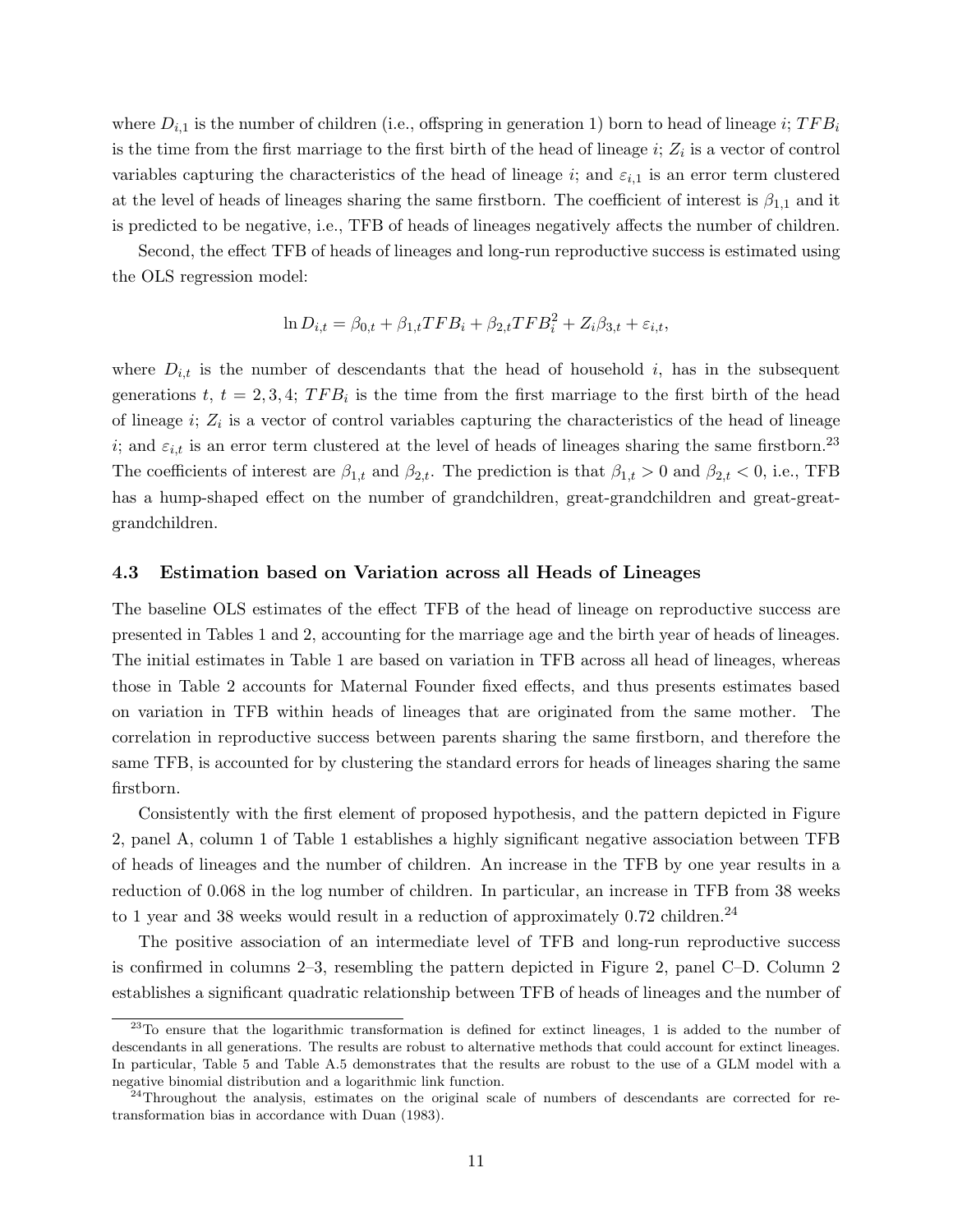<span id="page-14-0"></span>Table 1: The association between the time to first birth (TFB) and the number of descendants for head of lineages born prior to and including 1685

|                                                | Log number of descendants in: |                              |                               |            |                              |                                 |                    |                             |                              |                   |                            |                               |
|------------------------------------------------|-------------------------------|------------------------------|-------------------------------|------------|------------------------------|---------------------------------|--------------------|-----------------------------|------------------------------|-------------------|----------------------------|-------------------------------|
|                                                | Gen. 1                        | Gen. 3                       | Gen. 4                        | Gen. 1     | Gen. 3                       | Gen. $4$                        | Gen. 1             | Gen. 3                      | Gen. 4                       | Gen. 1            | Gen. 3                     | Gen. 4                        |
|                                                | (1)                           | (2)                          | (3)                           | (4)        | (5)                          | (6)                             | (7)                | (8)                         | (9)                          | (10)              | (11)                       | (12)                          |
| <b>TFB</b>                                     | $-.068***$                    | $.498**$                     | $.788***$                     | $-.068***$ | $.403*$                      | $.674**$                        | $-.083***$         | .314                        | $.596**$                     | $-.079***$        | $.359*$                    | $.626**$                      |
| TFB <sup>2</sup>                               | (.020)                        | .228)<br>$-.171**$<br>(.073) | .299)<br>$-.276***$<br>(.095) | 0.020)     | .225)<br>$-.145**$<br>(.073) | (0.295)<br>$-.246***$<br>(.094) | (.019)             | (.222)<br>$-.125*$<br>(072) | .293)<br>$-.229**$<br>0.094) | (.009)            | .200)<br>$-.138**$<br>064) | .288)<br>$-.238***$<br>(.092) |
| Literate                                       |                               |                              |                               | .015       | $.373***$                    | $.497***$                       | .010               | $.364***$                   | $.489***$                    | $-.049***$        | $.297***$                  | $.442***$                     |
| Male                                           |                               |                              |                               | .022)      | (.049)                       | (.066)                          | .022)<br>$.240***$ | (.048)<br>$.475***$         | 066)<br>$.420***$            | (.010)<br>$-.007$ | (.044)<br>$.193***$        | (.065)<br>$.270***$           |
| Stoppage age fixed effects                     | No                            | N <sub>o</sub>               | N <sub>o</sub>                | No         | N <sub>o</sub>               | N <sub>o</sub>                  | .021)<br>No        | (.041)<br>No                | 0.050)<br>No                 | (.010)<br>Yes     | .039)<br>Yes               | (.052)<br>Yes                 |
| Number of observations                         | 3.798                         | 3.798                        | 3.798                         | 3,798      | 3.798                        | 3,798                           | 3,798              | 3,798                       | 3.798                        | 3.798             | 3,798                      | 3,798                         |
| Adjusted $\mathbb{R}^2$                        | .019                          | .027                         | .307                          | .021       | .052                         | .324                            | .052               | .081                        | .334                         | .801              | .291                       | .370                          |
| Joint sign.-level of TFB $\&$ TFB <sup>2</sup> | .001                          | .055                         | .007                          | .001       | .084                         | .009                            | .000               | .050                        | .006                         | .000              | .012                       | .003                          |
| Maximizing TFB                                 |                               | 1.458                        | 1.427                         |            | 1.389                        | 1.369                           |                    | 1.254                       | 1.302                        |                   | 1.297                      | 1.314                         |
| Lower limit of $90\%$ CI                       |                               | 1.095                        | 1.158                         |            | .568                         | .970                            |                    | $-3.172$                    | .718                         |                   | .427                       | .825                          |
| Upper limit of $90\%$ CI                       |                               | 1.678                        | 1.585                         |            | 1.632                        | 1.543                           |                    | 1.513                       | 1.491                        |                   | 1.501                      | 1.490                         |

This table presents the results of a series of OLS regressions of the number of descendants in generation *t* on time to first birth, i.e. *TFB* and *TFB*<sup>2</sup> for heads of lineages born prior to 1685. Birth year and marriage age dummies are included as controls. Furthermore, stoppage age dummies are included in columns 10–12. A dummy indicating unknown literacy is included in the regressions underlying column 4–12. Standard errors clustered at the level of the firstborn are reported in parentheses. \* *p <*0.10, \*\* *p <*0.05, \*\*\* *p <*0.01.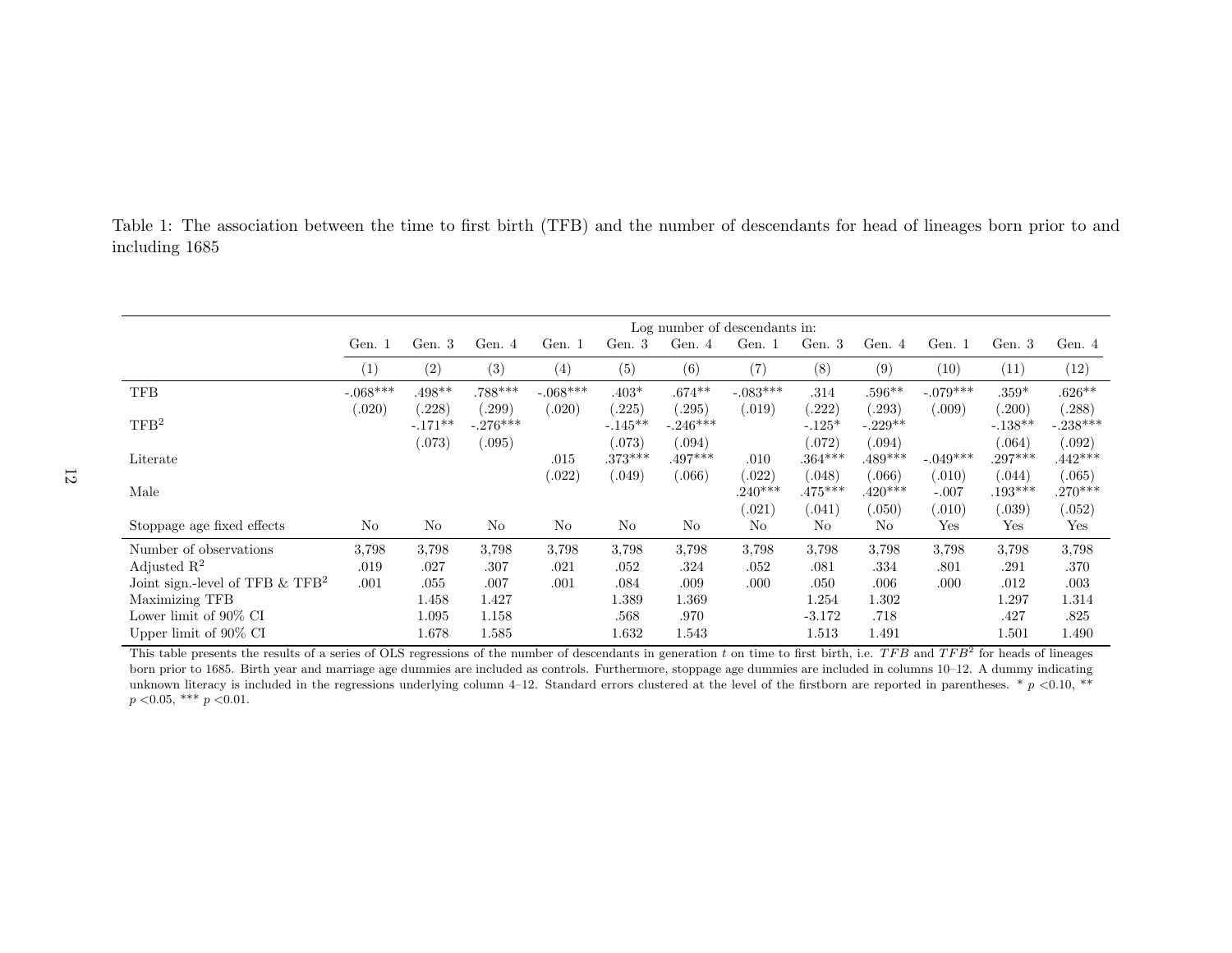great-grandchildren.<sup>25</sup> In particular, the first-order effect of the quadratic expression is positive and significant at the  $5\%$  level and the second-order effect of the quadratic expression is negative and significant at the 5% level. Similarly, column 3 establishes a highly significant quadratic relationship between TFB of heads of lineages and the number of great-great-grandchildren. The first and second-order effects are both significant at the one percent level, and jointly highly significant  $(p=0.007)$ . Moreover, an additional test (not reported in the table) establishes a highly significant hump-shaped relationship under this specification  $(p=0.009)$ <sup>26</sup>

Columns 4–6 establish that the results are robust to the inclusion of parental literacy as a control variable. The highly significant negative association between TFB of heads of lineages and the number of children is maintained and the coefficient is rather stable (column 4). Furthermore, a significant quadratic relationship between TFB of heads of lineages and the number of descendants in the second, third, and fourth generations is stable, although somewhat less significant (column 5–6). Moreover, a test of the joint significance of the two coefficient estimates related to the fourth generation establishes that they are jointly highly significant  $(p = 0.009)$ . Additionally, literacy is positively associated with long-run reproductive success (columns 5–6). As will become apparent in Table [6](#page-24-0) and [7,](#page-25-0) literacy (and its potential association with a quality bias) is positively associated with the fraction of surviving children that got married as well as their average marriage age, and is thus rewarding in the long run.

Furthermore, columns 7–9 establish that the results are robust to the inclusion of a control for gender. The highly significant negative association between TFB of heads of lineages and the number of children is maintained and the coefficient is rather stable (column 7). Moreover, a quadratic relationship between TFB of heads of lineages and the number of descendants is stable and significant at the 5% level in the third and fourth generations (column 8–9). In addition, a test of the joint significance of the two coefficient estimates related to the fourth generation establishes that they are jointly highly significant  $(p = 0.006)$ .

Finally, columns 10–12 establish that the results are robust to the inclusion of a control for the stoppage age. The highly significant negative association between TFB of heads of lineages and the number of children is maintained and the coefficient is rather stable (column 10). Furthermore, the quadratic relationship between TFB of heads of lineages and the number of descendants in the 3rd and the 4th generations is rather stable and significant (column 11–12). In addition, a test of the joint significance of the two coefficient estimates related to the fourth generation establishes that they are jointly highly significant  $(p = 0.003)$ .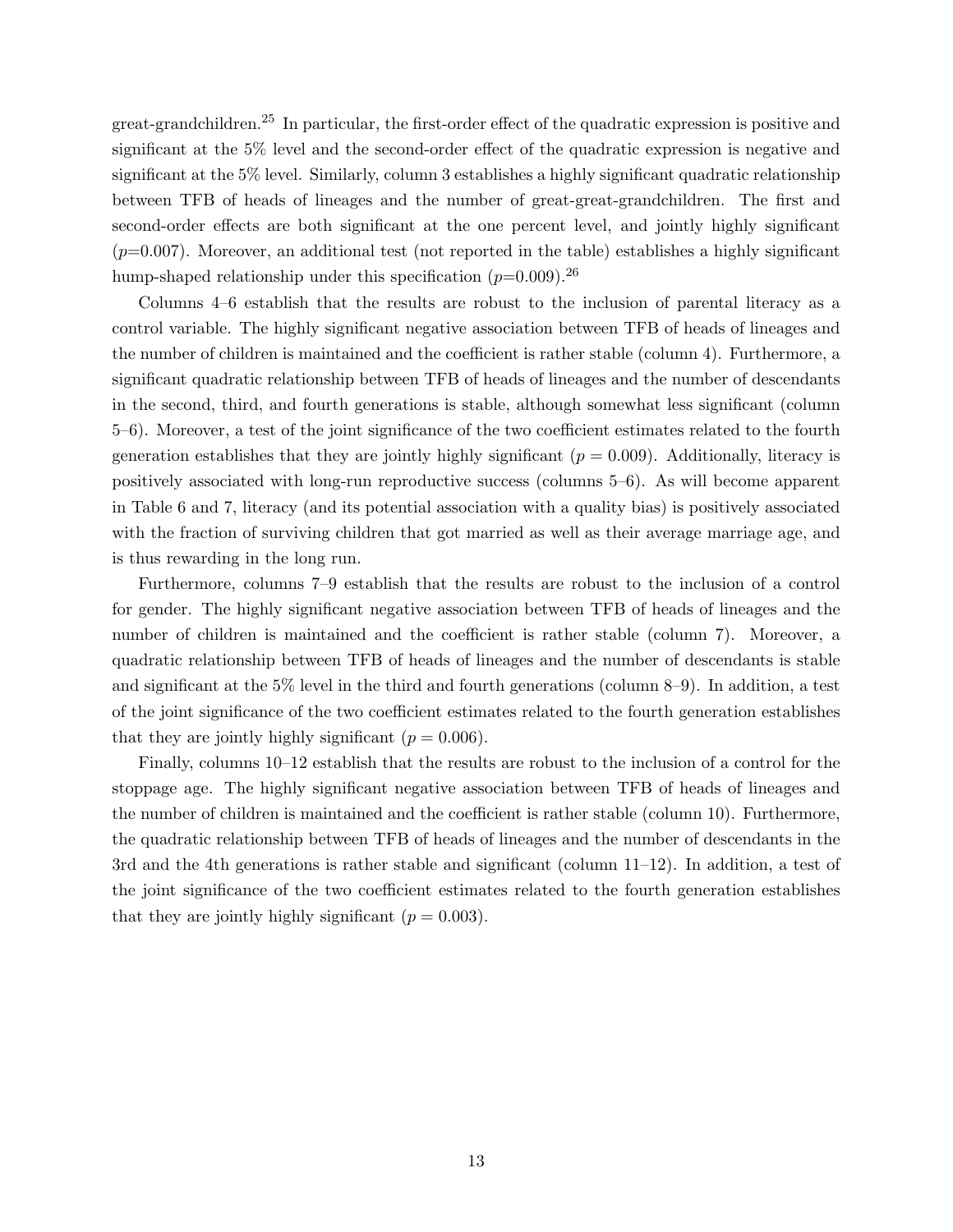<span id="page-16-0"></span>

| Table 2: The effect of the time to first birth (TFB) on the number of descendants for head of lineages born prior to and including 1685 |  |  |  |
|-----------------------------------------------------------------------------------------------------------------------------------------|--|--|--|
| - accounting for Maternal Founder fixed effects                                                                                         |  |  |  |

|                                                | Log number of descendants in: |                      |                     |                |                     |                      |                     |                     |                     |                   |                               |                     |
|------------------------------------------------|-------------------------------|----------------------|---------------------|----------------|---------------------|----------------------|---------------------|---------------------|---------------------|-------------------|-------------------------------|---------------------|
|                                                | Gen. 1                        | Gen. 3               | Gen. 4              | Gen. 1         | Gen. 3              | Gen. 4               | Gen. 1              | Gen. 3              | Gen. 4              | Gen. 1            | Gen. 3                        | Gen. 4              |
|                                                | (1)                           | (2)                  | (3)                 | (4)            | (5)                 | (6)                  | (7)                 | (8)                 | (9)                 | (10)              | (11)                          | (12)                |
| <b>TFB</b>                                     | $-.043**$                     | $.499**$             | $.751***$           | $-.044**$      | $.492**$            | $.755***$            | $-.052***$          | $.457**$            | $.740***$           | $-.064***$        | $.528***$                     | $.775***$           |
| TFB <sup>2</sup>                               | (.020)                        | (.201)<br>$-.191***$ | .253)<br>$-.298***$ | (.020)         | .201)<br>$-.189***$ | (.253)<br>$-.301***$ | (.020)              | .200)<br>$-.181***$ | .253)<br>$-.297***$ | (.009)            | (.178)<br>$-.207***$          | (247)<br>$-.312***$ |
| Literate                                       |                               | (.066)               | (.083)              | $-.005$        | (.066)<br>$.141***$ | (.083)<br>$.135***$  | $-.003$             | .066)<br>$.144***$  | .083)<br>$.137**$   | $-.019$           | 0.058<br>$.121***$            | (.081)<br>$.108*$   |
| Male                                           |                               |                      |                     | (.026)         | (.050)              | (.064)               | (.025)<br>$.200***$ | 0.050)<br>$.293***$ | .064)<br>$.132**$   | (.012)<br>$-.016$ | (.045)<br>$.082*$             | (.063)<br>.043      |
| Stoppage age fixed effects                     | No                            | No                   | No                  | N <sub>o</sub> | No                  | No                   | 0.026<br>No         | .046)<br>No         | .058)<br>No         | (.012)<br>Yes     | .042)<br>$\operatorname{Yes}$ | 060)<br>Yes         |
| Number of observations                         | 3.798                         | 3,798                | 3,798               | 3,798          | 3.798               | 3.798                | 3.798               | 3.798               | 3,798               | 3.798             | 3,798                         | 3,798               |
| Adjusted $\mathbb{R}^2$                        | .015                          | .039                 | .310                | .016           | .041                | .310                 | .035                | .052                | .311                | .806              | .299                          | .360                |
| Joint sign.-level of TFB $\&$ TFB <sup>2</sup> | .031                          | .002                 | .000                | .026           | .002                | .000                 | .008                | .002                | .000                | .000              | .000                          | .000                |
| Maximizing TFB                                 |                               | 1.307                | 1.257               |                | 1.304               | 1.256                |                     | 1.264               | 1.245               |                   | 1.272                         | 1.242               |
| Lower limit of $90\%$ CI                       |                               | .966                 | .994                |                | .954                | .995                 |                     | .835                | .97                 |                   | 1.016                         | .997                |
| Upper limit of $90\%$ CI                       |                               | 1.466                | .395                |                | 1.465               | 1.393                |                     | 1.434               | 1.384               |                   | 1.402                         | 1.372               |

This table presents the results of a series of fixed-effects regressions of the number of descendants in generation *t* on time to first birth, i.e. *TFB* and *TFB*<sup>2</sup>. All regressions account for Maternal Founder fixed effects. Birth year and marriage age dummies are included as controls. Furthermore, stoppage age dummies are included in columns 10–12. A dummy indicating unknown literacy is included in the regressions underlying column 4–12. Standard errors clustered at the level of the firstborn are reported in parentheses. \* *p <*0.10, \*\* *p <*0.05, \*\*\* *p <*0.01.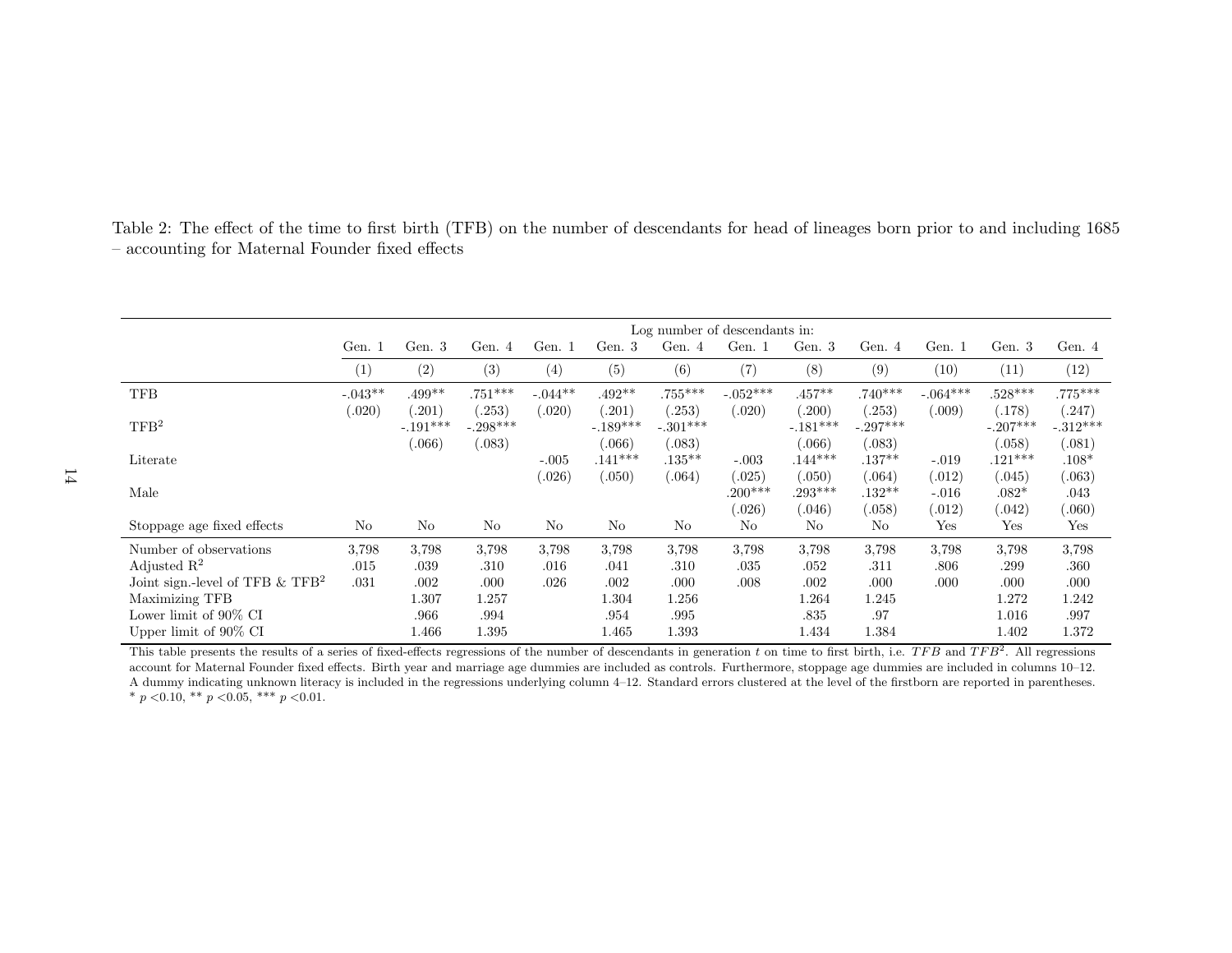### 4.4 Estimation based on Variation within Head of Lineages traced to the same Maternal Founder

The effect of fecundity on reproductive success may be affected by variation in the genetic predisposition among genetically distinct heads of lineages, as well as their variation in cultural and socio-economic background. Thus, the study attempts to further isolate the random variations in TFB across head of lineages by accounting for common characteristics across heads of lineages originated from the same mother. In particular, similarities in the genetic, cultural, and socio-economic characteristics across siblings, as opposed to across the population as a whole, are exploited to isolate the effect of random variation in TFB on reproductive success. Accounting for these Maternal Founder fixed effects, as well as additional confounding factors and clustering of standard errors on the level of the firstborn, the analysis explores the effect of random variation in TFB on long-run reproductive success.

As established in Table [2,](#page-16-0) the qualitative results established in Table [1](#page-14-0) are unaffected by the inclusion of Maternal Founder fixed effects. In particular, consistently with the first element of proposed hypothesis, column 7 establishes a highly significant negative association between TFB of heads of lineages and the number of children, accounting for the marriage age, birth year, literacy status and gender of the heads of lineages. An increase in the TFB by one year results in a reduction of 0.052 in the log number of children. Hence, an increase in TFB from 38 weeks to 1 year and 38 weeks would result in a reduction of approximately 0.76 children.

The beneficial effects of an intermediate level of TFB on long-run reproductive success is confirmed in columns  $8-9$ . They establish a significant hump-shaped effect of TFB of heads of lineages on the number of descendants in the third and fourth generations, accounting for the marriage age, birth year, literacy status and gender of the heads of lineages. In particular, the first and second order terms are highly significant for great-great-grandchildren. In addition, the first-order coefficient and second-order coefficient estimates are jointly highly significant. Furthermore, as established in columns 10–12 the findings are robust to the inclusion of control for the stoppage age. In particular, the first and second order terms are highly significant for great-great-grandchildren and the additional test for a hump-shaped relationship for great-great-grandchildren is highly significant  $(p = 0.007)$ .

The analysis suggests that the maximal reproductive success is attained by heads of lineages with a moderate TFB (i.e., those whose first delivery occurs 65 weeks after their marriage, in comparison to a sample median of 53 weeks), suggesting that the forces of natural selection may have had a positive effect on the median TFB in the population over this time period. In particular, in comparison to highly fertile couples whose first child is born 38 weeks after the marriage, those individuals have on average 0.3 fewer children, but 0.6 more grandchildren, 9.5 additional greatgrandchildren, and 15 added great-great-grandchildren.

 $^{25}$ The analysis focus on the effect on long-run reproductive success and hence on the 3rd and the 4th generations. As is apparent from Figure [2,](#page-12-0) the effect on the 2nd generation is similar qualitatively but somewhat less significant.

 $26$ See [Lind and Mehlum](#page-38-10) [\(2010\)](#page-38-10).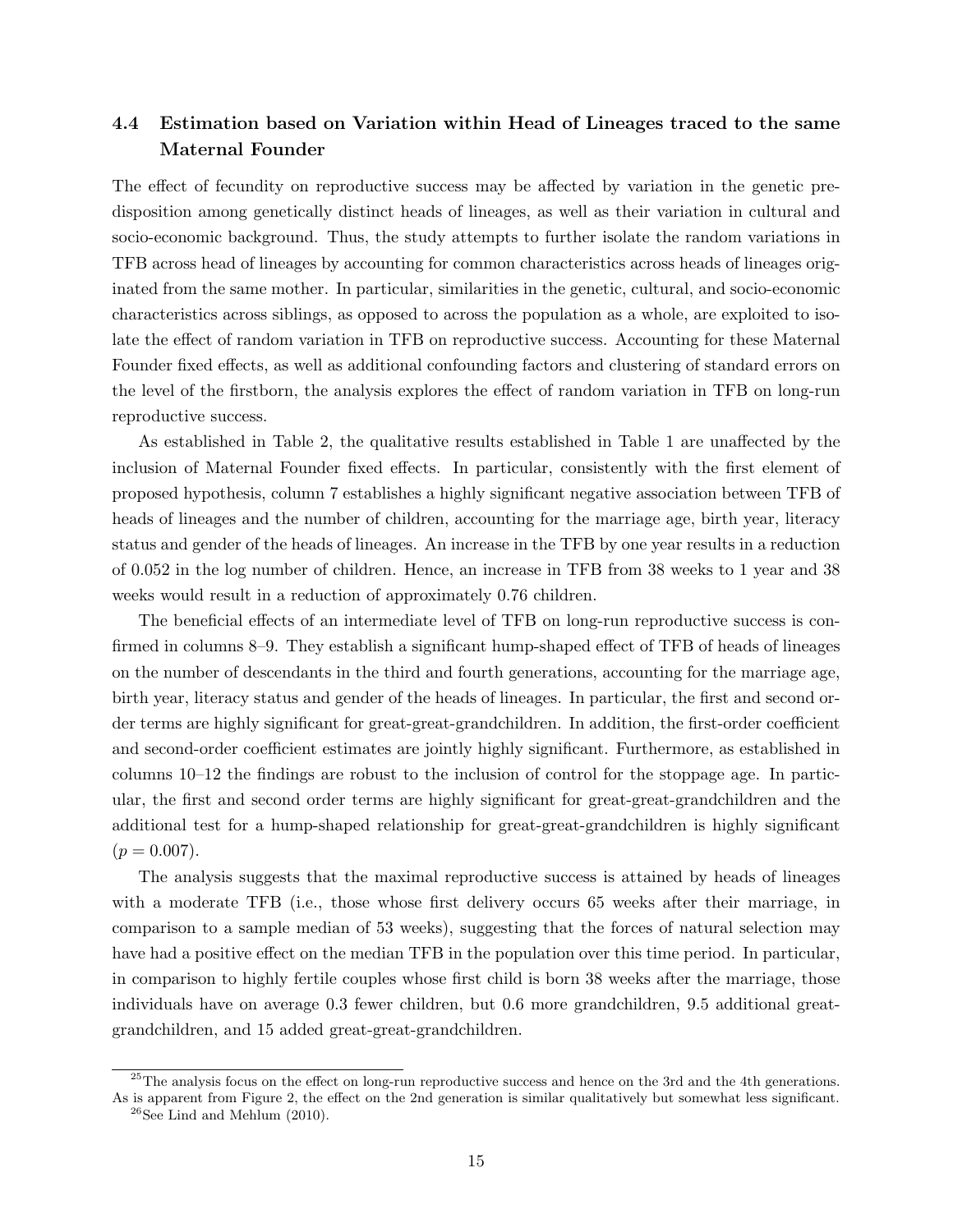Thus, the regression analysis presented in Table [2](#page-16-0) confirms the hypothesis that higher fecundity in the pre-demographic transition era was associated with a larger number of children, while an intermediate level of fecundity maximized long-run reproductive success.

#### 5 Robustness

This section establishes the robustness of the qualitative results to (i) alternative sample periods, (ii) a wide range of potential confounding factors, accounting for geographic location at birth and death, birth order, month of birth, month of birth of the firstborn, number of marriages, and immigration and emigration status of the spouse, for each head of lineage, and (iii) alternative estimation method (GLM).

#### 5.1 Alternative Sample Periods

While the analysis accounts for cohort effects by the inclusion of birth year dummies, the economic and ecological environment may have changed over the sample period, shifting the costs and benefits of investment in offspring and thus affecting the existence or the nature of a long-run reproductive trade-off. Therefore, it might be a concern whether the baseline regression analysis is representative of alternative sample periods. Reassuringly, the main results are qualitatively unchanged if the analysis focuses on the reproductive success of heads of lineages born over a significantly shorter period, for example the period 1660–1685 (Table [3\)](#page-19-0), as well as over a longer period, for example the entire sample period (Table [4\)](#page-20-0).

#### 5.2 Additional Attributes of Heads of Lineages

#### 5.2.1 Spousal migration

Immigrants may differ systematically from natives reflecting the circumstances that led to their decision to immigrate as well as the effects of immigration on their socio-economic status and thus their TFB and reproductive success. Thus, the migration status of the first spouse may have affected the TFB and the reproductive success of heads of lineages. In the sample, heads of lineages were neither immigrants nor emigrants. Nevertheless, 23.5% of their first spouses were immigrants and  $0.5\%$  were emigrants. To account for the potential effect of spousal migration, dummy variables indicating the immigration and emigration status of heads of lineages are included in the regression analysis performed in Table [2.](#page-16-0) As established in Table  $A.2$ , the qualitative results are unaffected by the migration status of the first spouse of the head of lineage.

#### 5.2.2 Remarriages

Some head of lineages and their spouses, remarried, possibly multiple times, reflecting in part a considerable mortality rate over this period. The formation of additional unions may affect the reproductive success of heads of lineages via various channels, reflecting possibly the health and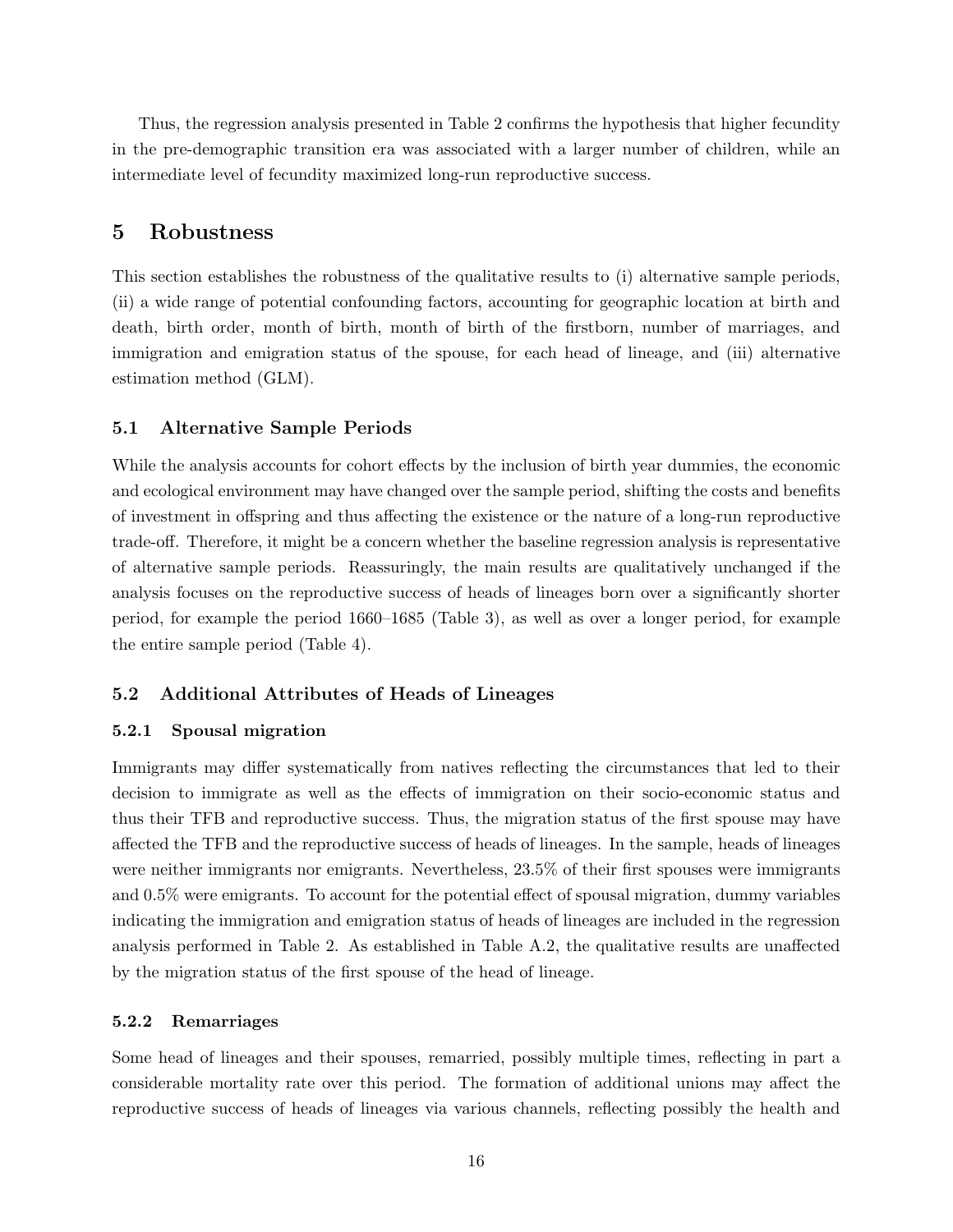<span id="page-19-0"></span>Table 3: The effect of the time to first birth (TFB) on the number of descendants for head of lineages born 1660–1685 – accounting for Maternal Founder fixed effects

|                                               |           |                |            |                |            |            | Log number of descendants in: |            |            |            |            |            |
|-----------------------------------------------|-----------|----------------|------------|----------------|------------|------------|-------------------------------|------------|------------|------------|------------|------------|
|                                               | Gen. 1    | Gen. $3$       | Gen. $4$   | Gen. 1         | Gen. 3     | Gen. $4$   | Gen. 1                        | Gen. 3     | Gen. $4$   | Gen. 1     | Gen. 3     | Gen. 4     |
|                                               | (1)       | (2)            | (3)        | (4)            | (5)        | (6)        | (7)                           | (8)        | (9)        | (10)       | (11)       | (12)       |
| <b>TFB</b>                                    | $-.053**$ | $.537**$       | .788***    | $-.054***$     | $.529**$   | $.788***$  | $-.063***$                    | $.480**$   | $.760***$  | $-.065***$ | $.491***$  | $.730***$  |
|                                               | (.021)    | (212)          | .267)      | (.021)         | .213)      | .268)      | (.021)                        | .212)      | .268)      | (.010)     | (.188)     | (.264)     |
| TFB <sup>2</sup>                              |           | $-.211***$     | $-.322***$ |                | $-.209***$ | $-.322***$ |                               | $-.197***$ | $-.315***$ |            | $-.200***$ | $-.307***$ |
|                                               |           | (070)          | (.088)     |                | (.070)     | (.088)     |                               | (.070)     | (.088)     |            | (.062)     | (.087)     |
| Literate                                      |           |                |            | $-.022$        | $.121**$   | $.116*$    | $-.024$                       | $.117**$   | $.114*$    | $-.025**$  | $.107**$   | .086       |
|                                               |           |                |            | (.028)         | (.054)     | (.067)     | (.027)                        | (.053)     | (.067)     | (.012)     | (.048)     | (.067)     |
| Male                                          |           |                |            |                |            |            | $.199***$                     | $.309***$  | $.176***$  | $-.023*$   | $.113***$  | $.119*$    |
|                                               |           |                |            |                |            |            | (.027)                        | (.048)     | .060)      | (.012)     | (.044)     | (.063)     |
| Stoppage age fixed effects                    | No        | N <sub>o</sub> | No         | N <sub>o</sub> | No         | No         | No                            | No         | No         | Yes        | Yes        | Yes        |
| Number of observations                        | 3,376     | 3,376          | 3,376      | 3,376          | 3,376      | 3,376      | 3,376                         | 3,376      | 3,376      | 3,376      | 3,376      | 3,376      |
| Adjusted $\mathbb{R}^2$                       | .018      | .043           | .339       | .019           | .045       | .339       | .039                          | .059       | .341       | .811       | .309       | .385       |
| Joint sign.-level of TFB $&$ TFB <sup>2</sup> | .011      | .001           | .000       | .01            | .001       | .000       | .002                          | .000       | .000       | .000       | .000       | .000       |
| Maximizing TFB                                |           | 1.27           | 1.224      |                | 1.269      | 1.224      |                               | 1.22       | 1.206      |            | 1.225      | 1.187      |
| Lower limit of $90\%$ CI                      |           | .926           | .95        |                | .914       | .948       |                               | .767       | .906       |            | .887       | .871       |
| Upper limit of 90% CI                         |           | 1.426          | 1.363      |                | 1.426      | 1.363      |                               | 1.392      | 1.35       |            | 1.374      | 1.335      |

This table presents the results of a series of fixed-effects OLS regressions of the number of descendants in generation *t* on time to first birth, i.e. *TFB* and *TFB*<sup>2</sup> for heads of lineages born in the period 1660–1685. All regressions account for Maternal Founder fixed effects. Birth year and marriage age dummies are included as controls. Furthermore, stoppage age dummies are included in columns 10–12. A dummy indicating unknown literacy is included in the regressions underlying column 4–12. Standard errors clustered at the level of the firstborn are reported in parentheses. \*  $p < 0.10$ , \*\*  $p < 0.05$ , \*\*\*  $p < 0.01$ .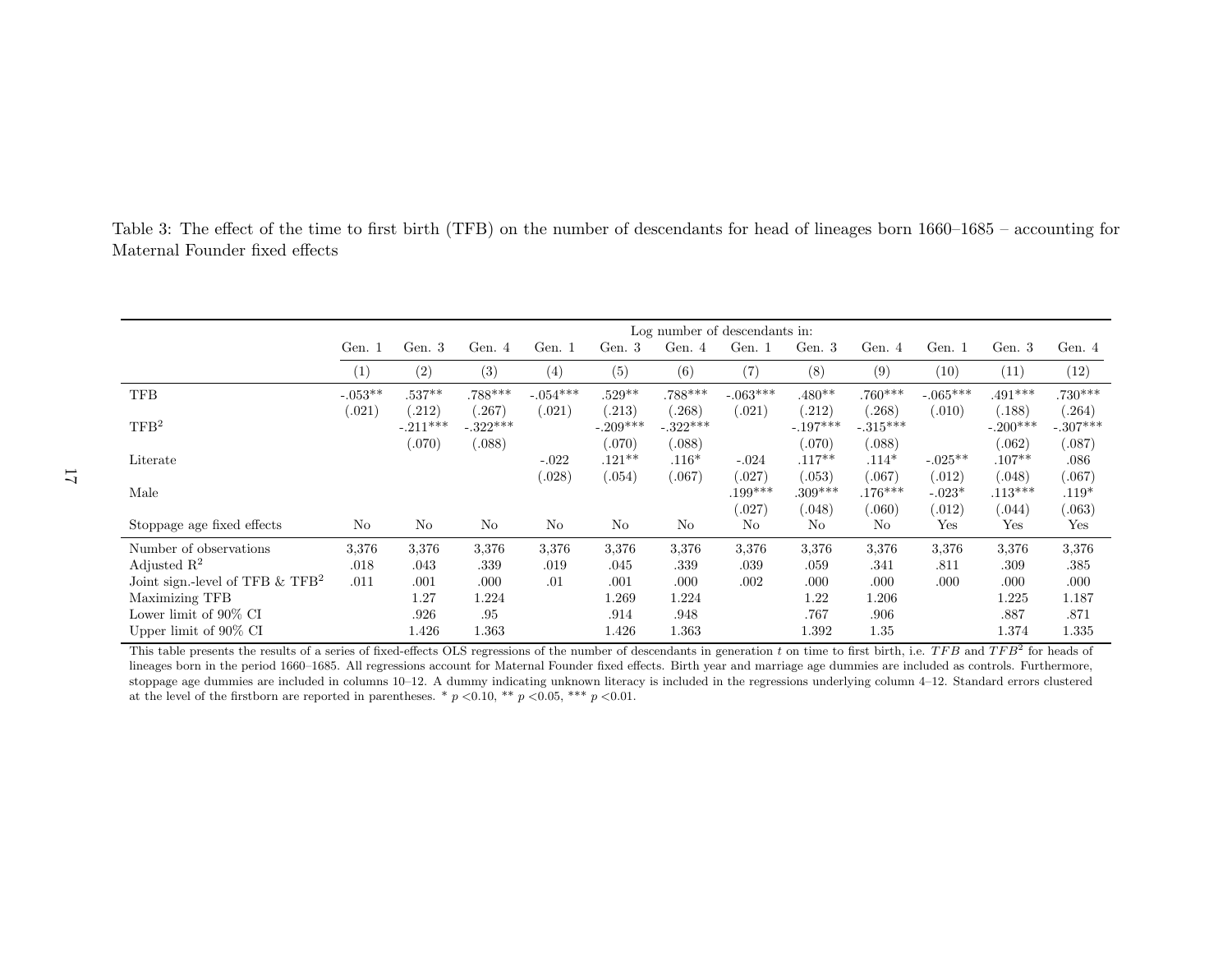<span id="page-20-0"></span>

| Table 4: The effect of the time to first birth (TFB) on the number of descendants for entire sample period – accounting for Maternal |  |  |  |  |  |  |  |
|--------------------------------------------------------------------------------------------------------------------------------------|--|--|--|--|--|--|--|
| Founder fixed effects                                                                                                                |  |  |  |  |  |  |  |

|                                                                  |               |                                |                                |               |                                | Log number of descendants in:  |                               |                               |                                |                            |                               |                                |
|------------------------------------------------------------------|---------------|--------------------------------|--------------------------------|---------------|--------------------------------|--------------------------------|-------------------------------|-------------------------------|--------------------------------|----------------------------|-------------------------------|--------------------------------|
|                                                                  | Gen. 1        | Gen. $3$                       | Gen. 4                         | Gen. 1        | Gen. 3                         | Gen. 4                         | Gen. 1                        | Gen. 3                        | Gen. 4                         | Gen. 1                     | Gen. 3                        | Gen. 4                         |
|                                                                  | (1)           | (2)                            | (3)                            | (4)           | (5)                            | (6)                            | (7)                           | (8)                           | (9)                            | (10)                       | (11)                          | (12)                           |
| <b>TFB</b>                                                       | $-.054***$    | $.311**$                       | $.392**$                       | $-.055***$    | $.302**$                       | $.384**$                       | $-.061***$                    | $.286**$                      | $.377**$                       | $-.076***$                 | $.369***$                     | $.438**$                       |
| TFB <sup>2</sup>                                                 | (.014)        | (.138)<br>$-.130***$<br>(.046) | (.185)<br>$-.182***$<br>(.061) | (.014)        | (.138)<br>$-.127***$<br>(.046) | (.185)<br>$-.180***$<br>(.061) | (.014)                        | (137)<br>$-.123***$<br>0.045) | (.185)<br>$-.178***$<br>(.061) | 0.007)                     | (123)<br>$-.155***$<br>(.041) | (.184)<br>$-.202***$<br>(.060) |
| Literate                                                         |               |                                |                                | .006          | $.128***$                      | $.123***$                      | .006                          | $.129***$                     | $.123***$                      | $-.011$                    | $.105***$                     | $.110**$                       |
| Male                                                             |               |                                |                                | (.019)        | (.036)                         | (.046)                         | (.019)<br>$.201***$<br>(.015) | (.036)<br>$.187***$<br>(.026) | (.046)<br>$.083**$<br>(.033)   | .009)<br>$-.005$<br>(.007) | (.032)<br>.018<br>(.025)      | (.045)<br>.018<br>(.035)       |
| Number of observations<br>Adjusted $\mathbb{R}^2$                | 7,664<br>.027 | 7,664<br>.068                  | 7,664<br>.420                  | 7,664<br>.027 | 7,664<br>.071                  | 7.664<br>.421                  | 7.664<br>.053                 | 7,664<br>.078                 | 7.664<br>.422                  | 7,664<br>.795              | 7,664<br>.284                 | 7,664<br>.440                  |
| Joint sign.-level of TFB $\&$ TFB <sup>2</sup><br>Maximizing TFB | .000          | .000<br>1.194                  | .000<br>1.074                  | .000          | .000<br>1.192                  | .000<br>1.069                  | .000                          | .000<br>1.160                 | .000<br>1.058                  | .000                       | .000<br>1.191                 | .000<br>1.086                  |
| Lower limit of $90\%$ CI                                         |               | .727                           | .516                           |               | .693                           | .487                           |                               | .588                          | .452                           |                            | .916                          | .644                           |
| Upper limit of $90\%$ CI                                         |               | 1.371                          | 1.272                          |               | 1.373                          | 1.271                          |                               | 1.350                         | 1.264                          |                            | 1.329                         | 1.265                          |

This table presents the results of a series of fixed-effects OLS regressions of the number of descendants in generation *t* on time to first birth, i.e. *TFB* and *TFB*<sup>2</sup> for heads of lineages born in the entire sample period. All regressions account for Maternal Founder fixed effects. Birth year and marriage age dummies are included as controls. Furthermore, stoppage age dummies are included in columns 10–12. A dummy indicating unknown literacy is included in the regressions underlying column 4–12. Standard errors clustered at the level of the firstborn are reported in parentheses. \* *p <*0.10, \*\* *p <*0.05, \*\*\* *p <*0.01.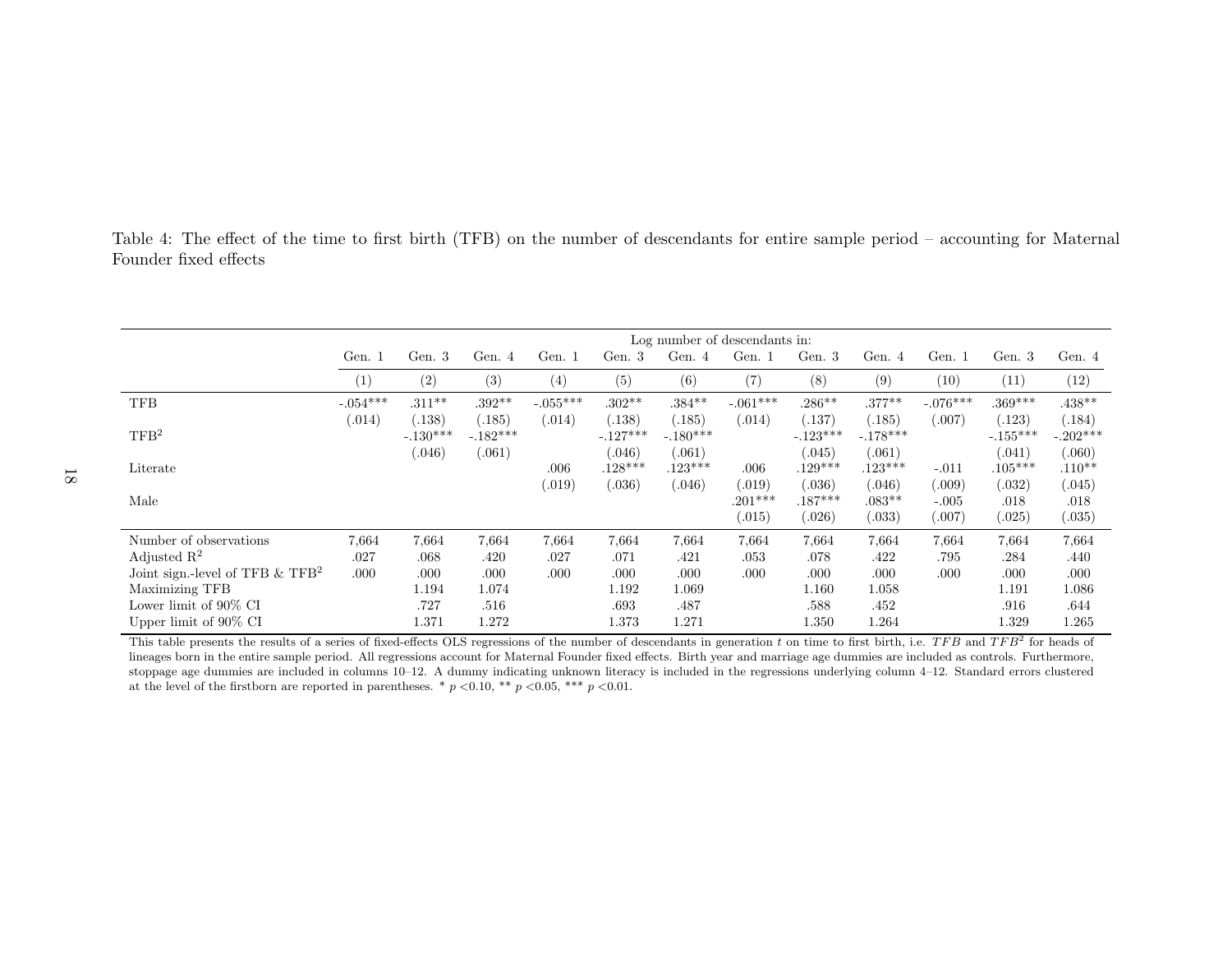<span id="page-21-0"></span>

|                                               |           |                      |                      |           |                      |                     | Number of descendants in: |                     |                     |                   |                     |                     |
|-----------------------------------------------|-----------|----------------------|----------------------|-----------|----------------------|---------------------|---------------------------|---------------------|---------------------|-------------------|---------------------|---------------------|
|                                               | Gen. 1    | Gen. 3               | Gen. 4               | Gen. 1    | Gen. 3               | Gen. $4$            | Gen. 1                    | Gen. 3              | Gen. 4              | Gen. 1            | Gen. 3              | Gen. 4              |
|                                               | (1)       | (2)                  | (3)                  | (4)       | (5)                  | (6)                 | (7)                       | (8)                 | (9)                 | (10)              | (11)                | (12)                |
| <b>TFB</b>                                    | $-.041**$ | $.412**$             | $.547**$             | $-.042**$ | $.414**$             | $.557***$           | $-.052***$                | $.387**$            | $.547**$            | $-.073***$        | $.468***$           | $.595***$           |
| TFB <sup>2</sup>                              | (.020)    | (.179)<br>$-.162***$ | (.215)<br>$-.234***$ | (.020)    | (.178)<br>$-.163***$ | .215)<br>$-.238***$ | (.020)                    | .177)<br>$-.158***$ | (215)<br>$-.236***$ | (.010)            | .160)<br>$-.191***$ | (216)<br>$-.256***$ |
| Literate                                      |           | (.058)               | (.068)               | $-.006$   | 0.058<br>$.121***$   | .069)<br>$.119**$   | $-.006$                   | (.058)<br>$.124***$ | (.068)<br>$.121**$  | $-.020$           | (.052)<br>$.118***$ | (.069)<br>$.104*$   |
| Male                                          |           |                      |                      | (.026)    | 0.045)               | .056)               | (.025)<br>$.248***$       | (.045)<br>$.282***$ | .056)<br>$.127**$   | (.013)<br>$-.015$ | 0.040)<br>$.083**$  | 0.055)<br>.072      |
|                                               |           |                      |                      |           |                      |                     | (0.027)                   | (.044)              | .054)               | (.014)            | (0.40)              | 0.055)              |
| Stoppage age fixed effects                    | No        | N <sub>0</sub>       | No                   | No        | No                   | No                  | No                        | N <sub>0</sub>      | No                  | Yes               | Yes                 | Yes                 |
| Birth year FE                                 | Yes       | Yes                  | Yes                  | Yes       | Yes                  | Yes                 | Yes                       | Yes                 | Yes                 | Yes               | Yes                 | Yes                 |
| Number of observations                        | 3,798     | 3.798                | 3.798                | 3.798     | 3,798                | 3.798               | 3.798                     | 3.798               | 3.798               | 3.798             | 3.798               | 3,798               |
| Joint sign.-level of TFB $&$ TFB <sup>2</sup> | .045      | .001                 | .000                 | .037      | .001                 | .000                | .009                      | .000                | .000                | .000              | .000                | .000                |

Table 5: Robustness to GLM regression – accounting for Maternal Founder fixed effects

This table presents the results of a series of GLM regressions, with a negative binomial distribution and a logarithmic link function, of the number of descendants in generation *t* on time to first birth, i.e. *TFB* and *TFB*<sup>2</sup>. All regressions include dummies for Maternal Founder fixed effects (the results without the Maternal Founder Fixed Effects is presented in Table A.6). Birth year and marriage age dummies are included as controls. Furthermore, stoppage age dummies are included in columns 10–12. A dummy indicating unknown literacy is included in the regressions underlying column 4–12. Standard errors clustered at the level of the firstborn are reported in parentheses. \* *p <*0.10, \*\* *p <*0.05, \*\*\* *p <*0.01.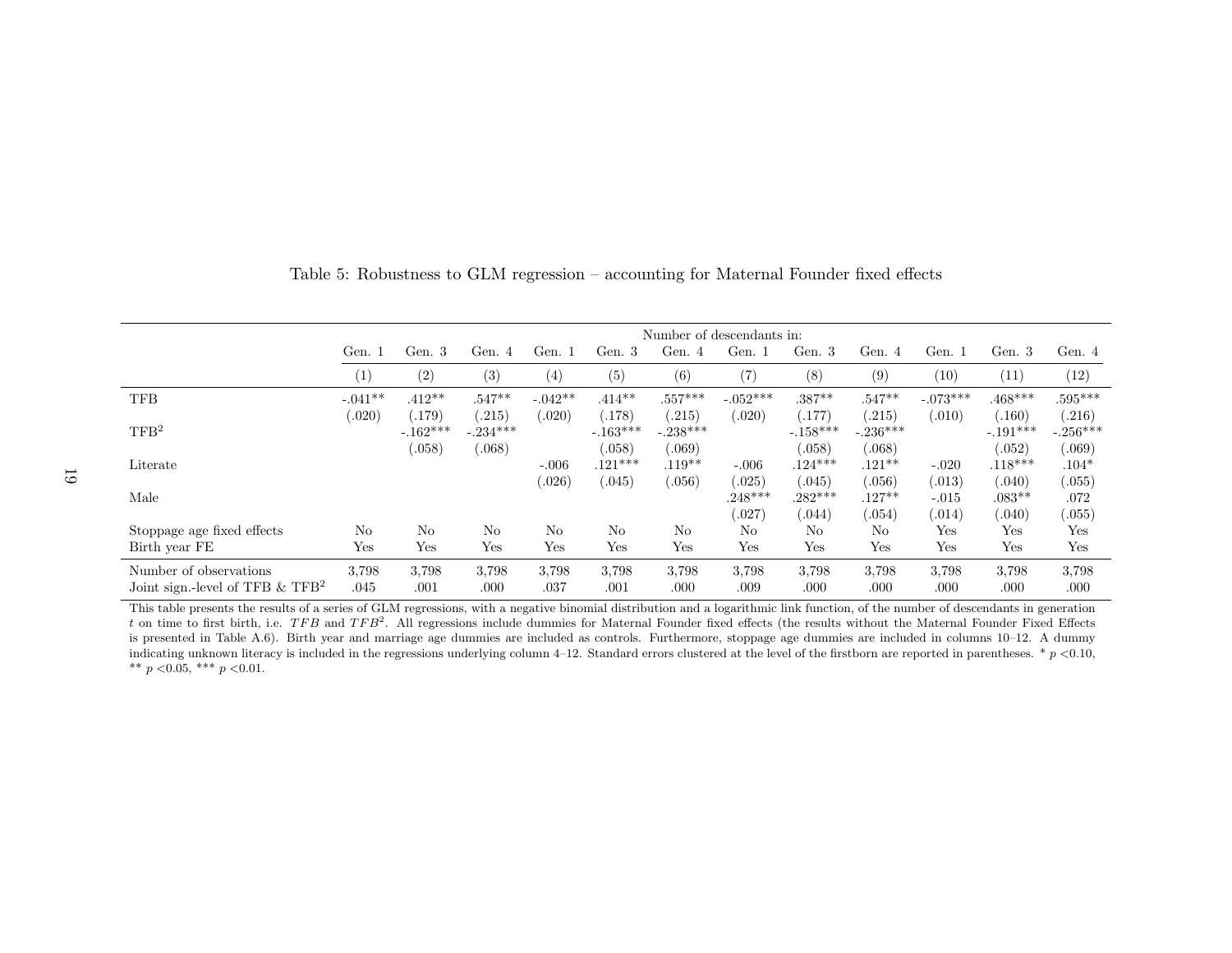socioeconomic circumstances that led to these remarriages, as well as the potential differential treatment of previous and new children in the newly formed household. To account for the effect of remarriages, dummy variables indicating the number of marriages experienced by each head of lineage are included in the regressions performed in Table [2.](#page-16-0) As established in Table A.2, the qualitative results are unaffected by accounting for remarriages.  $27$ 

#### 5.2.3 Gender

Reflecting an earlier marriage age of women relative to men, the sample of heads of lineages is unbalanced across gender. Although men on average married at a later age than women (i.e., 26.6 for men versus 19.4 for women), their average age at last delivery was higher (i.e., 46.3 for men versus 38.3 for women), and they remarried more often, resulting in a higher number of children per male (i.e., 10 for men versus 9.4 for woman). The effect of gender is directly accounted for as a control in the regressions performed in Tables [1](#page-14-0) and [2.](#page-16-0) As an additional robustness check, Table A.3 demonstrate that the results are qualitatively similar in a sample that includes only females.

#### 5.2.4 Birth and Death Parishes

The parishes of birth and death may affect TFB of heads of lineages and their reproductive success due to the influence of cultural and socioeconomic factors in a parish on the resources and preferences of heads of lineages. To account for the effect of these confounding geographical factors, dummy variables indicating the parishes of birth and death of each head of lineages are included in the regressions performed in Tables [2.](#page-16-0) As established in Table A.4, the qualitative results are unaffected by accounting for these parish fixed effects.

#### 5.2.5 Month of Marriage and Month of Birth of Firstborn

The month of marriage may affect TFB and reproductive success of heads of lineages due to influence of climatic conditions on resources, nutrition and human physiology. In addition, the month of birth of the firstborn may a↵ect the resources of heads of lineages and thus their reproductive success. To account for these confounding seasonal factors, dummy variables indicating the month of marriage for each head of lineage and the months of birth of the first born of each head of lineage are included in the regression performed in Tables [1](#page-14-0) and [2.](#page-16-0) As established in Table A.4, the qualitative results are unaffected by accounting for these seasonal factors.

#### 5.2.6 Birth Order

The birth order of heads of lineages may affect their TFB and reproductive success due to its effect of their nourishment as children, physiology, intergenerational transfers of wealth, and therefore

<sup>&</sup>lt;sup>27</sup>Excluding remarriages of head of lineages would reduce the sample size considerably and thus would affect the significance of the estimations. Nevertheless, the qualitative results would not be altered and the existence of the hump-shaped relationship would be significant at the  $1\%$  level.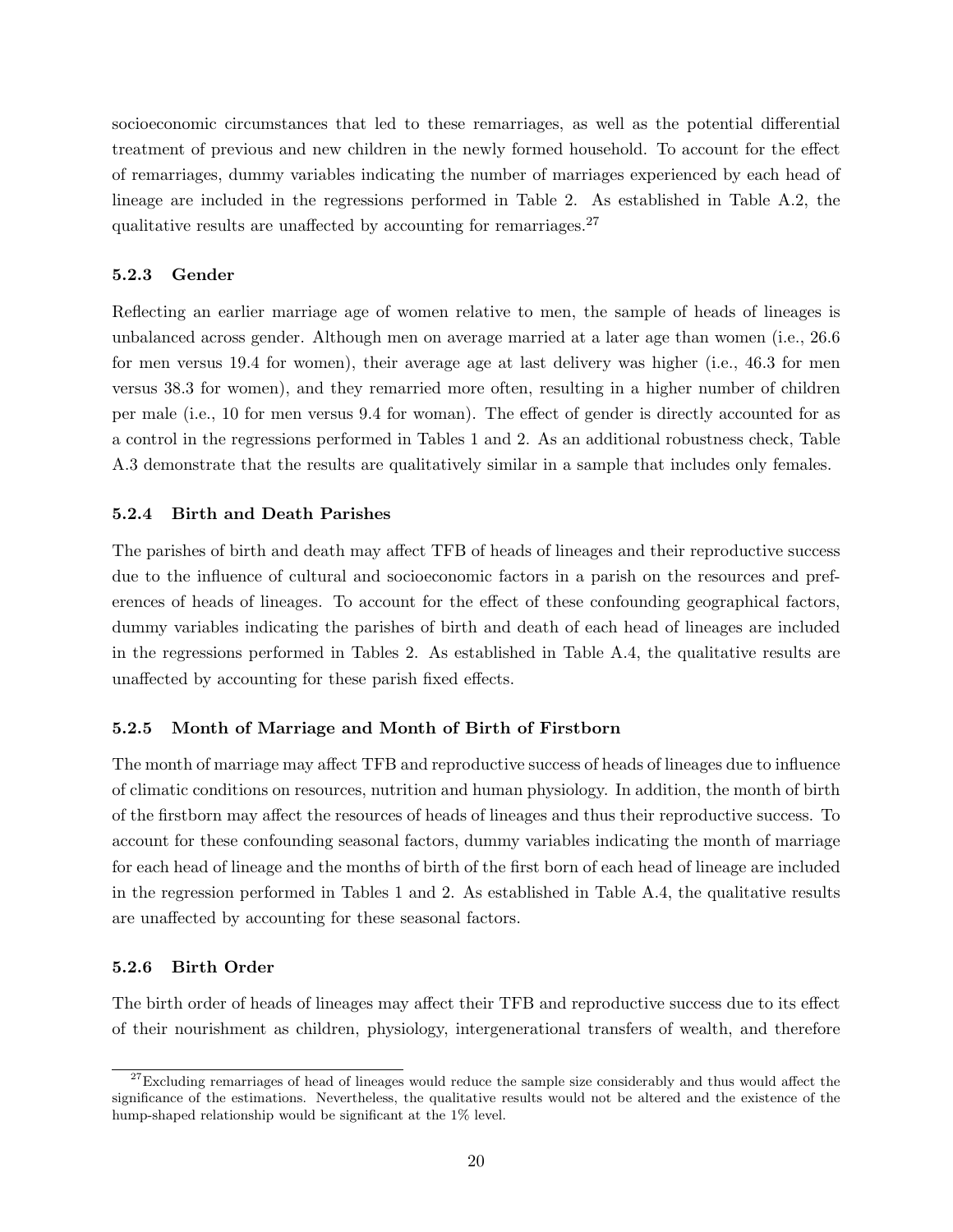resources as adults. To account for the potential effect of birth order, a dummy variable indicating if the head of lineage is the first birth among individuals sharing the same mother is included in the regressions performed in Tables [2.](#page-16-0) As established in Table A.5, the qualitative results are unaffected by accounting for the firstborn status of heads of lineages. Moreover, the firstborn status has no significant effect on reproductive success. Furthermore, accounting for the entire birth order of each head of lineage does not alter the qualitative results.

#### 5.3 Alternative Estimation Method

The negative relationship between TFB of heads of lineages and the number of children, as well as the hump-shaped relationship between TFB of heads of lineages and long-run reproductive success, is established using quadratic OLS regression models. Table [5](#page-21-0) and A.6 demonstrate that these negative relationships are robust to an alternative estimation method, using a generalized linear model (GLM) with a negative binomial distribution and a logarithmic link function.

#### 6 Mechanism

The section identifies several mechanisms that had contributed to the trade-off associated with higher fecundity. In particular, it establishes the observed hump-shaped effect of TFB on reproductive success in the long run reflects the positive effect of reduced fertility and thus higher child quality on the reproductive success of each child. While higher TFB reduced the number of children, it contributed to the quality of each child, as reflected by health, survivability, education, and earning capacity, and had therefore affected the long-run reproductive success of the lineage.<sup>28</sup>

The findings suggest that child quality enhanced the likelihood that: (i) a child would reach the reproductive age and would have the qualities that would permit a success in the marriage market – preconditions for reproductive success, (ii) a child would have the qualities and the necessary income to be able to marry and start the process of reproduction earlier in life, and (iii) a child would become educated and thus would have higher earning capacity and reproductive success.

In particular, the fraction of children that survived till the end of their reproductive age, and succeeded to get married determined the fraction of offspring that contributed to the number of descendants and thus long-run reproductive success. Moreover, among children that got married, the average marriage age determined their average age of onset of reproductive activity and therefore the long-run reproductive success of the heads of lineages.

These marriage channels are explored in Table [6](#page-24-0) and [7.](#page-25-0) The effect of TFB on the likelihood that a child married is explored in Table  $6<sup>29</sup>$  As established in column 1, the negative association

<sup>&</sup>lt;sup>28</sup>The interaction between demography and human capital formation is at the center of Unified Growth Theory [\(Cervellati and Sunde, 2005;](#page-36-11) [Boucekkine et al., 2007;](#page-36-12) [Galor, 2011\)](#page-37-4).

 $29$ Due to the fact that the outcome variable is a fraction, the estimates presented in this table are based on the fractional logit model [\(Papke and Wooldridge, 1996\)](#page-38-11). The results are robust to the inclusion of marriage age, birth year and stoppage age as continuous variables. In particular, the coefficient on TFB in the first, second, third and fourth column would all increase in size to 0*.*316 (*p* = 0*.*005), 0*.*268 (*p* = 0*.*015), 0*.*255 (*p* = 0*.*020), and 0*.*256  $(p = 0.020)$ , respectively. Furthermore, the results are robust to the use of a linear probability model. In particular,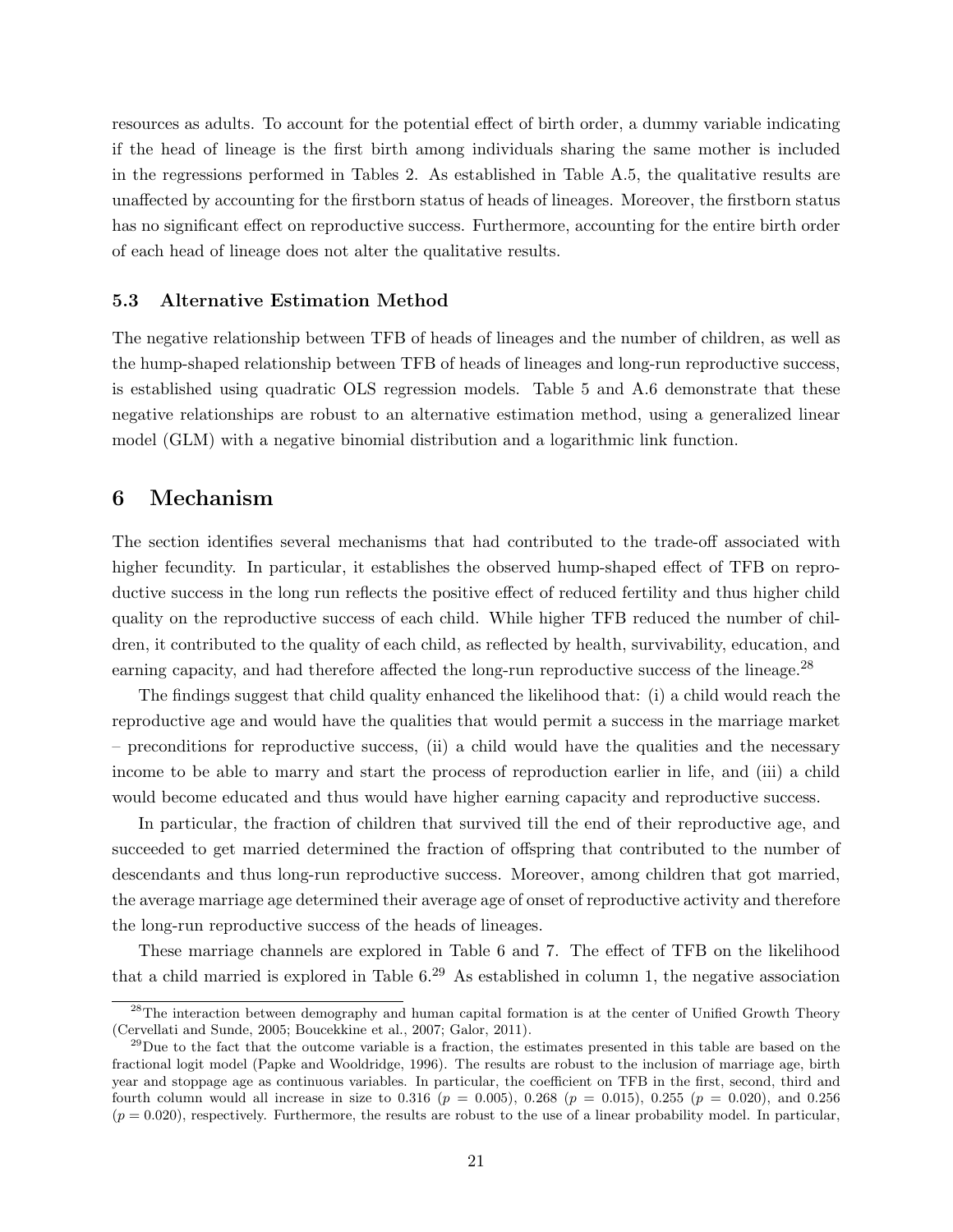|                            | Fraction of children surviving<br>to age 40 that got married |                     |                     |                     |  |  |  |  |  |  |
|----------------------------|--------------------------------------------------------------|---------------------|---------------------|---------------------|--|--|--|--|--|--|
|                            | (1)                                                          | (2)                 | (3)                 | (4)                 |  |  |  |  |  |  |
| <b>TFB</b>                 | $.299***$                                                    | $.256**$            | $.235***$           | $.232**$            |  |  |  |  |  |  |
| Literate                   | (.113)                                                       | (.112)<br>$.770***$ | (.111)<br>$.763***$ | (.110)<br>$.779***$ |  |  |  |  |  |  |
| Male                       |                                                              | (.110)              | (.110)<br>$.396***$ | (.109)<br>$.365***$ |  |  |  |  |  |  |
|                            |                                                              |                     | (.112)              | (.120)              |  |  |  |  |  |  |
| Stoppage age fixed effects | No                                                           | No                  | No                  | Yes                 |  |  |  |  |  |  |
| Number of observations     | 3,727                                                        | 3,727               | 3,727               | 3,727               |  |  |  |  |  |  |

<span id="page-24-0"></span>Table 6: The effect of time to first birth (TFB) on the fraction of children surviving to age 40 that got married

> This table presents the results of a series of fractional logit regressions of the fraction of children surviving to age 40 that got married on time to first birth, i.e. *TFB* and *TFB*<sup>2</sup> for heads of lineages with at least one child surviving to age 40. Birth year and marriage age dummies are included as controls. Furthermore, stoppage age dummies are included in column 4. A dummy indicating unknown literacy is included in the regressions underlying column 2–4. Standard errors clustered at the level of the firstborn are reported in parentheses. \* *p <*0.10, \*\* *p <*0.05, \*\*\* *p <*0.01.

between the fraction of children surviving to age 40 that got married and the TFB of heads of lineages is highly statistically significant.<sup>30</sup> In particular, accounting for the marriage age and birth year of heads of lineages, as well as gradually for their literacy status as well as gender, there is a significant negative effect of TFB on the fraction of children surviving to age 40 that got married. Thus, it appears that the marriage success channel plays a role in accounting for the established hump-shaped pattern between TFB and long-run reproductive success.<sup>31</sup>

The effect of TFB on the average marriage age of married offspring is explored in Table [7.](#page-25-0) As established in column 1, the association between the average marriage age among offspring that got married and TFB of heads of lineages is negative and highly significant statistically. In particular,

the coefficient on TFB in the first, second, third and fourth column would be 0.018 ( $p < 0.005$ ), 0.015 ( $p < 0.016$ ), 0.014 ( $p = 0.029$ ), and 0.013 ( $p = 0.035$ ), respectively. Since the Maternal Founder fixed effects constitute an unbalanced panel, the fractional logit model does not account for these fixed effects [\(Papke and Wooldridge, 2008\)](#page-38-12). However, accounting for these fixed effects in a fixed-effects linear probability model yields similar results, although less precisely estimated. In particular, the estimate in column 4 would be 0*.*10 (*p* = 0*.*127). Under an alternative age criteria of 30 years instead of 40 years the estimate the estimate would be  $0.011$  ( $p = 0.087$ )).

 $30$ This finding is robust to the use of alternative age cut-offs. In particular, the effect of TFB on the fraction of surviving children that got married is statistically significant at the 5% level in all specifications when using 30, 35 or 45 as the surviving cut-off age.

 $31$ Underlying, in part, this positive effect of TFB on the marriage probability of offspring surviving to age 40 may be a positive association between TFB and the average longevity of offspring. Indeed, OLS regressions on the basis of the entire sample period, i.e., the regression sample underlying Table [4,](#page-20-0) suggests there is a positive association between TFB and the average longevity of offspring. In particular, measuring average longevity in years, the coefficient on TFB in the first, second, third and fourth column would be 1.063 ( $p = 0.038$ ), 0.963 ( $p = 0.060$ ), 0.980 ( $p = 0.056$ ), and 1.033 ( $p = 0.043$ ), respectively. It should be noted that this results depend on the abscence of control for Maternal Founder fixed effects and the larger sample period.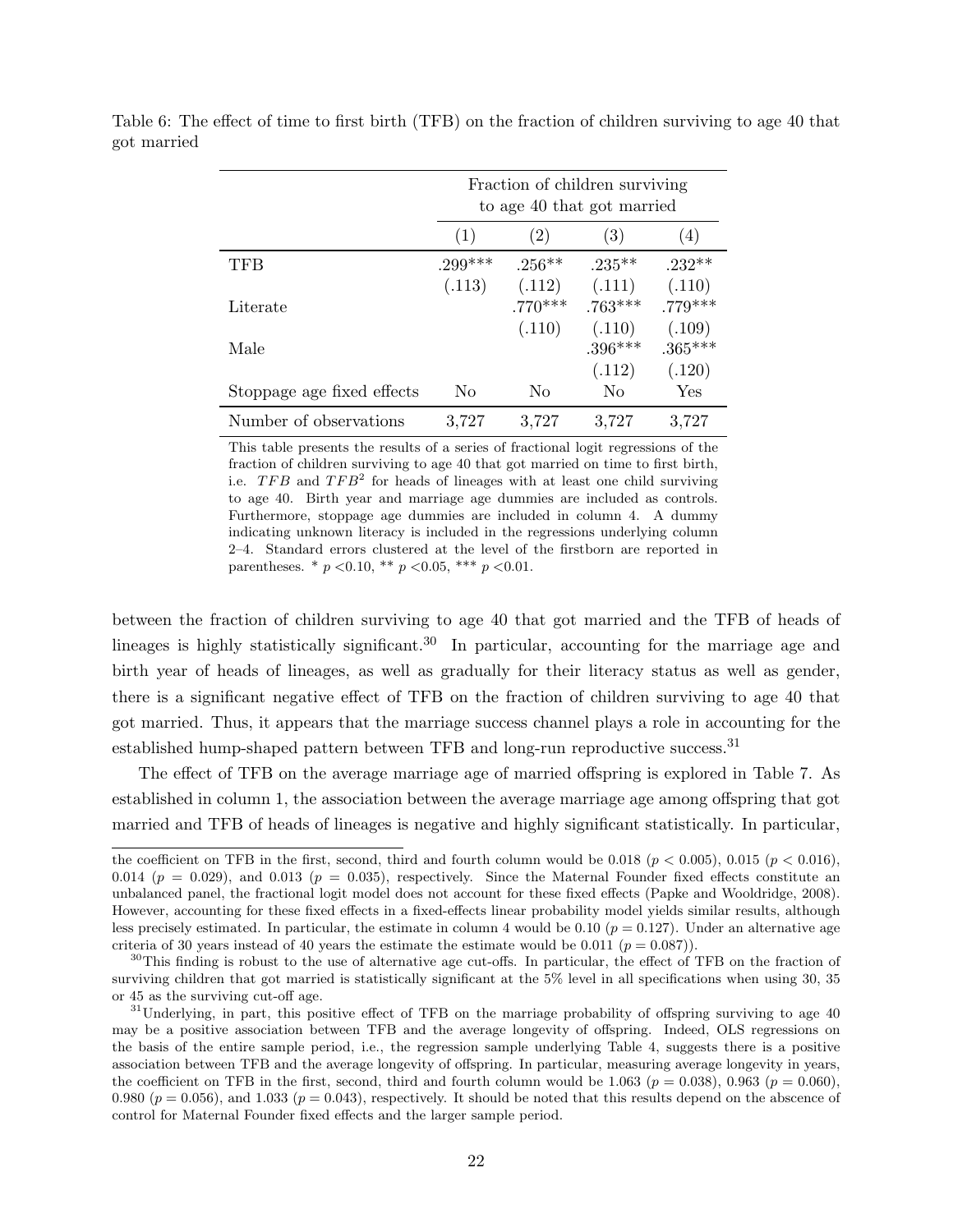<span id="page-25-0"></span>

|                                                   | Average marriage age of children |                      |                                |                                |  |  |  |  |  |  |
|---------------------------------------------------|----------------------------------|----------------------|--------------------------------|--------------------------------|--|--|--|--|--|--|
|                                                   | (1)                              | (2)                  | (3)                            | (4)                            |  |  |  |  |  |  |
| TFB                                               | $-.430***$                       | $-.400***$           | $-.376**$                      | $-.339**$                      |  |  |  |  |  |  |
| Literate                                          | (.005)                           | (.008)<br>$-.629***$ | (.013)<br>$-.621***$           | (.023)<br>$-.705***$           |  |  |  |  |  |  |
| Male                                              |                                  | (.001)               | (.001)<br>$-.406***$<br>(.009) | (.000)<br>$-.720***$<br>(.000) |  |  |  |  |  |  |
| Stoppage age fixed effects                        | No                               | No                   | N <sub>0</sub>                 | Yes                            |  |  |  |  |  |  |
| Number of observations<br>Adjusted $\mathbb{R}^2$ | 3,796<br>.006                    | 3,796<br>.010        | 3,796<br>.011                  | 3,796<br>.036                  |  |  |  |  |  |  |

Table 7: Time to first birth (TFB) and the average marriage age

This table presents the results of a series of OLS regressions of the average marriage age of offspring on time to first birth, i.e.  $TFB$  and  $TFB<sup>2</sup>$ . Birth year and marriage age dummies are included as controls. Furthermore, stoppage age dummies are included in column 4. A dummy indicating unknown literacy is included in the regressions underlying column 2–4. Standard errors clustered at the level of the firstborn are reported in parentheses. \*  $p < 0.10$ , \*\*  $p < 0.05$ , \*\*\*  $p < 0.01$ .

<span id="page-25-1"></span>Table 8: The effect of time to first birth (TFB) on the fraction of literate children

|                            |           | Fraction of literate children |                   |            |  |  |  |  |  |  |  |
|----------------------------|-----------|-------------------------------|-------------------|------------|--|--|--|--|--|--|--|
|                            | (1)       | $\left( 2\right)$             | $\left( 3\right)$ | (4)        |  |  |  |  |  |  |  |
| TFB                        | $.401***$ | $.351***$                     | $.322***$         | $.337***$  |  |  |  |  |  |  |  |
|                            | (.090)    | (.090)                        | (.091)            | (.091)     |  |  |  |  |  |  |  |
| Literate                   |           | $1.308***$                    | $1.307***$        | $1.305***$ |  |  |  |  |  |  |  |
|                            |           | (.094)                        | (.094)            | (.095)     |  |  |  |  |  |  |  |
| Male                       |           |                               | $.563***$         | $.407***$  |  |  |  |  |  |  |  |
|                            |           |                               | (.090)            | (.098)     |  |  |  |  |  |  |  |
| Stoppage age fixed effects | No        | No                            | No                | Yes        |  |  |  |  |  |  |  |
| Number of observations     | 3,448     | 3,448                         | 3,448             | 3,448      |  |  |  |  |  |  |  |

This table presents the results of a series of fractional logit regressions of the share of children obtaining literacy on time to first birth, i.e. *TFB* and *TFB*<sup>2</sup> for heads of lineages with at least one surviving child with observed literacy status. Birth year and marriage age dummies are included as controls. Furthermore, stoppage age dummies are included in column 4. A dummy indicating unknown literacy is included in the regressions underlying column 2–4. Standard errors clustered at the level of the firstborn are reported in parentheses. \*  $p < 0.10$ , \*\*  $p < 0.05$ , \*\*\*  $p < 0.01$ .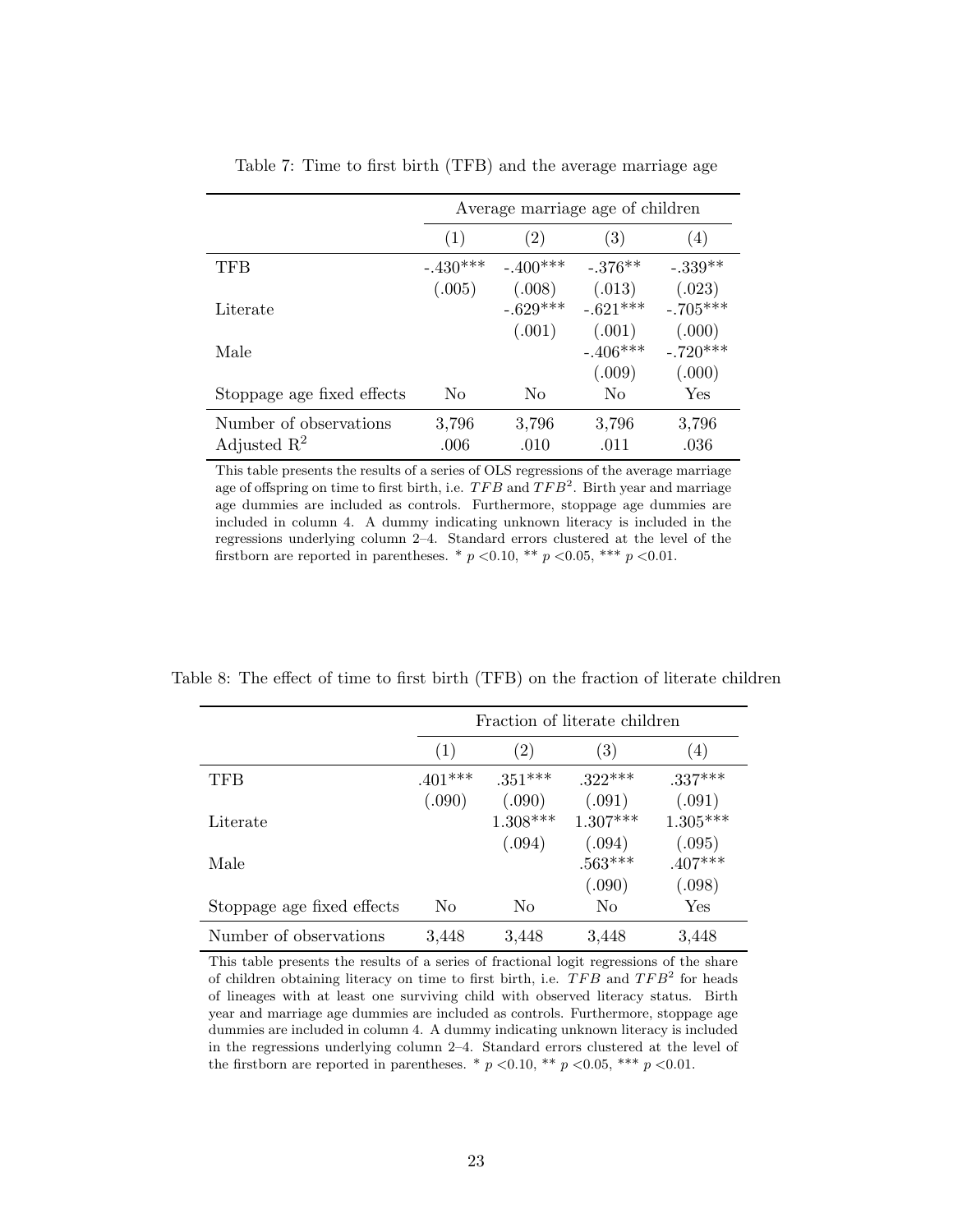accounting for the marriage age and birth year of heads of lineages, as well as gradually for their literacy status and gender, there is a significant negative relationship between TFB and the average marriage age of children that got married.<sup>32</sup> Thus, it appears that the marriage success channel plays a role in accounting for the established hump-shaped pattern between TFB and long-run reproductive success.

The education channel is investigated in Table [8.](#page-25-1) As established in column 1, TFB of heads of lineages has a highly significant positive association with the fraction of literate children, accounting for the marriage age and birth year of heads of lineages. As controls are gradually introduced to account for the confounding effects of the literacy status, gender, and stoppage age of heads of lineages, the positive coefficient remains stable and significant at the  $1\%$  significance level.<sup>33</sup> Moreover, literacy of heads of lineages has a highly significant positive effect on the literacy of their children.

### 7 Concluding Remarks

This research explores the biocultural origins of human capital formation. It presents the first evidence that moderate fecundity and thus predisposition towards investment in child quality was conducive for long-run reproductive success within the human species. Using an extensive genealogical record for nearly half a million individuals in Quebec from the sixteenth to the eighteenth centuries, the study explores the effect of fecundity on the number of descendants of early inhabitants in the subsequent four generations. The research exploits variation in the random component of the time interval between the date of first marriage and the first birth to establish that while higher fecundity is associated with a larger number of children, an intermediate level maximizes long-run reproductive success. Moreover, the observed hump-shaped effect of fecundity on long-run reproductive success reflects the negative effect of higher fecundity on the quality of each child.

The research further indicates that the optimal level of fecundity was below the population median, suggesting that the forces of natural selection favored individuals with a lower level of

 $32$ In fixed-effects regressions accounting for Maternal Founder fixed effects, the coefficient estimate drops somewhat resulting in decreased statistical significance. However, the finding remains statistically significant at the 10% significance level in the entire sample period, i.e., the regression sample underlying Table [4.](#page-20-0) In particular, in the regression corresponding to that underlying column 4, controlling for Maternal Founder fixed effects in the entire

sample period, the effect of TFB on the average marriage age of offspring is  $-0.181$  ( $p = 0.082$ ).<br><sup>33</sup>As in Table [6,](#page-24-0) the regressions underlying Table [8](#page-25-1) are based on fractional logit models. The results are robust to the inclusion of marriage age, birth year and stoppage age as continuous variables. In particular, the coefficient on TFB in the first, second, third and fourth column would be 0*.*392 (*p <* 0*.*001), 0*.*334 (*p <* 0*.*001), 0*.*314 (*p <* 0*.*001), and 0*.*311 (*p <* 0*.*001), respectively. Furthermore, the results are robust to the use of a linear probability model. In particular, the coefficient on TFB in the first, second, third and fourth column would be 0.071 ( $p < 0.001$ ), 0.060  $(p < 0.001)$ , 0.054  $(p < 0.001)$ , and 0.055  $(p < 0.001)$ , respectively. Since the Maternal Founder fixed effects constitute an unbalanced panel, the fractional logit model does not account for these fixed effects [\(Papke and Wooldridge, 2008\)](#page-38-12). Accounting for the fixed effects in a fixed-effects linear probability model on the baseline sample also yields positive estimates of the coefficient on TFB, although the estimates are insignificant. However, focusing on heads of lineages born prior to and including 1660, the positive effect of TFB on the average literacy of offspring is statistically significant. In particular, the estimate in column 4 would be 0.137 ( $p = 0.002$ ). Thus, the statistical evidence of the positive effect of lower TFB based on variation within siblings sharing the same Maternal Founder on offspring literacy is strongest for the first part of the baseline period.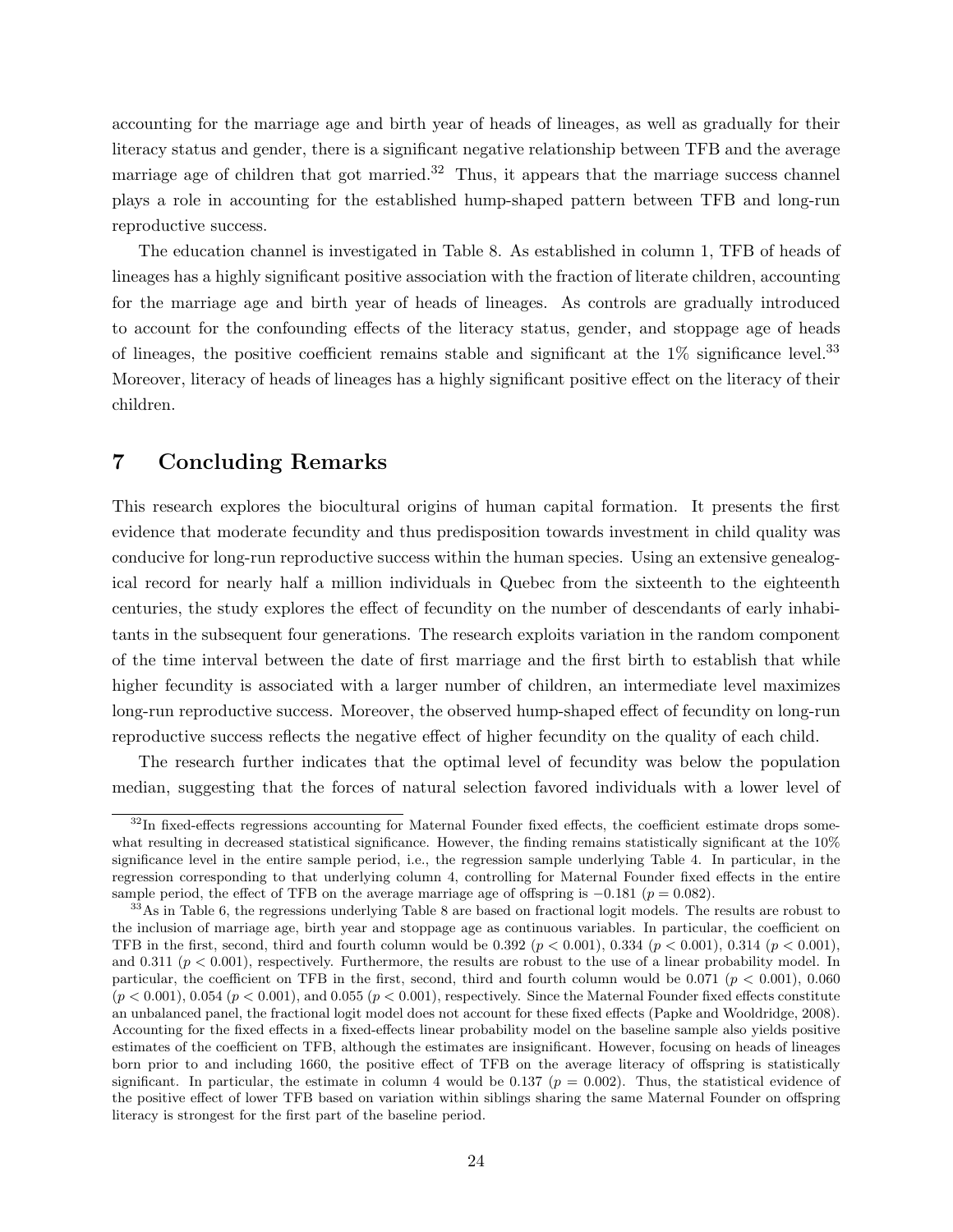fecundity and thus higher predisposition towards investment in child quality. The research lends credence to the hypothesis that during the Malthusian epoch, natural selection favored individuals with a larger predisposition towards child quality, contributing to human capital formation, the onset of the demographic transition and the evolution of societies from an epoch of stagnation to sustained economic growth.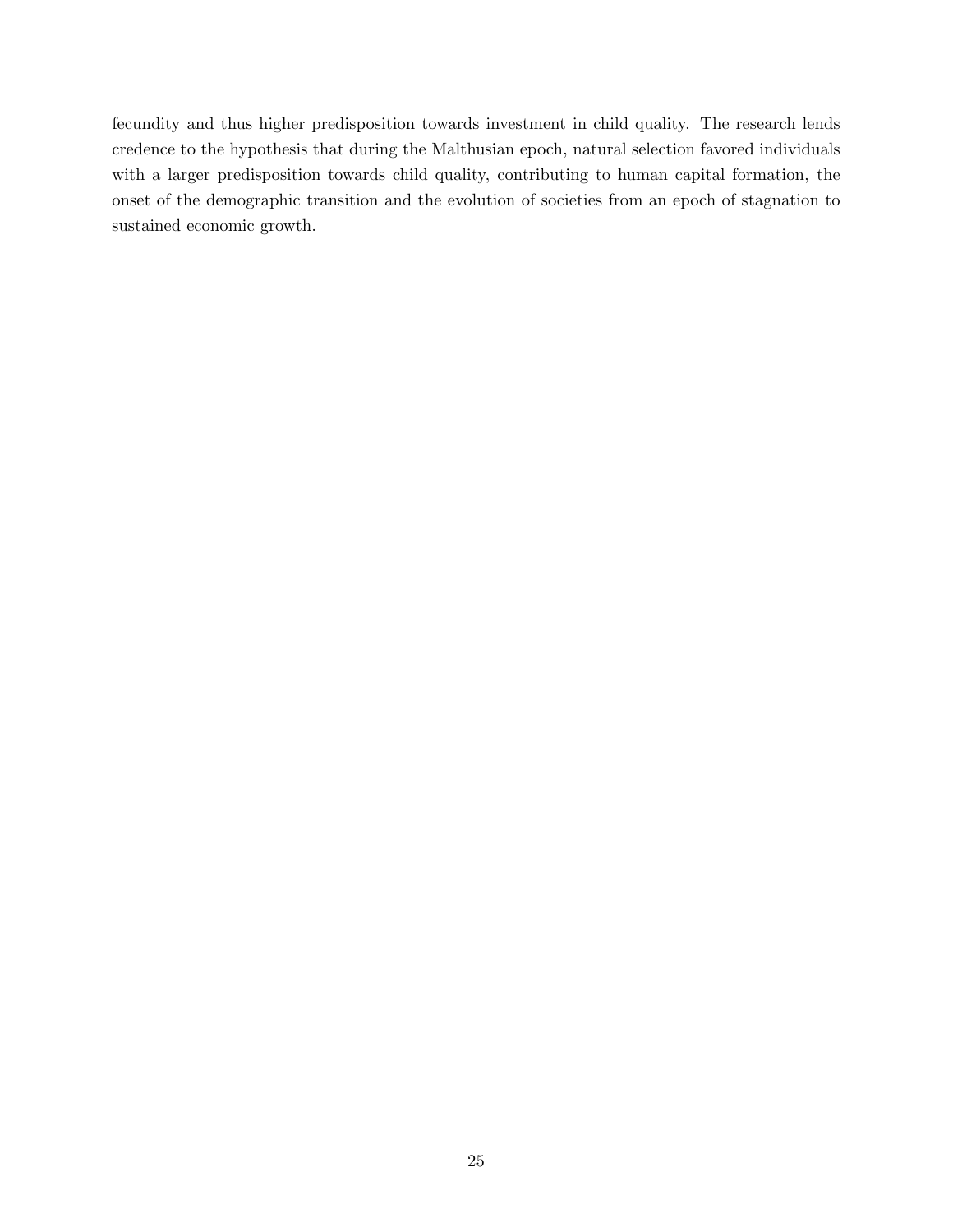## A Distribution of stoppage ages



Figure A.1: The histogram depicts the age at last delivery of 13,411 once-married, non-migrant mothers in Quebec born born before 1749 (and after 1624) who survived to age 50 and whose husband survived to age 50.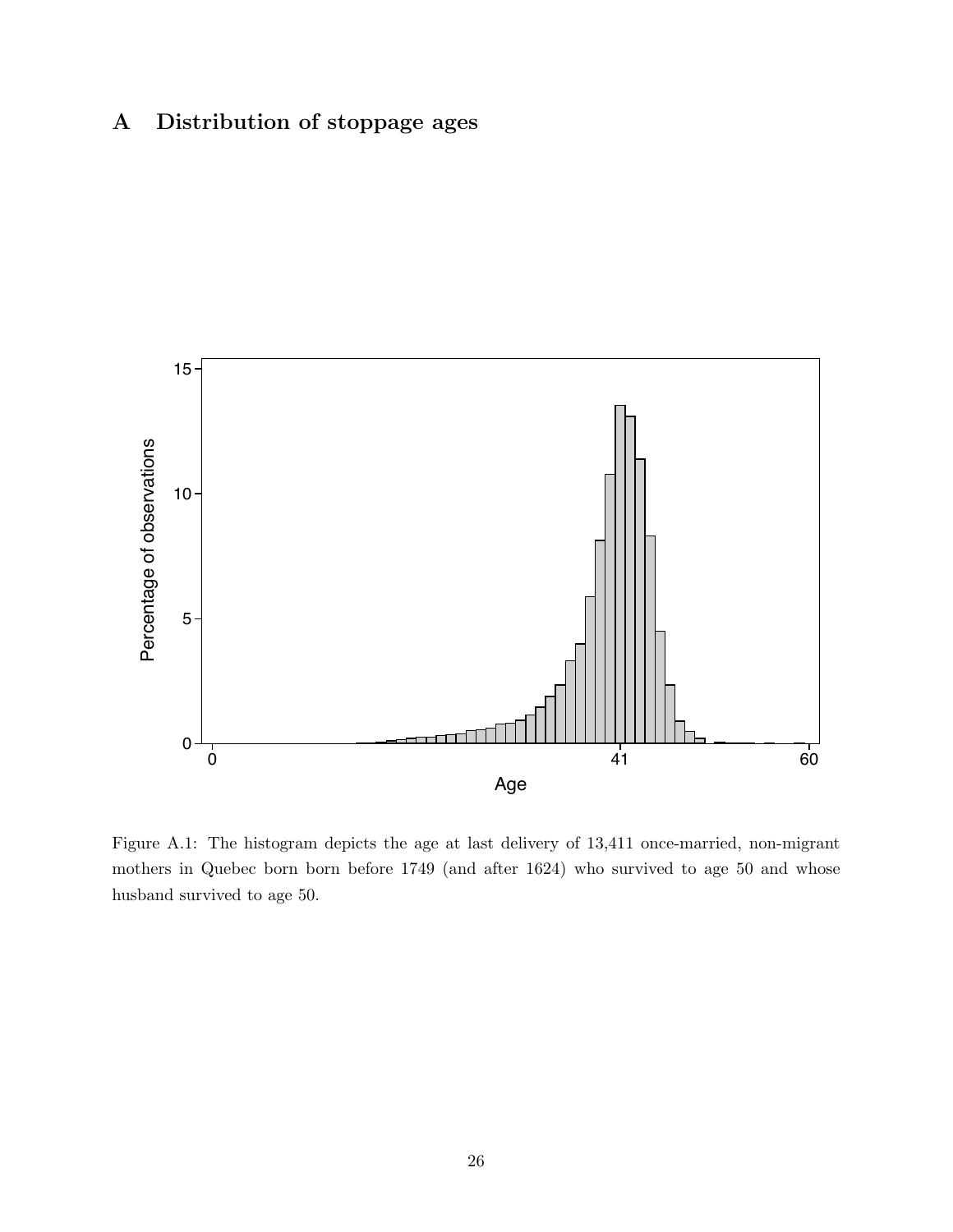

Figure A.2: Conditional means by bins for 3,798 heads of lineages)

The figure depicts estimates of the mean of the transformed number of descendants conditional on the marriage age and the birth year of the head of lineage. The sample is sorted by TFB and successively divided into 15 bins of approximately equal numbers of head of lineages, where *TFB<sup>b</sup>* is the median TFB in for each bin *b*. The figure depicts the expected value of  $\ln(1 + D_{b,t})$ , where  $D_{b,t}$  is the number of descendants in generation *t* by head of household bin *b*,  $b = 1, 2, \ldots, 15$ , conditional on birth year, marriage age and stoppage age dummies on the individual level, plotted against  $TFB_b$ . The solid line represents the OLS fit of a quadratic regression of  $\ln(1 + D_{b,t})$  on *TFB<sup>b</sup>* and the dashed line represents the estimated equation in Table [1](#page-14-0) evaluated with median marriage age and birth year dummies set to 1 and the rest of the dummies set to 0.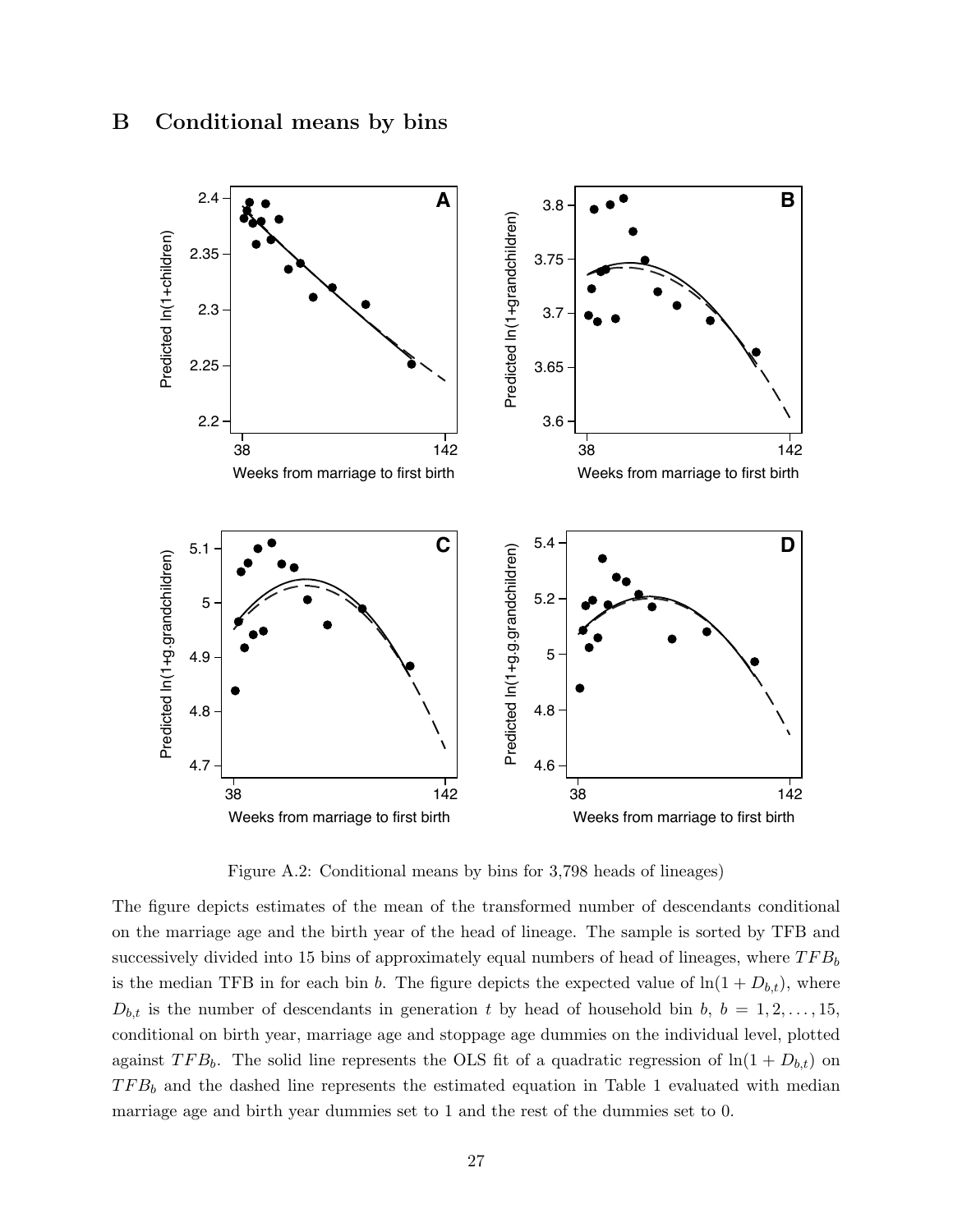## C Summary statistics for heads of lineages

|                                                                 | Mean     | Median       | S.D.     | Count |
|-----------------------------------------------------------------|----------|--------------|----------|-------|
|                                                                 | (1)      | (2)          | (3)      | (4)   |
|                                                                 |          |              |          |       |
| <b>FEMALES</b>                                                  |          |              |          |       |
| Children                                                        | 9.42     | 10           | 3.66     | 2,058 |
| Grandchildren                                                   | 45.99    | 43           | 27.40    | 2,058 |
| Great-grandchildren                                             | 187.65   | 159          | 142.74   | 2,058 |
| Great-great-grandchildren                                       | 341.04   | 206.5        | 408.07   | 2,058 |
| Years from marriage to first birth (TFB)                        | 1.23     | 1.04         | 0.49     | 2,058 |
| Literate                                                        | 0.68     | $\mathbf{1}$ | 0.47     | 1,192 |
| Fraction of literate children                                   | 0.72     | $\mathbf{1}$ | 0.36     | 1,872 |
| Fraction of surviving children <sup>b</sup>                     | 0.48     | 0.50         | 0.21     | 2,058 |
| Fraction of surviving children with known literacy <sup>b</sup> | 0.79     | 0.75         | 0.57     | 2,016 |
| Age at first marriage                                           | 19.34    | 18.7         | 3.79     | 2,058 |
| Age at last delivery                                            | 38.27    | 40.3         | 6.46     | 2,058 |
|                                                                 |          |              |          |       |
| <b>MALES</b>                                                    |          |              |          |       |
| Children                                                        | 10.03    | 10           | $4.32\,$ | 1,740 |
| Grandchildren                                                   | 48.94    | 45           | 28.77    | 1,740 |
| Great-grandchildren                                             | 187.53   | 159          | 137.10   | 1,740 |
| Great-great-grandchildren                                       | 238.38   | 136.5        | 293.17   | 1,740 |
| Years from marriage to first birth (TFB)                        | 1.16     | 0.99         | 0.44     | 1,740 |
| Literate                                                        | 0.64     | $\mathbf{1}$ | 0.48     | 1,030 |
| Fraction of literate children                                   | 0.76     | $\mathbf{1}$ | 0.34     | 1,576 |
| Fraction of surviving children <sup><math>b</math></sup>        | 0.49     | 0.50         | 0.21     | 1,740 |
| Fraction of surviving children with known literacy <sup>b</sup> | 0.73     | 0.67         | 0.54     | 1,711 |
| Age at first marriage                                           | 26.62    | 25.9         | 4.41     | 1,740 |
| Age at last delivery                                            | 46.31    | 46.9         | 8.81     | 1,740 |
|                                                                 |          |              |          |       |
| ALL                                                             |          |              |          |       |
| Children                                                        | 9.70     | 10           | 3.99     | 3,798 |
| Grandchildren                                                   | 47.35    | 44           | 28.07    | 3,798 |
| Great-grandchildren                                             | 187.59   | 159          | 140.17   | 3,798 |
| Great-great-grandchildren                                       | 294.01   | 171          | 363.58   | 3,798 |
| Years from marriage to first birth (TFB)                        | 1.20     | 1.02         | 0.47     | 3,798 |
| Literate                                                        | $0.66\,$ | $\mathbf 1$  | 0.47     | 2,222 |
| Fraction of literate children                                   | 0.74     | $\mathbf{1}$ | 0.35     | 3,448 |
| Fraction of surviving children <sup>b</sup>                     | 0.49     | 0.50         | 0.21     | 3,798 |
| Fraction of surviving children with known literacy <sup>b</sup> | $0.76\,$ | 0.67         | 0.56     | 3,727 |
| Age at first marriage                                           | 22.67    | 22.2         | 5.46     | 3,798 |
| Age at last delivery                                            | 41.95    | 42.1         | 8.61     | 3,798 |

Table A.1: Summary statistics of heads of lineages born before 1685

<sup>a</sup> The moderate increase in the mean and median number of descendants from the third to the fourth generation (i.e. from great-grandchildren to great-great-grandchildren) reflects the fact that these cohorts are less fully observed. Furthermore, since men produce children at later ages than women, this effect is more pronounced among men.

*<sup>b</sup>* Survival is recorded at age 40.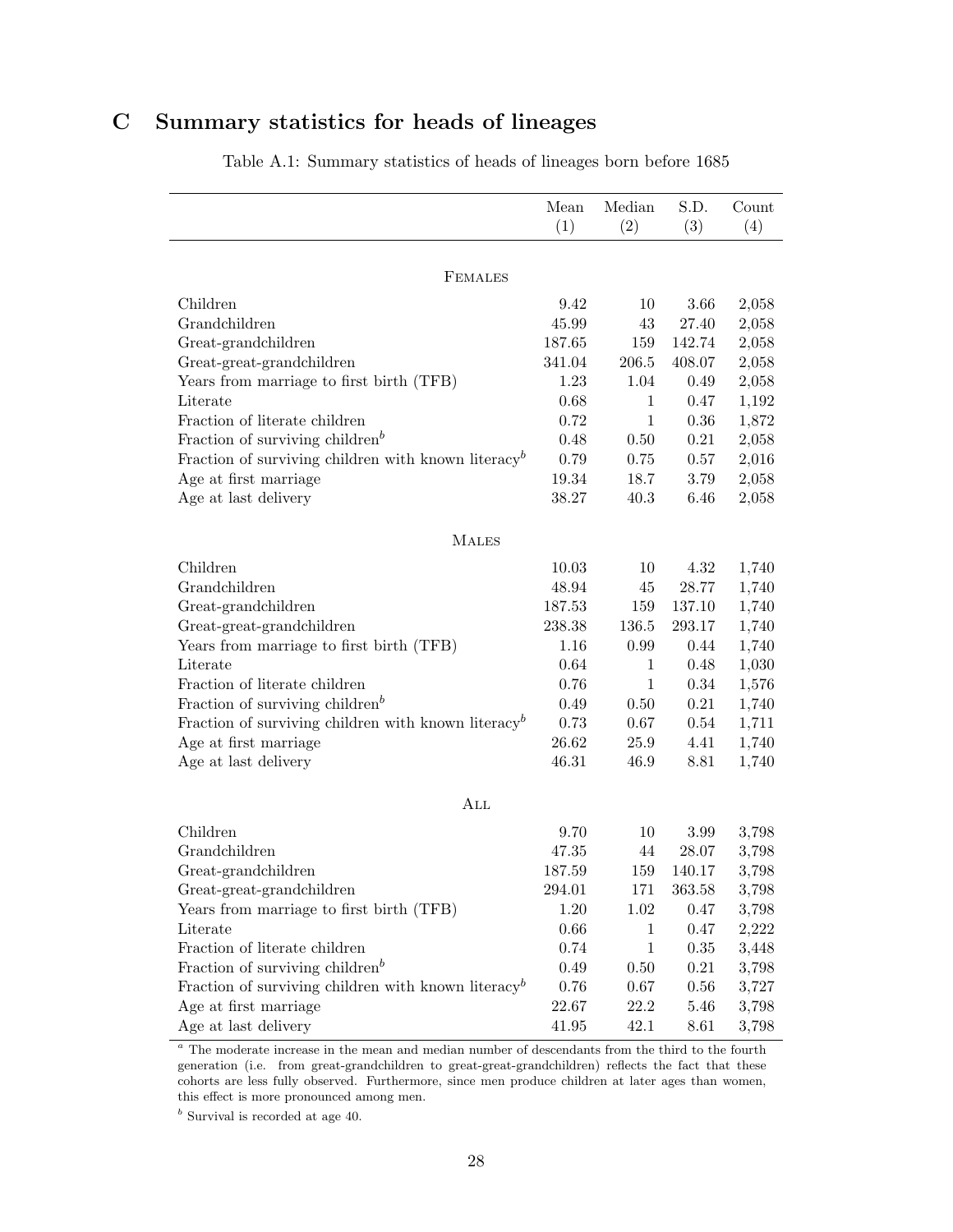## D Robustness: Number of Marriages and Spousal Migration

|                                                   |                     |                      | Log number of descendants in: |                     |                     |                      |
|---------------------------------------------------|---------------------|----------------------|-------------------------------|---------------------|---------------------|----------------------|
|                                                   | Gen. 1              | Gen. 3               | Gen. 4                        | Gen. 1              | Gen. 3              | Gen. 4               |
|                                                   | (1)                 | (2)                  | (3)                           | (4)                 | (5)                 | (6)                  |
| <b>TFB</b>                                        | $-.049***$          | $.583***$            | $.794***$                     | $-.050**$           | $.418***$           | $.688***$            |
| TFB <sup>2</sup>                                  | (.019)              | (.197)<br>$-.222***$ | (.252)<br>$-.315***$          | (.020)              | (.200)<br>$-.166**$ | (.253)<br>$-.278***$ |
| Literate                                          | $-.008$             | (.065)<br>$.139***$  | (.083)<br>$.134***$           | $-.003$             | (.066)<br>$.144***$ | (.083)<br>$.139***$  |
| Male                                              | (.023)<br>$.156***$ | (.049)<br>$.250***$  | (.063)<br>$.117***$           | (.025)<br>$.182***$ | (.050)<br>$.227***$ | (.064)<br>.041       |
|                                                   | (.023)              | (.045)               | (.058)                        | (.026)              | (.046)              | (.058)               |
| Total number of marriages fixed effects           | Yes                 | Yes                  | Yes                           | No                  | No                  | No                   |
| Total number of marriages of spouse fixed effects | $_{\rm Yes}$        | $_{\rm Yes}$         | Yes                           | No                  | N <sub>o</sub>      | No                   |
| Immigration status of spouse fixed effects        | No                  | No                   | No                            | Yes                 | Yes                 | Yes                  |
| Emigration status of spouse fixed effects         | No                  | No                   | No                            | Yes                 | Yes                 | Yes                  |
| Number of observations                            | 3,798               | 3,798                | 3,798                         | 3,798               | 3,798               | 3,798                |
| Adjusted $\mathbb{R}^2$                           | .194                | .098                 | .316                          | .038                | .062                | .319                 |
| Joint sign.-level of TFB $&$ TFB <sup>2</sup>     | .008                | .000                 | .000                          | .012                | .004                | .000                 |
| Maximizing TFB                                    |                     | 1.311                | 1.258                         |                     | 1.26                | 1.239                |
| Lower limit of $90\%$ CI                          |                     | 1.067                | 1.02                          |                     | .728                | .927                 |
| Upper limit of $90\%$ CI                          |                     | 1.446                | 1.389                         |                     | 1.445               | 1.388                |

Table A.2: Robustness to additional control variables: number of marriages and spousal migration – accounting for Maternal Founder fixed effects

This table presents the results of a series of fixed-effects regressions of the number of descendants in generation  $t$  on time to first birth, i.e. *TFB* and *TFB*<sup>2</sup>. All regressions account for Maternal Founder fixed effects. Birth year, marriage age and stoppage age dummies are included as controls. A dummy indicating unknown literacy is also included in the regressions. In columns 1–3, dummies for the total number of marriages experienced during the lifetime of the heads of lineages, as well as dummies for the total number of marriages experienced by the first spouses of the heads of lineages, are included. In columns 4–6, dummies indicating the immigration and emigration statuses of the head of the first spouses of the heads of lineages are included. Standard errors clustered at the level of the firstborn are reported in parentheses. \*  $p < 0.10$ , \*\*  $p < 0.05$ , \*\*\*  $p < 0.01$ .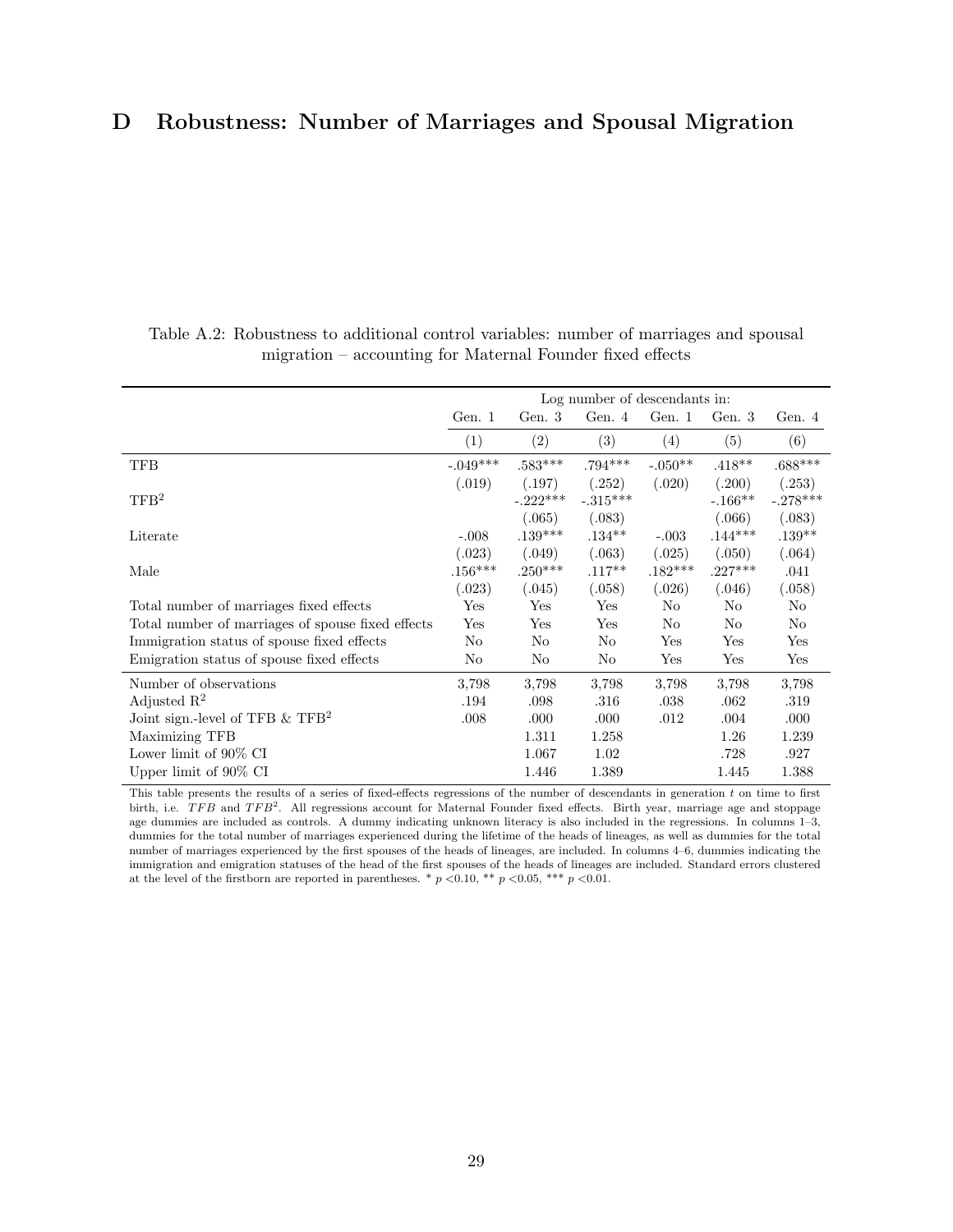## E Robustness: Gender

|                                                | Log number of descendants in: |                      |                      |                   |                          |                          |  |  |  |
|------------------------------------------------|-------------------------------|----------------------|----------------------|-------------------|--------------------------|--------------------------|--|--|--|
|                                                | Gen. 1                        | Gen. 3               | Gen. 4               | Gen. 1            | Gen. 3                   | Gen. 4                   |  |  |  |
|                                                | (1)                           | (2)                  | (3)                  | $\left( 4\right)$ | (5)                      | (6)                      |  |  |  |
| <b>TFB</b>                                     | $-.065***$                    | $.972***$            | $1.521***$           | $-.065***$        | $.980***$                | $1.534***$               |  |  |  |
| TFB <sup>2</sup>                               | (.025)                        | (.272)<br>$-.343***$ | (.336)<br>$-.545***$ | (.025)            | (.272)<br>$-.345***$     | (.336)<br>$-.549***$     |  |  |  |
| Literate                                       |                               | (.086)               | (.106)               | $-.030$<br>(.037) | (.086)<br>.117<br>(.082) | (.106)<br>.144<br>(.103) |  |  |  |
| Number of observations                         | 2,058                         | 2,058                | 2,058                | 2,058             | 2,058                    | 2,058                    |  |  |  |
| Adjusted $\mathbb{R}^2$                        | .094                          | .092                 | .272                 | .093              | .093                     | .272                     |  |  |  |
| Joint sign.-level of TFB $\&$ TFB <sup>2</sup> | .009                          | .000                 | .000                 | .008              | .000                     | .000                     |  |  |  |
| Maximizing TFB                                 |                               | 1.416                | 1.397                |                   | 1.420                    | 1.398                    |  |  |  |
| Lower limit of 90% CI                          |                               | 1.240                | 1.261                |                   | 1.247                    | 1.264                    |  |  |  |
| Upper limit of $90\%$ CI                       |                               | 1.535                | 1.495                |                   | 1.539                    | 1.496                    |  |  |  |

Table A.3: Robustness to gender distinction – sample restricted to females – accounting for Maternal Founder fixed effects

This table presents the results of a series of fixed-effects regressions of the number of descendants in generation  $t$  on time to first birth, i.e. *TFB* and *TFB*<sup>2</sup> for female heads of lineages. All regressions account for Maternal Founder fixed effects. Birth year, marriage age and stoppage age dummies are included as controls. A dummy indicating unknown literacy is also included in the regressions. Standard errors clustered at the level of the firstborn are reported in parentheses. \* *p <*0.10, \*\* *p <*0.05, \*\*\* *p <*0.01.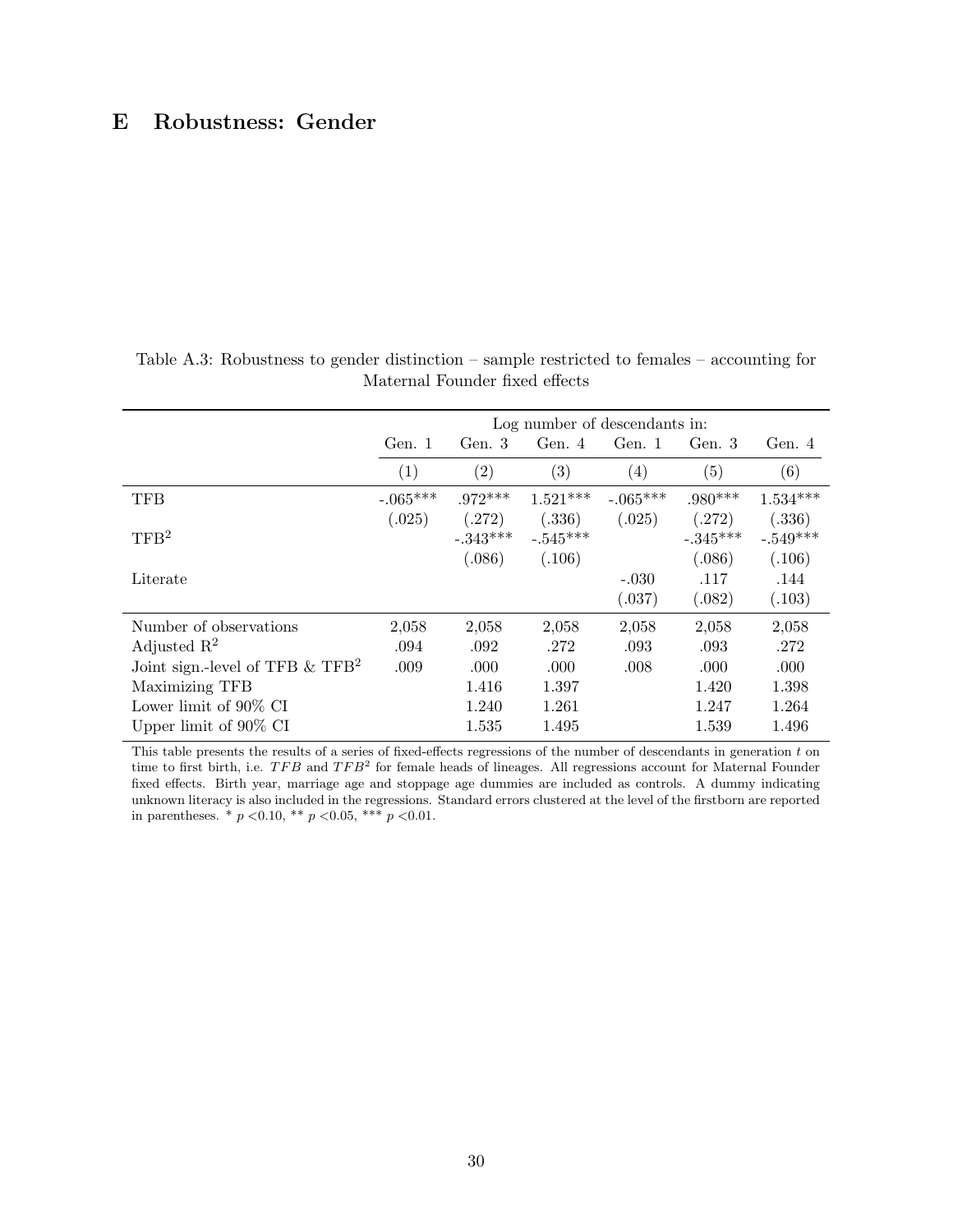## F Robustness: Location and Season of Marriage and Birth

|                                               | Log number of descendants in: |                |            |           |            |             |  |  |  |  |
|-----------------------------------------------|-------------------------------|----------------|------------|-----------|------------|-------------|--|--|--|--|
|                                               | Gen. $1$                      | Gen. 3         | Gen. 4     | Gen. 1    | Gen. 3     | Gen. 4      |  |  |  |  |
|                                               | (1)                           | (2)            | (3)        | (4)       | (5)        | (6)         |  |  |  |  |
| TFB                                           | $-.053***$                    | $.334*$        | $.548**$   | $-.040**$ | $.537***$  | $.784***$   |  |  |  |  |
|                                               | (.020)                        | (.198)         | (.247)     | (.020)    | (.206)     | (.265)      |  |  |  |  |
| TFB <sup>2</sup>                              |                               | $-.137**$      | $-.228***$ |           | $-.206***$ | $-.313***$  |  |  |  |  |
|                                               |                               | (.065)         | (.081)     |           | (.067)     | (.086)      |  |  |  |  |
| Literate                                      | $-.012$                       | $.090*$        | .074       | $-.003$   | $.151***$  | $.141**$    |  |  |  |  |
|                                               | (.026)                        | (.051)         | (.064)     | (.025)    | (.050)     | (.064)      |  |  |  |  |
| Male                                          | $.183***$                     | $.223***$      | .044       | $.204***$ | $.289***$  | $.123**$    |  |  |  |  |
|                                               | (.026)                        | (.045)         | (.057)     | (.026)    | (.047)     | (.058)      |  |  |  |  |
| Birth parish fixed effects                    | Yes                           | Yes            | Yes        | No        | No         | No          |  |  |  |  |
| Death parish fixed effects                    | Yes                           | Yes            | Yes        | No        | No         | No          |  |  |  |  |
| Month of marriage fixed effects               | No                            | No             | No         | Yes       | Yes        | Yes         |  |  |  |  |
| Month of birth of firstborn fixed effects     | N <sub>0</sub>                | N <sub>0</sub> | No         | Yes       | Yes        | ${\rm Yes}$ |  |  |  |  |
| Number of observations                        | 3.798                         | 3,798          | 3,798      | 3.798     | 3.798      | 3,798       |  |  |  |  |
| Adjusted $\mathbb{R}^2$                       | .070                          | .130           | .375       | .036      | .056       | .312        |  |  |  |  |
| Joint sign.-level of TFB $&$ TFB <sup>2</sup> | .007                          | .012           | .000.      | .044      | .001       | .000        |  |  |  |  |
| Maximizing TFB                                |                               | 1.218          | 1.200      |           | 1.301      | 1.251       |  |  |  |  |
| Lower limit of 90% CI                         |                               | .116           | .707       |           | .984       | .978        |  |  |  |  |
| Upper limit of $90\%$ CI                      |                               | 1.441          | 1.382      |           | 1.453      | 1.39        |  |  |  |  |

Table A.4: Robustness to additional control variables: location and season of marriage and birth  $-$  accounting for Maternal Founder fixed effects

This table presents the results of a series of fixed-effects regressions of the number of descendants in generation  $t$  on time to first birth, i.e. *TFB* and *TFB*<sup>2</sup>. All regressions account for Maternal Founder fixed effects. Birth year, marriage age and stoppage age dummies are included as controls. A dummy indicating unknown literacy is also included in the regressions. In columns 1–3, dummies for the birth (or baptism) parish of the heads of lineages, as well as dummies for the death (or burial) parish of the heads of lineages are included. In columns 4–6, dummies indicating the months of marriage of the heads of lineages, as well as dummies for the months of birth of the the firstborns of the heads of lineages, are included. Standard errors clustered at the level of the firstborn are reported in parentheses. \* *p <*0.10, \*\* *p <*0.05, \*\*\* *p <*0.01.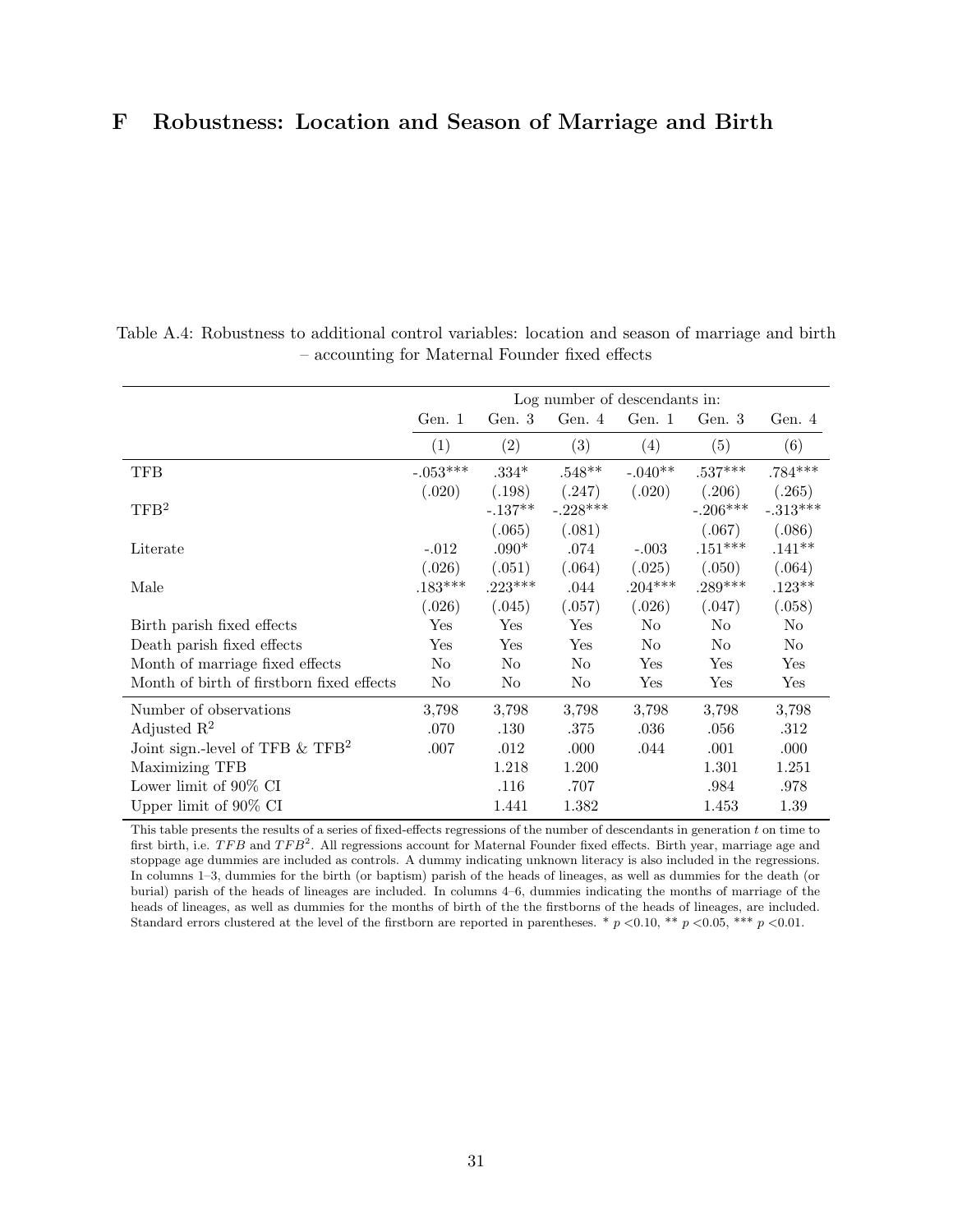## G Robustness: Birth Order

|                                               | Log number of descendants in: |            |            |           |            |            |  |  |  |
|-----------------------------------------------|-------------------------------|------------|------------|-----------|------------|------------|--|--|--|
|                                               | Gen. 1                        | Gen. $3$   | Gen. 4     | Gen. 1    | Gen. 3     | Gen. 4     |  |  |  |
|                                               | (1)                           | (2)        | (3)        | (4)       | (5)        | (6)        |  |  |  |
| TFB                                           | $-.052***$                    | $.458**$   | $.740***$  | $-.050**$ | $.450**$   | $.710***$  |  |  |  |
|                                               | (.020)                        | (.200)     | (.253)     | (.020)    | (.201)     | (.254)     |  |  |  |
| TFB <sup>2</sup>                              |                               | $-.181***$ | $-.297***$ |           | $-.177***$ | $-.288***$ |  |  |  |
|                                               |                               | (.066)     | (.083)     |           | (.066)     | (.083)     |  |  |  |
| Literate                                      | $-.003$                       | $.145***$  | $.137**$   | $-.002$   | $.152***$  | $.143**$   |  |  |  |
|                                               | (.025)                        | (.050)     | (.064)     | (.025)    | (.050)     | (.064)     |  |  |  |
| Male                                          | $.200***$                     | $.290***$  | $.130**$   | $.197***$ | $.282***$  | $.126**$   |  |  |  |
|                                               | (.026)                        | (.046)     | (.058)     | (.026)    | (.046)     | (.058)     |  |  |  |
| Firstborn                                     | .004                          | .039       | .017       |           |            |            |  |  |  |
|                                               | (.021)                        | (.039)     | (.047)     |           |            |            |  |  |  |
| Birth order fixed effects                     | No                            | No         | No         | Yes       | Yes        | Yes        |  |  |  |
| Number of observations                        | 3,798                         | 3,798      | 3,798      | 3,798     | 3,798      | 3,798      |  |  |  |
| Adjusted $\mathbb{R}^2$                       | .035                          | .052       | .311       | .036      | .053       | .311       |  |  |  |
| Joint sign.-level of TFB $&$ TFB <sup>2</sup> | .008                          | .002       | .000       | .012      | .002       | .000       |  |  |  |
| Maximizing TFB                                |                               | 1.265      | 1.245      |           | 1.269      | 1.232      |  |  |  |
| Lower limit of 90% CI                         |                               | .838       | .971       |           | .823       | .929       |  |  |  |
| Upper limit of $90\%$ CI                      |                               | 1.435      | 1.385      |           | 1.442      | 1.378      |  |  |  |

Table A.5: Robustness to additional control variable: birth order – accounting for Maternal Founder fixed effects

This table presents the results of a series of fixed-effects regressions of the number of descendants in generation  $t$ on time to first birth, i.e.  $TFB$  and  $TFB<sup>2</sup>$ . All regressions account for Maternal Founder fixed effects. Birth year, marriage age and stoppage age dummies are included as controls. A dummy indicating unknown literacy is also included in the regressions. In columns 1–3, a dummy for the firstborn status of the heads of lineages is included. In columns 4–6, dummies the birth order of the heads of lineages are included. Standard errors clustered at the level of the firstborn are reported in parentheses. \*  $p \lt 0.10$ , \*\*  $p \lt 0.05$ , \*\*\*  $p \lt 0.01$ .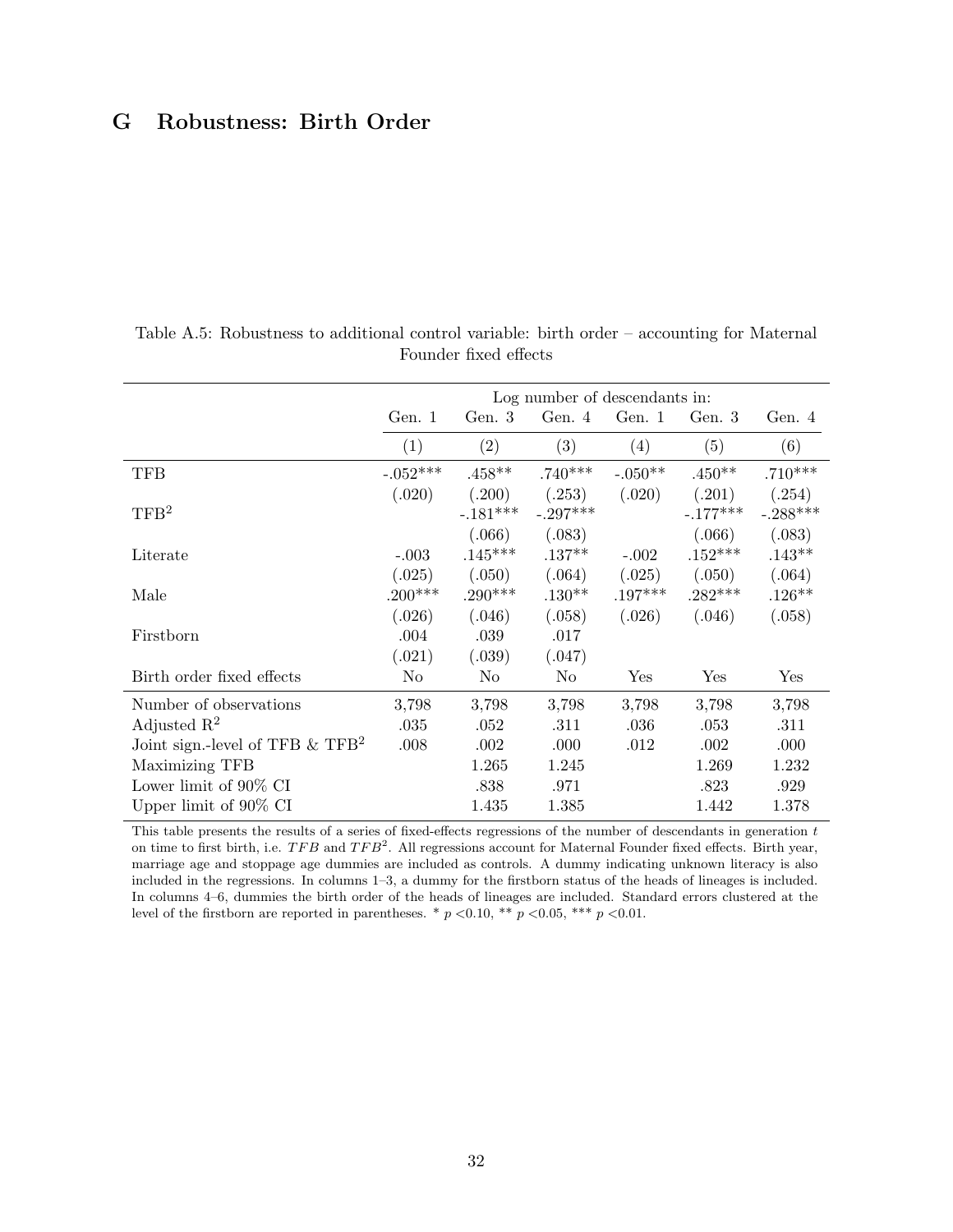## H Robustness: GLM Regression

|                                               | Number of descendants in: |                     |                     |            |                     |                      |                     |                     |                          |                   |                     |                        |
|-----------------------------------------------|---------------------------|---------------------|---------------------|------------|---------------------|----------------------|---------------------|---------------------|--------------------------|-------------------|---------------------|------------------------|
|                                               | Gen. 1                    | Gen. 3              | Gen. 4              | Gen. 1     | Gen. 3              | Gen. 4               | Gen. 1              | Gen. 3              | Gen. 4                   | Gen. 1            | Gen. 3              | Gen. 4                 |
|                                               | (1)                       | (2)                 | (3)                 | (4)        | (5)                 | (6)                  | (7)                 | (8)                 | (9)                      | (10)              | (11)                | (12)                   |
| <b>TFB</b>                                    | $-.063***$                | $.371***$           | $.616***$           | $-.063***$ | $.324*$             | $.573**$             | $-.081***$          | .260                | $.525**$                 | $-.090***$        | $.346**$            | $.573**$               |
| TFB <sup>2</sup>                              | (.018)                    | (.185)<br>$-.133**$ | (230)<br>$-.232***$ | (.018)     | (.186)<br>$-.119*$  | (.231)<br>$-.219***$ | (.017)              | (.184)<br>$-.106*$  | (.231)<br>$-.209***$     | (.010)            | (.167)<br>$-.137**$ | (227)<br>$-.224***$    |
| Literate                                      |                           | (.060)              | (.074)              | $-.002$    | (.061)<br>$.222***$ | (.074)<br>$.227***$  | $-.009$             | 060)<br>$.219***$   | (.074)<br>$.225***$      | $-.056***$        | (.054)<br>$.180***$ | (.073)<br>$.195***$    |
| Male                                          |                           |                     |                     | (.020)     | (.038)              | (.046)               | 0.019)<br>$.295***$ | (.038)<br>$.402***$ | (.046)<br>$.306***$      | (.011)<br>$-.004$ | (.035)<br>$.150***$ | (.047)<br>$.194***$    |
| Stoppage age fixed effects                    | No                        | $\rm No$            | N <sub>o</sub>      | No         | No                  | No                   | (0.019)<br>No       | 0.035)<br>No        | (.041)<br>N <sub>o</sub> | (.011)<br>Yes     | (.032)<br>Yes       | (.042)<br>$_{\rm Yes}$ |
| Number of observations                        | 3.798                     | 3.798               | 3,798               | 3,798      | 3,798               | 3.798                | 3.798               | 3,798               | 3.798                    | 3.798             | 3,798               | 3,798                  |
| Joint sign.-level of TFB $&$ TFB <sup>2</sup> | .000                      | .059                | .000                | .000       | .086                | .001                 | .000                | .041                | .000                     | .000              | .001                | .000                   |
| Maximizing TFB                                |                           | 1.399               | 1.328               |            | $1.363\,$           | $1.306\,$            |                     | 1.229               | .255                     |                   | 1.262               | 1.277                  |

Table A.6: Robustness of GLM regression to the exclusion of Maternal Founder fixed effects

This table presents the results of a series of GLM regressions, with a negative binomial distribution and a logarithmic link function, of the number of descendants in generation *t* on time to first birth, i.e.  $TFB$  and  $TFB<sup>2</sup>$ . Birth year and marriage age dummies are included as controls. Furthermore, stoppage age dummies are included in columns 10–12. A dummy indicating unknown literacy is included in the regressions underlying column 4–12. Standard errors clustered at the level of the firstborn are reported in parentheses. \*  $p < 0.10$ , \*\*  $p < 0.05$ , \*\*\* *p <*0.01.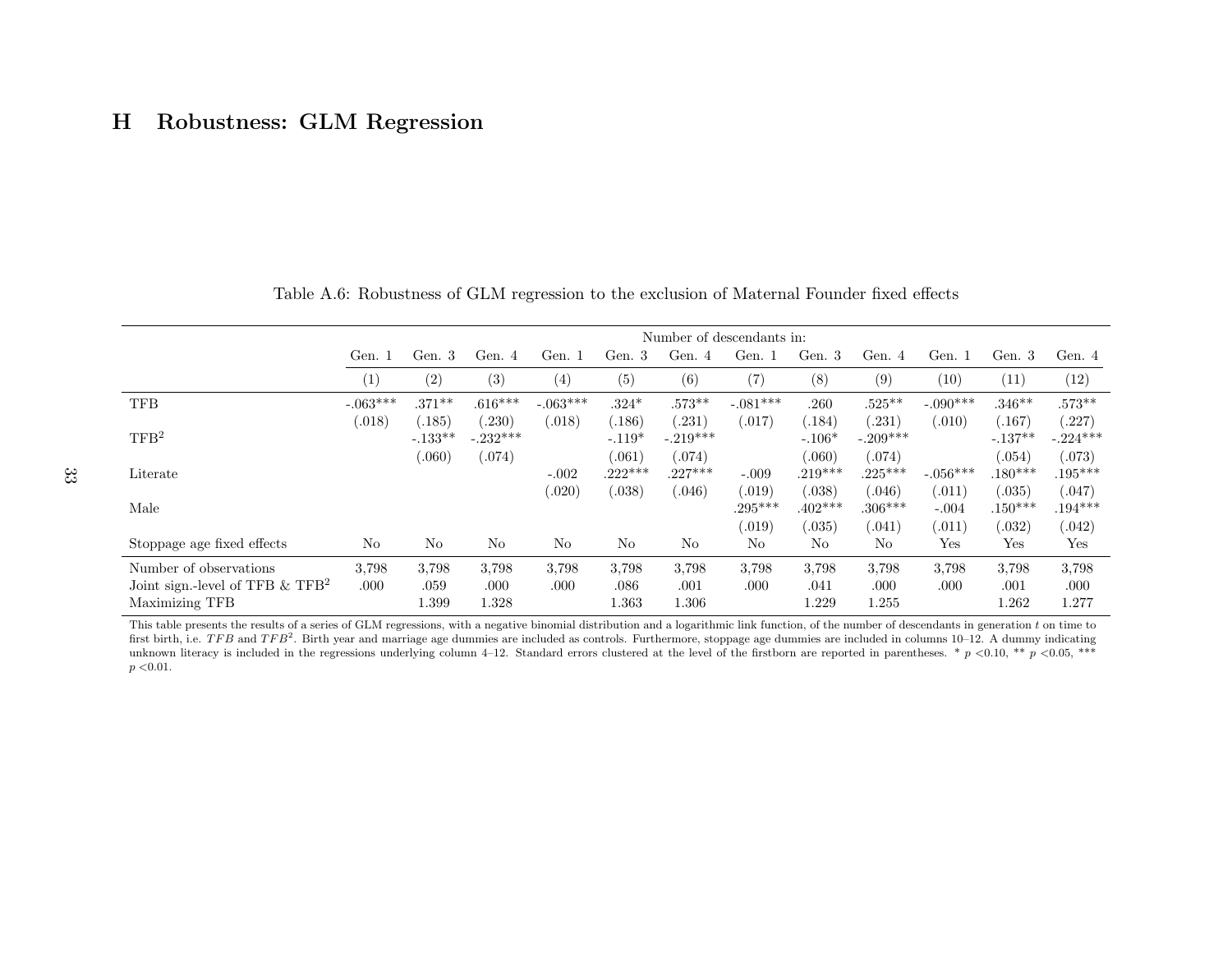## References

- <span id="page-36-4"></span>Ashraf, Q. and O. Galor (2013): "The Out of Africa Hypothesis, Human Genetic Diversity, and Comparative Economic Development," *The American Economic Review*, 103, 1–46.
- <span id="page-36-5"></span>Ashraf, Q., O. Galor, and M. Klemp (2014): "The Out of Africa Hypothesis of Comparative Development Reflected by Nighttime Light Intensity," *Brown Working Papers*, 2014.
- <span id="page-36-10"></span>Baird, D. T., J. Collins, J. Egozcue, L. H. Evers, L. Gianaroli, H. Leridon, A. Sunde, A. Templeton, A. Van Steirteghem, J. Cohen, P. G. Crosignani, P. Devroey, K. Diedrich, B. C. Fauser, L. Fraser, A. Glasier, I. Liebaers, G. Mautone, G. Penney, B. Tarlatzis, and coauthors (2005): "Fertility and ageing," *Human Reproduction Update*, 11, 261–276.
- <span id="page-36-7"></span>BECKER, S., F. CINNIRELLA, AND L. WOESSMANN (2010): "The Trade-off between Fertility and Education: Evidence from before the Demographic Transition," *Journal of Economic Growth*, 15, 177–204.
- <span id="page-36-3"></span>BISIN, A. AND T. VERDIER (2000): "Beyond the melting pot": cultural transmission, marriage, and the evolution of ethnic and religious traits," *The Quarterly Journal of Economics*, 115, 955–988.
- <span id="page-36-8"></span>BORGERHOFF MULDER, M. (2000): "Optimizing offspring: the quantity-quality tradeoff in agropastoral Kipsigis," *Evolution and Human Behavior*, 21, 391–410.
- <span id="page-36-12"></span>BOUCEKKINE, R., D. DE LA CROIX, AND D. PEETERS (2007): "Early literacy achievements, population density, and the transition to modern growth," *Journal of the European Economic Association*, 5, 183–226.
- <span id="page-36-2"></span>Bowles, S. (1998): "Endogenous preferences: The cultural consequences of markets and other economic institutions," *Journal of economic literature*, 36, 75–111.
- <span id="page-36-1"></span>Boyd, R. (1988): *Culture and the evolutionary process*, University of Chicago Press.
- <span id="page-36-0"></span>Cavalli-Sforza, L. L. L. (1981): *Cultural transmission and evolution: a quantitative approach*, 16, Princeton University Press.
- <span id="page-36-11"></span>CERVELLATI, M. AND U. SUNDE (2005): "Human Capital, Life Expectancy and the Process of Development," *The American Economic Review*, 95, 1653–1672.
- <span id="page-36-6"></span>CHARNOV, E. L. AND S. K. M. ERNEST  $(2006)$ : "The offspring-size/clutch-size trade-off in mammals," *The American Naturalist*, 167, 578–582.
- <span id="page-36-9"></span>Christensen, K., H.-P. Kohler, O. Basso, J. Olsen, J. W. Vaupel, and J. L. Rodgers  $(2003)$ : "The Correlation of Fecundability Among Twins: Evidence of a Genetic Effect on Fertility?" *Epidemiology*, 14, 60–64.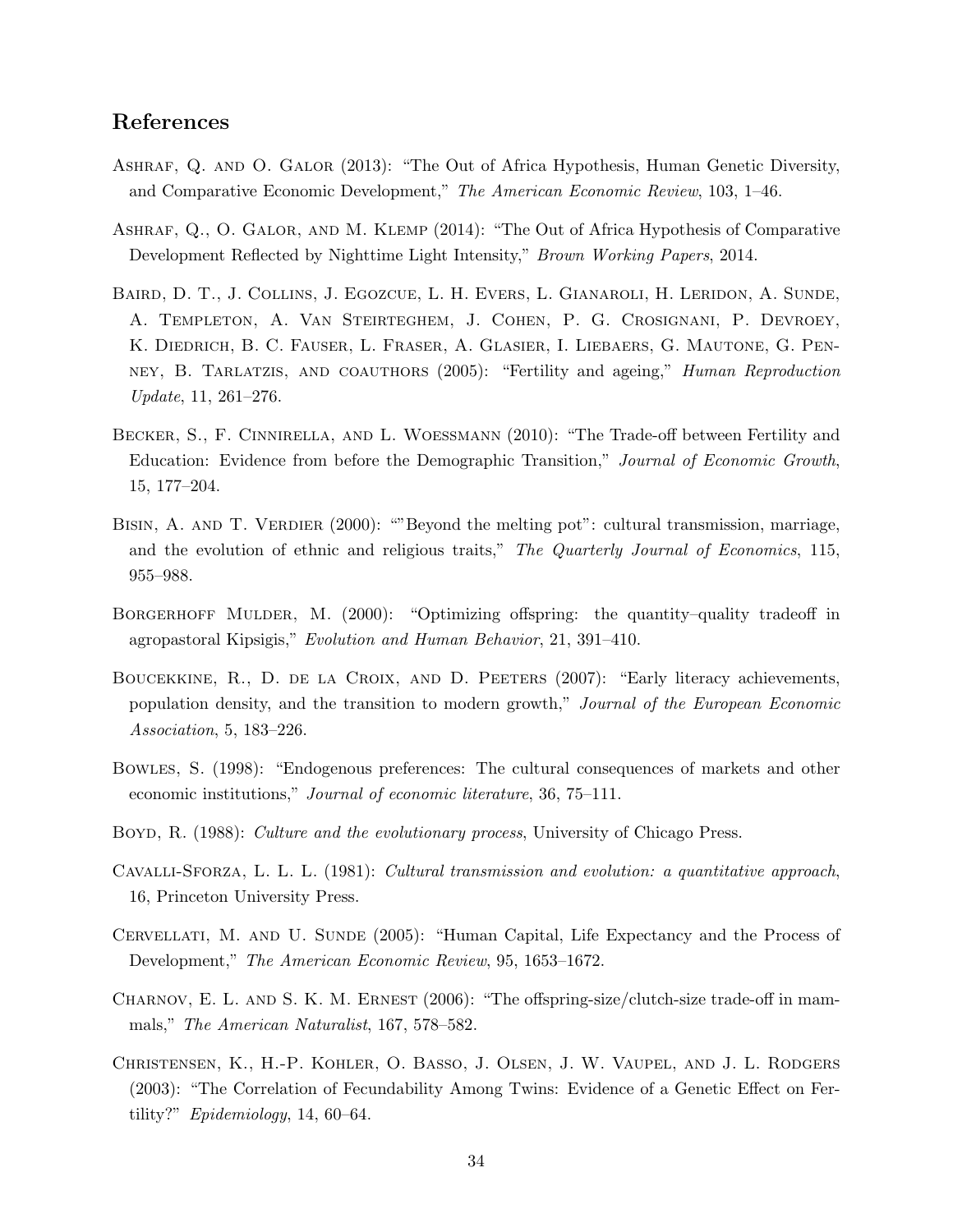<span id="page-37-10"></span>Cody, M. L. (1966): "A general theory of clutch size," *Evolution*, 174–184.

- <span id="page-37-7"></span>DALGAARD, C.-J. AND H. STRULIK (2011): "The Physiological Foundations of the Wealth of Nations," Discussion Paper dp-480, Leibniz Universität Hannover, Wirtschaftswissenschaftliche Fakultät.
- <span id="page-37-14"></span>Duan, N. (1983): "Smearing estimate: a nonparametric retransformation method," *Journal of the American Statistical Association*, 78, 605–610.
- <span id="page-37-5"></span>Durham, W. H. (1982): "Interactions of genetic and cultural evolution: Models and examples," *Human Ecology*, 10, 289–323.
- <span id="page-37-6"></span>Galor, O. (2005): "From stagnation to growth: unified growth theory," in *Handbook of economic growth (vol. 1A)*, ed. by P. Aghion and S. Durlauf, Amsterdam: North-Holland.
- <span id="page-37-4"></span>Galor, O. (2011): *Unified Growth Theory*, Princeton: Princeton University Press.
- <span id="page-37-8"></span>GALOR, O. AND S. MICHALOPOULOS (2012): "Evolution and the growth process: Natural selection of entrepreneurial traits," *Journal of Economic Theory*, 147, 759–780.
- <span id="page-37-0"></span>GALOR, O. AND O. MOAV (2002): "Natural selection and the origin of economic growth," *Quarterly Journal of Economics*, 117, 1133–1191.
- <span id="page-37-9"></span>GALOR, O. AND O. MOAV (2007): "The Neolithic revolution and contemporary variations in life expectancy," *Brown University Department of Economics Working Paper*, 14.
- <span id="page-37-1"></span>Galor, O. and D. N. Weil (1999): "From Malthusian Stagnation to the Demographic Transition and Beyond," *The American Economic Review*, 89, 150–154.
- <span id="page-37-2"></span>Galor, O. and D. N. Weil (2000): "Population, Technology, and Growth: From Malthusian Stagnation to the Demographic Transition and Beyond," *The American Economic Review*, 90, 806–828.
- <span id="page-37-13"></span>GILLESPIE, D., A. RUSSELL, AND V. LUMMAA (2008): "When fecundity does not equal fitness: evidence of an offspring quantity versus quality trade-off in pre-industrial humans," *Proceedings of the Royal Society B: Biological Sciences*, 275, 713–722.
- <span id="page-37-3"></span>HANSEN, G. D. AND E. C. PRESCOTT (2002): "Malthus to Solow," *American Economic Review*, 92, 1205–1217.
- <span id="page-37-11"></span>HARPER, J., P. LOVELL, AND K. MOORE (1970): "The shapes and sizes of seeds," *Annual review of ecology and systematics*, 1, 327–356.
- <span id="page-37-12"></span>HILL, K. AND A. HURTADO (1996): *Ache life history: The ecology and demography of a foraging people*, Aldine de Gruyter.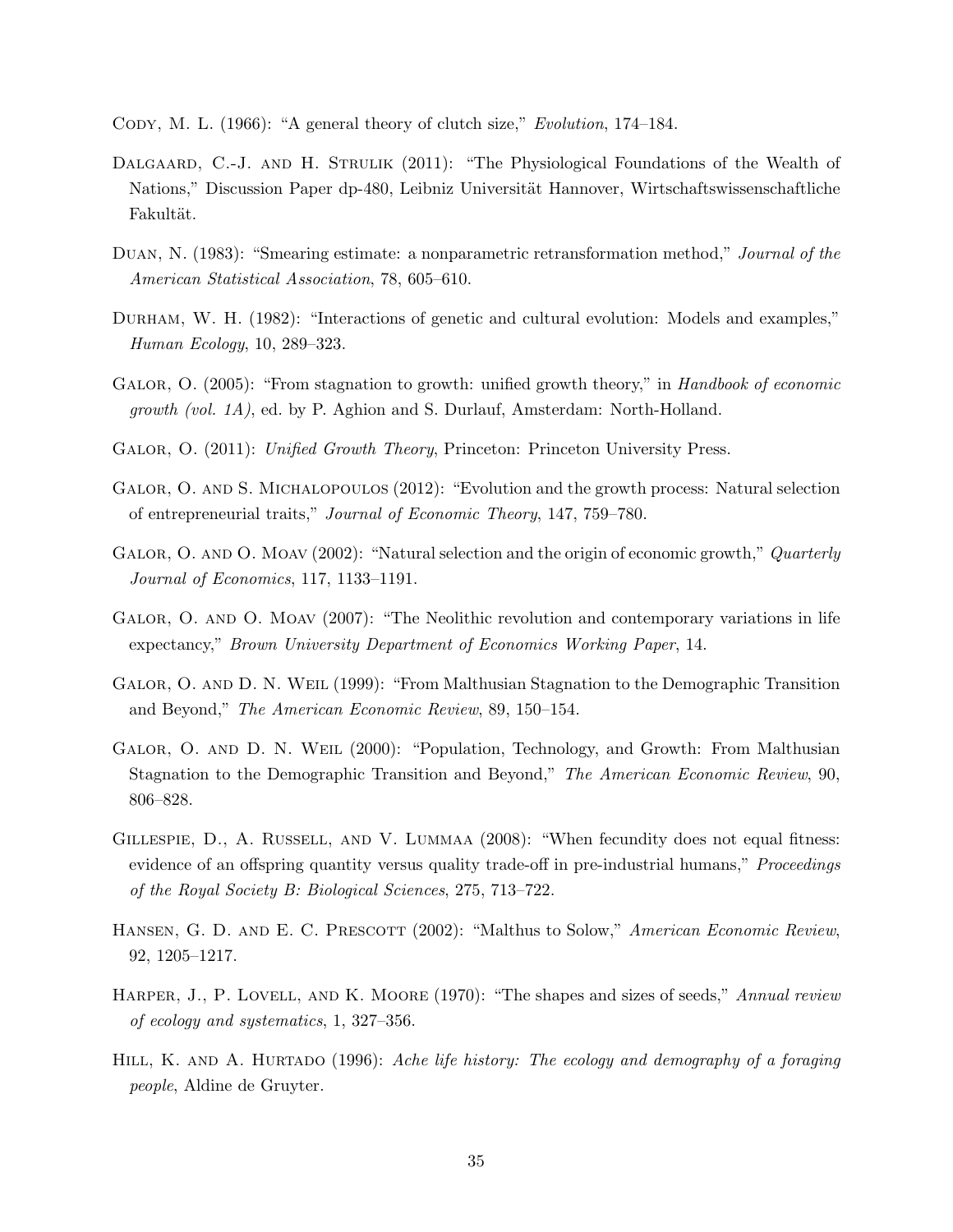- <span id="page-38-6"></span>Kaplan, H., J. Lancaster, S. Johnson, and J. Bock (1995): "Does observed fertility maximize fitness among New Mexican men?" *Human Nature*, 6, 325–360.
- <span id="page-38-8"></span>Kosova, G., M. Abney, and C. Ober (2009): "Heritability of reproductive fitness traits in a human population," *PNAS*, 107, 1772–1778.
- <span id="page-38-3"></span>LACK, D. ET AL. (1954): "The natural regulation of animal numbers." *The Natural Regulation of Animal Numbers.*
- <span id="page-38-2"></span>LAGERLÖF, N.-P. (2007): "Long-run trends in human body mass," *Macroeconomic Dynamics*, 11, 367–387.
- <span id="page-38-4"></span>Lee, R. D. (1993): "Population dynamics: Equilibrium, disequilibrium, and consequences of fluctuations," in *Handbook of Population and Family Economics*, ed. by M. R. Rosenzweig and O. Stark, Elsevier, vol. 1, chap. 19, 1063–1115, 1 ed.
- <span id="page-38-10"></span>LIND, J. T. AND H. MEHLUM (2010): "With or Without U? The Appropriate Test for a U-Shaped Relationship," *Oxford Bulletin of Economics and Statistics*, 72, 109–118.
- <span id="page-38-1"></span>Livingstone, F. B. (1958): "Anthropological Implications of Sickle Cell Gene Distribution in West Africa1," *American Anthropologist*, 60, 533–562.
- <span id="page-38-0"></span>Lucas, R. (2002): *The Industrial Revolution: Past and Future*, Cambridge: Harvard University Press.
- <span id="page-38-5"></span>Meij, J., D. Van Bodegom, J. Ziem, J. Amankwa, A. Polderman, T. Kirkwood, A. DE CRAEN, B. ZWAAN, AND R. WESTENDORP (2009): "Quality-quantity trade-off of human offspring under adverse environmental conditions," *Journal of evolutionary biology*, 22, 1014–1023.
- <span id="page-38-9"></span>MILOT, E., F. M. MAYER, D. H. NUSSEY, M. BOISVERT, F. PELLETIER, AND D. RÉALE (2011): "Evidence for evolution in response to natural selection in a contemporary human population," *Proceedings of the National Academy of Sciences*, 108, 17040–17045.
- <span id="page-38-11"></span>PAPKE, L. E. AND J. M. WOOLDRIDGE (1996): "Econometric Methods for Fractional Response Variables with an Application to 401 (K) Plan Participation Rates," *Journal of Applied Econometrics*, 11, 619–32.
- <span id="page-38-12"></span>PAPKE, L. E. AND J. M. WOOLDRIDGE (2008): "Panel data methods for fractional response variables with an application to test pass rates," *Journal of Econometrics*, 145, 121–133.
- <span id="page-38-7"></span>PETTAY, J. E., L. E. B. KRUUK, J. JOKELA, AND V. LUMMAA (2005): "Heritability and genetic constraints of life-history trait evolution in preindustrial humans," *PNAS*, 102, 2838–2843.